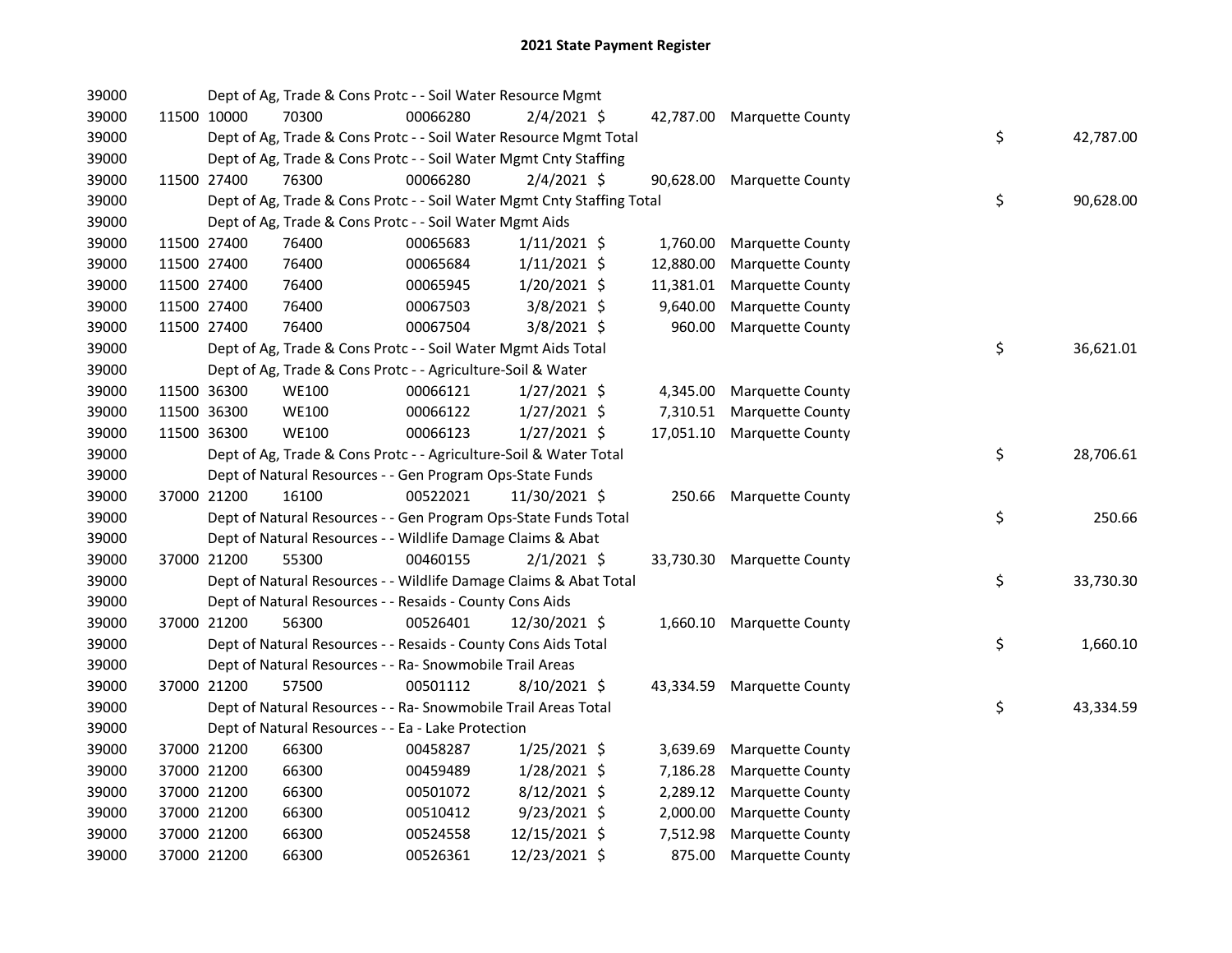| 39000 |             |             | Dept of Natural Resources - - Ea - Lake Protection Total           |          |                |            |                             | \$ | 23,503.07  |
|-------|-------------|-------------|--------------------------------------------------------------------|----------|----------------|------------|-----------------------------|----|------------|
| 39000 |             |             | Dept of Natural Resources - - Resource Maint Develop Sp Frst       |          |                |            |                             |    |            |
| 39000 |             | 37000 21200 | 77900                                                              | 00460285 | $2/2/2021$ \$  | 37,157.00  | <b>Marquette County</b>     |    |            |
| 39000 |             | 37000 21200 | 77900                                                              | 00524634 | 12/30/2021 \$  | 10,256.98  | <b>Marquette County</b>     |    |            |
| 39000 |             |             | Dept of Natural Resources - - Resource Maint Develop Sp Frst Total |          |                |            |                             | \$ | 47,413.98  |
| 39000 |             |             | Dept of Natural Resources - - Fin Asst For Responsible Units       |          |                |            |                             |    |            |
| 39000 |             | 37000 27400 | 67000                                                              | 00483386 | $5/21/2021$ \$ |            | 75,298.36 Marquette County  |    |            |
| 39000 |             |             | Dept of Natural Resources - - Fin Asst For Responsible Units Total |          |                |            |                             | \$ | 75,298.36  |
| 39000 |             |             | Dept of Natural Resources - - Recycling Consolidation Grants       |          |                |            |                             |    |            |
| 39000 |             | 37000 27400 | 67300                                                              | 00483386 | $5/21/2021$ \$ |            | 3,688.91 Marquette County   |    |            |
| 39000 |             |             | Dept of Natural Resources - - Recycling Consolidation Grants Total |          |                |            |                             | \$ | 3,688.91   |
| 39000 |             |             | WI Dept of Transportation - - Eldly&Disa Co/Aid Sf                 |          |                |            |                             |    |            |
| 39000 |             | 39500 21100 | 16800                                                              | 00650083 | $2/8/2021$ \$  | 79,889.00  | <b>Marquette County</b>     |    |            |
| 39000 |             |             | WI Dept of Transportation - - Eldly&Disa Co/Aid Sf Total           |          |                |            |                             | \$ | 79,889.00  |
| 39000 |             |             | WI Dept of Transportation - - Trans Aids To Co.-Sf                 |          |                |            |                             |    |            |
| 39000 |             | 39500 21100 | 19000                                                              | 00631638 | $1/4/2021$ \$  | 175,924.11 | <b>Marquette County</b>     |    |            |
| 39000 |             | 39500 21100 | 19000                                                              | 00710733 | $7/6/2021$ \$  | 351,848.22 | Marquette County            |    |            |
| 39000 |             | 39500 21100 | 19000                                                              | 00751292 | 10/4/2021 \$   | 175,924.14 | <b>Marquette County</b>     |    |            |
| 39000 |             |             | WI Dept of Transportation - - Trans Aids To Co.-Sf Total           |          |                |            |                             | \$ | 703,696.47 |
| 39000 |             |             | WI Dept of Transportation - - Local Rds, Grants Sf                 |          |                |            |                             |    |            |
| 39000 |             | 39500 21100 | 27000                                                              | 00771060 | 11/5/2021 \$   |            | 256,609.32 Marquette County |    |            |
| 39000 |             |             | WI Dept of Transportation - - Local Rds, Grants Sf Total           |          |                |            |                             | \$ | 256,609.32 |
| 39000 |             |             | WI Dept of Transportation - - Loc Rd Imp Prg St Fd                 |          |                |            |                             |    |            |
| 39000 |             | 39500 21100 | 27800                                                              | 00777345 | 12/1/2021 \$   |            | 2,374.70 Marquette County   |    |            |
| 39000 |             |             | WI Dept of Transportation - - Loc Rd Imp Prg St Fd Total           |          |                |            |                             | \$ | 2,374.70   |
| 39000 |             |             | WI Dept of Transportation - - Hwy Mgmt & Opers Sf                  |          |                |            |                             |    |            |
| 39000 |             | 39500 21100 | 36500                                                              | 00637920 | $1/11/2021$ \$ | 216.00     | <b>Marquette County</b>     |    |            |
| 39000 |             | 39500 21100 | 36500                                                              | 00651375 | 2/9/2021 \$    | 216.00     | <b>Marquette County</b>     |    |            |
| 39000 |             | 39500 21100 | 36500                                                              | 00664642 | 3/12/2021 \$   | 162.00     | <b>Marquette County</b>     |    |            |
| 39000 |             | 39500 21100 | 36500                                                              | 00676791 | $4/8/2021$ \$  | 135.00     | Marquette County            |    |            |
| 39000 |             | 39500 21100 | 36500                                                              | 00691904 | $5/11/2021$ \$ | 162.00     | Marquette County            |    |            |
| 39000 |             | 39500 21100 | 36500                                                              | 00704741 | $6/9/2021$ \$  | 162.00     | <b>Marquette County</b>     |    |            |
| 39000 |             | 39500 21100 | 36500                                                              | 00720403 | 7/14/2021 \$   | 162.00     | <b>Marquette County</b>     |    |            |
| 39000 |             | 39500 21100 | 36500                                                              | 00737501 | 8/24/2021 \$   | 162.00     | <b>Marquette County</b>     |    |            |
| 39000 |             | 39500 21100 | 36500                                                              | 00747579 | 9/16/2021 \$   | 162.00     | Marquette County            |    |            |
| 39000 |             | 39500 21100 | 36500                                                              | 00761411 | 10/13/2021 \$  | 162.00     | Marquette County            |    |            |
| 39000 | 39500 21100 |             | 36500                                                              | 00770687 | 11/5/2021 \$   | 162.00     | <b>Marquette County</b>     |    |            |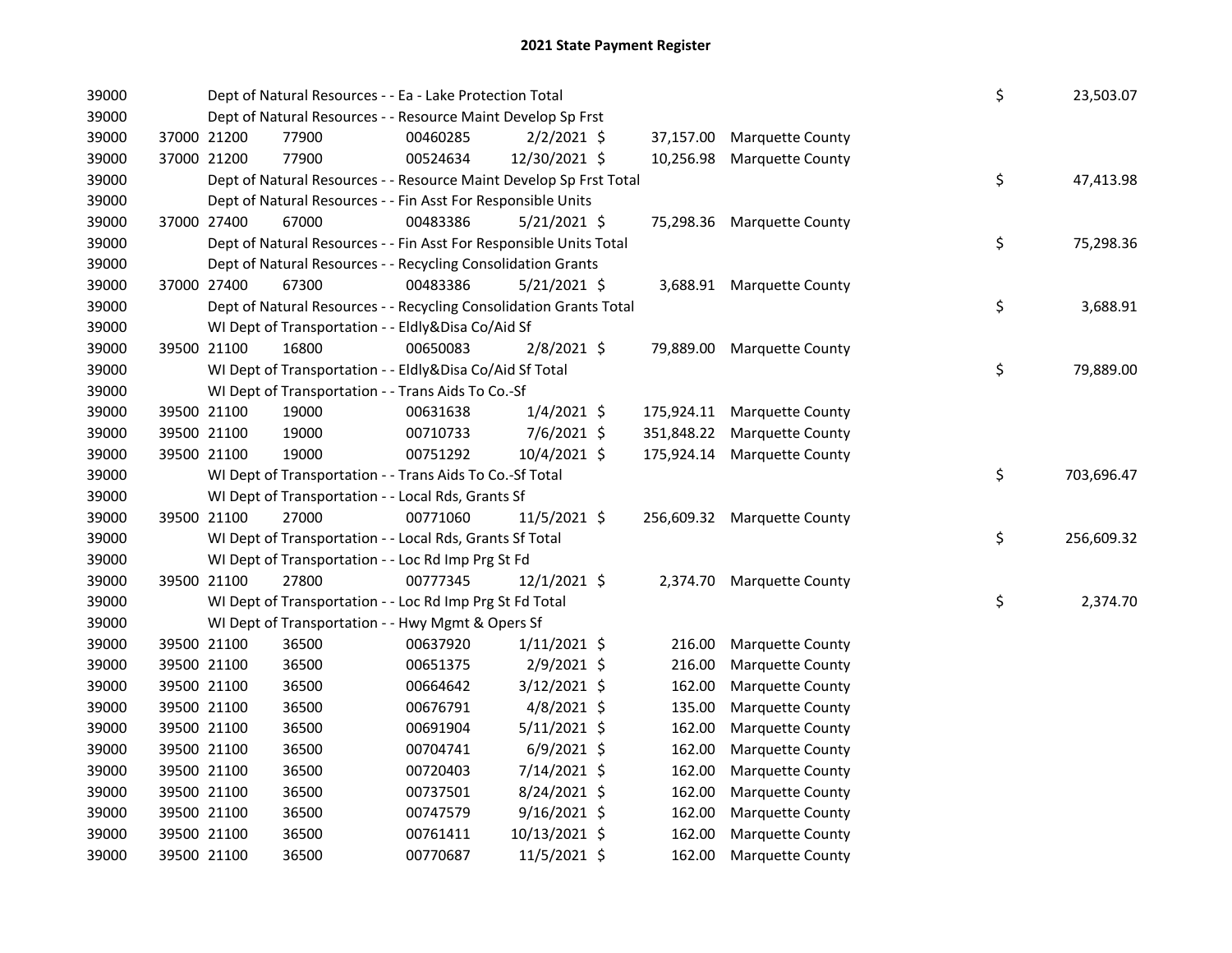| 39000 | 39500 21100 | 36500                                                        | 00785854 | 12/22/2021 \$  |            | 162.00 Marquette County   |    |            |
|-------|-------------|--------------------------------------------------------------|----------|----------------|------------|---------------------------|----|------------|
| 39000 |             | WI Dept of Transportation - - Hwy Mgmt & Opers Sf Total      |          |                |            |                           | \$ | 2,025.00   |
| 39000 |             | WI Dept of Transportation - - Routine Maint Sf               |          |                |            |                           |    |            |
| 39000 | 39500 21100 | 36800                                                        | 00640536 | $1/15/2021$ \$ | 87,848.26  | Marquette County          |    |            |
| 39000 | 39500 21100 | 36800                                                        | 00641518 | 1/20/2021 \$   | 63,752.63  | Marquette County          |    |            |
| 39000 | 39500 21100 | 36800                                                        | 00641519 | 1/20/2021 \$   | 2,264.50   | Marquette County          |    |            |
| 39000 | 39500 21100 | 36800                                                        | 00641520 | 1/20/2021 \$   | 3,093.95   | <b>Marquette County</b>   |    |            |
| 39000 | 39500 21100 | 36800                                                        | 00641521 | 1/20/2021 \$   | 2,357.41   | Marquette County          |    |            |
| 39000 | 39500 21100 | 36800                                                        | 00647571 | $2/2/2021$ \$  | 14,901.00  | Marquette County          |    |            |
| 39000 | 39500 21100 | 36800                                                        | 00654907 | 2/17/2021 \$   | 95,581.02  | <b>Marquette County</b>   |    |            |
| 39000 | 39500 21100 | 36800                                                        | 00666217 | 3/18/2021 \$   | 119,018.71 | <b>Marquette County</b>   |    |            |
| 39000 | 39500 21100 | 36800                                                        | 00676791 | 4/8/2021 \$    | 4,497.06   | <b>Marquette County</b>   |    |            |
| 39000 | 39500 21100 | 36800                                                        | 00684481 | 4/27/2021 \$   | 64,084.14  | <b>Marquette County</b>   |    |            |
| 39000 | 39500 21100 | 36800                                                        | 00691904 | 5/11/2021 \$   | 2,791.24   | <b>Marquette County</b>   |    |            |
| 39000 | 39500 21100 | 36800                                                        | 00694033 | 5/14/2021 \$   | 4,304.55   | <b>Marquette County</b>   |    |            |
| 39000 | 39500 21100 | 36800                                                        | 00701222 | $6/2/2021$ \$  | 64,831.42  | Marquette County          |    |            |
| 39000 | 39500 21100 | 36800                                                        | 00707928 | $6/21/2021$ \$ | 24,201.02  | Marquette County          |    |            |
| 39000 | 39500 21100 | 36800                                                        | 00712907 | $6/25/2021$ \$ | 16,513.91  | Marquette County          |    |            |
| 39000 | 39500 21100 | 36800                                                        | 00725128 | 7/26/2021 \$   | 34,549.70  | Marquette County          |    |            |
| 39000 | 39500 21100 | 36800                                                        | 00742429 | $9/7/2021$ \$  | 30,307.52  | Marquette County          |    |            |
| 39000 | 39500 21100 | 36800                                                        | 00742974 | 9/7/2021 \$    | 12,451.02  | Marquette County          |    |            |
| 39000 | 39500 21100 | 36800                                                        | 00747579 | $9/16/2021$ \$ | 196.14     | Marquette County          |    |            |
| 39000 | 39500 21100 | 36800                                                        | 00748281 | 9/20/2021 \$   | 1,790.00   | Marquette County          |    |            |
| 39000 | 39500 21100 | 36800                                                        | 00754698 | 9/29/2021 \$   | 48,621.31  | <b>Marquette County</b>   |    |            |
| 39000 | 39500 21100 | 36800                                                        | 00755388 | 9/29/2021 \$   | 19,265.00  | <b>Marquette County</b>   |    |            |
| 39000 | 39500 21100 | 36800                                                        | 00761411 | 10/13/2021 \$  | 1,541.64   | <b>Marquette County</b>   |    |            |
| 39000 | 39500 21100 | 36800                                                        | 00769466 | 11/3/2021 \$   | 41,170.97  | <b>Marquette County</b>   |    |            |
| 39000 | 39500 21100 | 36800                                                        | 00775031 | 11/17/2021 \$  | 28,049.57  | <b>Marquette County</b>   |    |            |
| 39000 | 39500 21100 | 36800                                                        | 00783831 | 12/15/2021 \$  | 32,327.14  | Marquette County          |    |            |
| 39000 | 39500 21100 | 36800                                                        | 00785854 | 12/22/2021 \$  |            | 7,881.56 Marquette County |    |            |
| 39000 |             | WI Dept of Transportation - - Routine Maint Sf Total         |          |                |            |                           | \$ | 828,192.39 |
| 39000 |             | Department of Corrections - - Services For Community Correct |          |                |            |                           |    |            |
| 39000 | 41000 10000 | 10200                                                        | 00406559 | $1/26/2021$ \$ | 536.25     | Marquette County          |    |            |
| 39000 | 41000 10000 | 10200                                                        | 00411688 | 2/23/2021 \$   | 536.25     | Marquette County          |    |            |
| 39000 | 41000 10000 | 10200                                                        | 00416960 | 3/25/2021 \$   | 536.25     | Marquette County          |    |            |
| 39000 | 41000 10000 | 10200                                                        | 00422372 | 4/26/2021 \$   | 536.25     | Marquette County          |    |            |
| 39000 | 41000 10000 | 10200                                                        | 00427975 | $5/25/2021$ \$ | 546.98     | Marquette County          |    |            |
|       |             |                                                              |          |                |            |                           |    |            |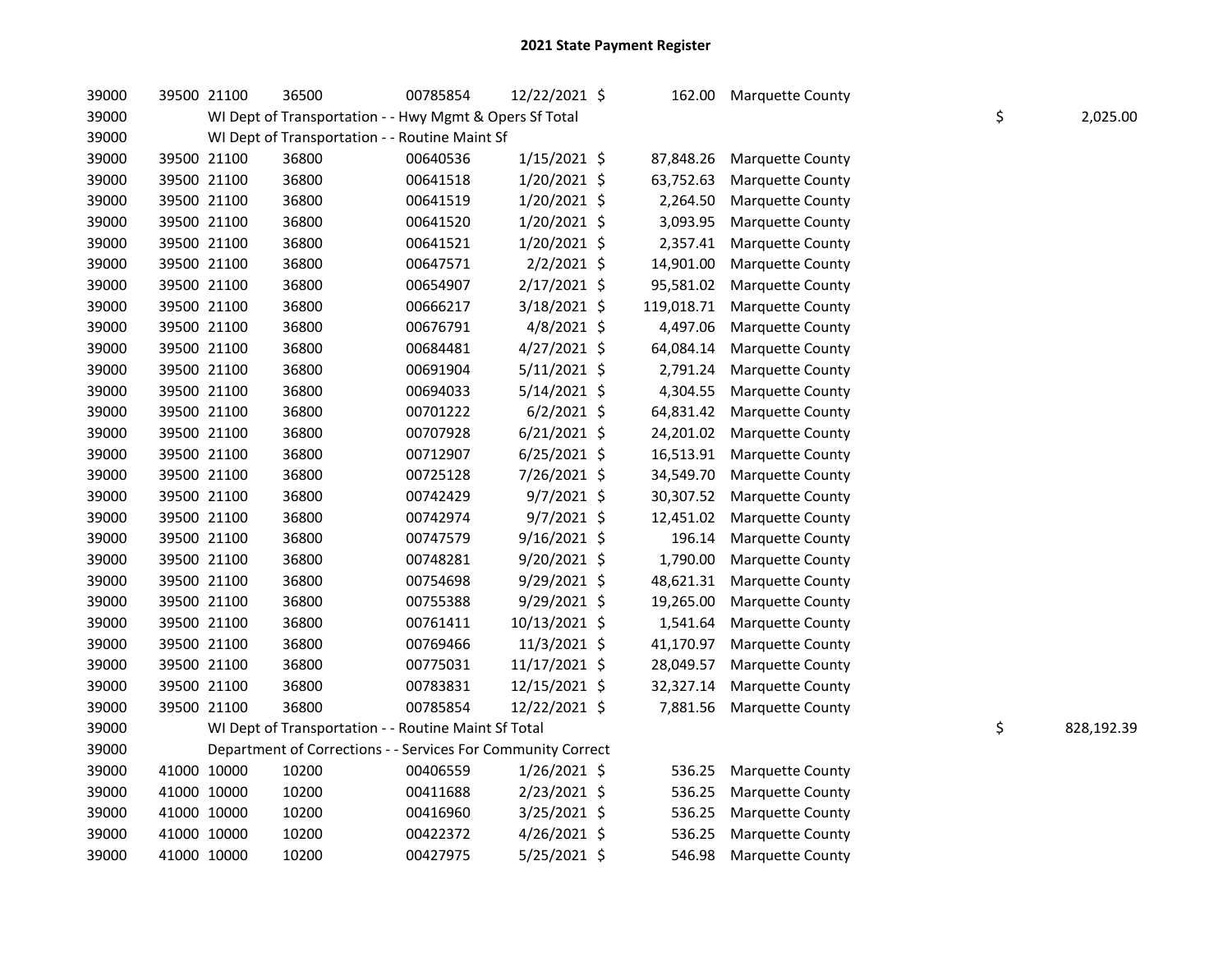| 39000 | 41000 10000 | 10200                                                              | 00438792 | 7/13/2021 \$   | 546.98   | <b>Marquette County</b>                                                                                       |                 |
|-------|-------------|--------------------------------------------------------------------|----------|----------------|----------|---------------------------------------------------------------------------------------------------------------|-----------------|
| 39000 | 41000 10000 | 10200                                                              | 00440393 | 7/26/2021 \$   | 546.98   | <b>Marquette County</b>                                                                                       |                 |
| 39000 | 41000 10000 | 10200                                                              | 00445619 | 8/25/2021 \$   | 546.98   | Marquette County                                                                                              |                 |
| 39000 | 41000 10000 | 10200                                                              | 00451789 | $9/27/2021$ \$ | 546.98   | Marquette County                                                                                              |                 |
| 39000 | 41000 10000 | 10200                                                              | 00457413 | 10/25/2021 \$  | 546.98   | Marquette County                                                                                              |                 |
| 39000 | 41000 10000 | 10200                                                              | 00463318 | 11/26/2021 \$  | 546.98   | Marquette County                                                                                              |                 |
| 39000 | 41000 10000 | 10200                                                              | 00469326 | 12/27/2021 \$  | 546.98   | <b>Marquette County</b>                                                                                       |                 |
| 39000 |             | Department of Corrections - - Services For Community Correct Total |          |                |          |                                                                                                               | \$<br>6,520.84  |
| 39000 |             | Department of Corrections - - Corrections Contracts And Agre       |          |                |          |                                                                                                               |                 |
| 39000 | 41000 10000 | 11400                                                              | 00405652 | $1/22/2021$ \$ | 1,646.72 | Marquette County                                                                                              |                 |
| 39000 | 41000 10000 | 11400                                                              | 00410415 | $2/23/2021$ \$ | 1,595.26 | Marquette County                                                                                              |                 |
| 39000 | 41000 10000 | 11400                                                              | 00411370 | 2/23/2021 \$   | 2,418.62 | Marquette County                                                                                              |                 |
| 39000 | 41000 10000 | 11400                                                              | 00411375 | 2/23/2021 \$   | 771.90   | Marquette County                                                                                              |                 |
| 39000 | 41000 10000 | 11400                                                              | 00412292 | 2/26/2021 \$   | 823.36   | <b>Marquette County</b>                                                                                       |                 |
| 39000 | 41000 10000 | 11400                                                              | 00416112 | 3/17/2021 \$   | 2,058.40 | Marquette County                                                                                              |                 |
| 39000 | 41000 10000 | 11400                                                              | 00417538 | 3/24/2021 \$   | 668.98   | <b>Marquette County</b>                                                                                       |                 |
| 39000 | 41000 10000 | 11400                                                              | 00419760 | $4/7/2021$ \$  | 668.98   | <b>Marquette County</b>                                                                                       |                 |
| 39000 | 41000 10000 | 11400                                                              | 00422440 | 4/23/2021 \$   | 1,595.26 | Marquette County                                                                                              |                 |
| 39000 | 41000 10000 | 11400                                                              | 00424781 | $5/6/2021$ \$  | 4,682.86 | Marquette County                                                                                              |                 |
| 39000 | 41000 10000 | 11400                                                              | 00427313 | 5/19/2021 \$   | 1,646.72 | Marquette County                                                                                              |                 |
| 39000 | 41000 10000 | 11400                                                              | 00432916 | $6/17/2021$ \$ | 4,425.56 | Marquette County                                                                                              |                 |
| 39000 | 41000 10000 | 11400                                                              | 00432933 | $6/16/2021$ \$ | 8,336.52 | Marquette County                                                                                              |                 |
| 39000 | 41000 10000 | 11400                                                              | 00433194 | $6/18/2021$ \$ | 360.22   | Marquette County                                                                                              |                 |
| 39000 | 41000 10000 | 11400                                                              | 00435344 | 6/29/2021 \$   | 6,381.04 | <b>Marquette County</b>                                                                                       |                 |
| 39000 | 41000 10000 | 11400                                                              | 00437554 | 7/9/2021 \$    | 5,609.14 | <b>Marquette County</b>                                                                                       |                 |
| 39000 | 41000 10000 | 11400                                                              | 00438641 | 7/15/2021 \$   | 2,109.86 | <b>Marquette County</b>                                                                                       |                 |
| 39000 | 41000 10000 | 11400                                                              | 00445008 | 8/17/2021 \$   | 2,881.76 | <b>Marquette County</b>                                                                                       |                 |
| 39000 | 41000 10000 | 11400                                                              | 00446496 | 8/26/2021 \$   | 2,675.92 | <b>Marquette County</b>                                                                                       |                 |
| 39000 | 41000 10000 | 11400                                                              | 00451812 | $9/22/2021$ \$ | 3,036.14 | <b>Marquette County</b>                                                                                       |                 |
| 39000 | 41000 10000 | 11400                                                              | 00456259 | 10/14/2021 \$  | 2,109.86 | Marquette County                                                                                              |                 |
| 39000 | 41000 10000 | 11400                                                              | 00462608 | 11/16/2021 \$  | 514.60   | <b>Marquette County</b>                                                                                       |                 |
| 39000 | 41000 10000 | 11400                                                              | 00468353 | 12/17/2021 \$  | 2,727.38 | <b>Marquette County</b>                                                                                       |                 |
| 39000 |             | Department of Corrections - - Corrections Contracts And Agre Total |          |                |          |                                                                                                               | \$<br>59,745.06 |
| 39000 |             |                                                                    |          |                |          | Department of Corrections - - Reimbursing Counties For Probation, Extended Supervision And Parole Holds       |                 |
| 39000 | 41000 10000 | 11600                                                              | 00459682 | 10/29/2021 \$  |          | 6,000.00 Marquette County                                                                                     |                 |
| 39000 |             |                                                                    |          |                |          | Department of Corrections - - Reimbursing Counties For Probation, Extended Supervision And Parole Holds Total | \$<br>6,000.00  |
| 39000 |             | Department of Health Services - - State/Federal Aids               |          |                |          |                                                                                                               |                 |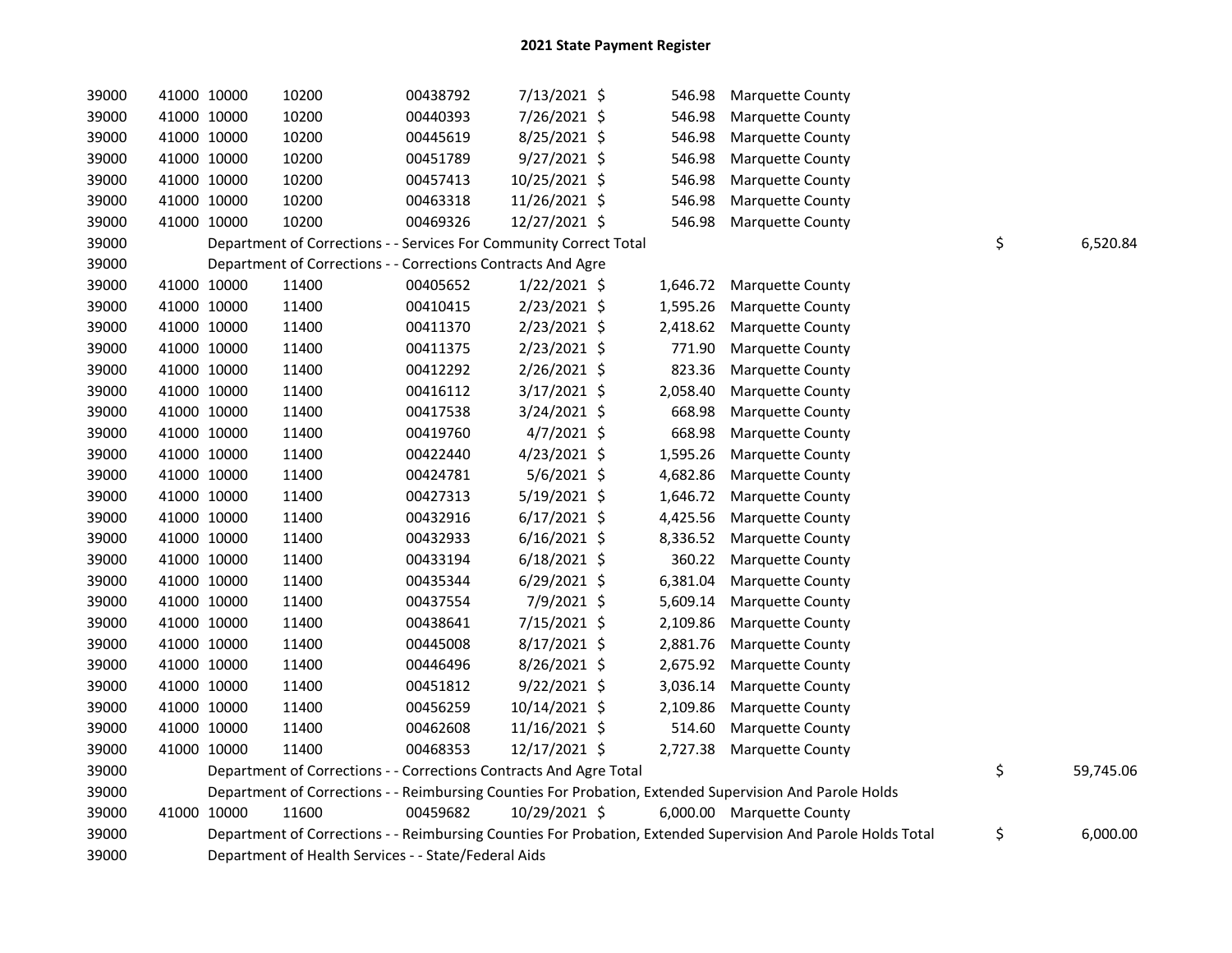| 39000 |             | 43500 10000 | 00000                                                                  | 92106    | $1/4/2021$ \$  | 689,042.00   | <b>Marquette County</b> |                     |
|-------|-------------|-------------|------------------------------------------------------------------------|----------|----------------|--------------|-------------------------|---------------------|
| 39000 |             | 43500 10000 | 00000                                                                  | 92107    | $2/1/2021$ \$  | 571,124.00   | <b>Marquette County</b> |                     |
| 39000 |             | 43500 10000 | 00000                                                                  | 92108    | $3/1/2021$ \$  | 577,594.00   | Marquette County        |                     |
| 39000 |             | 43500 10000 | 00000                                                                  | 92109    | $4/1/2021$ \$  | 1,078,754.00 | Marquette County        |                     |
| 39000 |             | 43500 10000 | 00000                                                                  | 92110    | $5/3/2021$ \$  | 815,311.00   | Marquette County        |                     |
| 39000 |             | 43500 10000 | 00000                                                                  | 92111    | $6/1/2021$ \$  | 1,084,132.00 | <b>Marquette County</b> |                     |
| 39000 |             | 43500 10000 | 00000                                                                  | 92200    | 7/1/2021 \$    | 1,723,029.00 | <b>Marquette County</b> |                     |
| 39000 |             | 43500 10000 | 00000                                                                  | 92201    | 8/2/2021 \$    | 770,083.00   | Marquette County        |                     |
| 39000 |             | 43500 10000 | 00000                                                                  | 92202    | $9/1/2021$ \$  | 781,668.00   | Marquette County        |                     |
| 39000 |             | 43500 10000 | 00000                                                                  | 92204    | 10/1/2021 \$   | 669,151.00   | Marquette County        |                     |
| 39000 |             | 43500 10000 | 00000                                                                  | 92206    | 11/1/2021 \$   | 595,774.00   | Marquette County        |                     |
| 39000 | 43500 10000 |             | 00000                                                                  | 92207    | $12/1/2021$ \$ | 662,776.00   | Marquette County        |                     |
| 39000 |             |             | Department of Health Services - - State/Federal Aids Total             |          |                |              |                         | \$<br>10,018,438.00 |
| 39000 |             |             | Department of Health Services - - General Program Operations           |          |                |              |                         |                     |
| 39000 |             | 43500 10000 | 40100                                                                  | 00404953 | $1/20/2021$ \$ | 15.00        | Marquette County        |                     |
| 39000 |             | 43500 10000 | 40100                                                                  | 00419570 | $4/6/2021$ \$  | 1.50         | Marquette County        |                     |
| 39000 |             | 43500 10000 | 40100                                                                  | 00445168 | 8/18/2021 \$   | 1.50         | Marquette County        |                     |
| 39000 |             | 43500 10000 | 40100                                                                  | 00465157 | 11/30/2021 \$  | 1.50         | Marquette County        |                     |
| 39000 |             |             | Department of Health Services - - General Program Operations Total     |          |                |              |                         | \$<br>19.50         |
| 39000 |             |             | Department of Health Services - - Medical Assistance State Admin       |          |                |              |                         |                     |
| 39000 | 43500 10000 |             | 44000                                                                  | 00404953 | $1/20/2021$ \$ | 15.00        | Marquette County        |                     |
| 39000 |             | 43500 10000 | 44000                                                                  | 00419570 | $4/6/2021$ \$  | 1.50         | Marquette County        |                     |
| 39000 |             | 43500 10000 | 44000                                                                  | 00445168 | 8/18/2021 \$   | 1.50         | Marquette County        |                     |
| 39000 |             | 43500 10000 | 44000                                                                  | 00465157 | 11/30/2021 \$  | 1.50         | Marquette County        |                     |
| 39000 |             |             | Department of Health Services - - Medical Assistance State Admin Total |          |                |              |                         | \$<br>19.50         |
| 39000 |             |             | Department of Health Services - - Interagency And Intra-Agency A       |          |                |              |                         |                     |
| 39000 |             | 43500 10000 | 46800                                                                  | 00402727 | $1/12/2021$ \$ | 265,399.75   | <b>Marquette County</b> |                     |
| 39000 |             | 43500 10000 | 46800                                                                  | 00458951 | 10/28/2021 \$  | 872,160.00   | <b>Marquette County</b> |                     |
| 39000 |             |             | Department of Health Services - - Interagency And Intra-Agency A Total |          |                |              |                         | \$<br>1,137,559.75  |
| 39000 |             |             | Dept of Children and Families - - Fees For Administrative Servic       |          |                |              |                         |                     |
| 39000 |             | 43700 10000 | 23100                                                                  | 00080578 | $2/16/2021$ \$ | 15.00        | Marquette County        |                     |
| 39000 |             | 43700 10000 | 23100                                                                  | 00083433 | 4/20/2021 \$   | 15.00        | Marquette County        |                     |
| 39000 |             | 43700 10000 | 23100                                                                  | 00087316 | 7/23/2021 \$   | 20.00        | Marquette County        |                     |
| 39000 |             |             | Dept of Children and Families - - Fees For Administrative Servic Total |          |                |              |                         | \$<br>50.00         |
| 39000 |             |             | Dept of Children and Families - - General Aids                         |          |                |              |                         |                     |
| 39000 |             | 43700 10000 | 99000                                                                  | 00079012 | $1/5/2021$ \$  | 62,803.52    | <b>Marquette County</b> |                     |
| 39000 |             | 43700 10000 | 99000                                                                  | 00079763 | 1/28/2021 \$   | 3,246.24     | <b>Marquette County</b> |                     |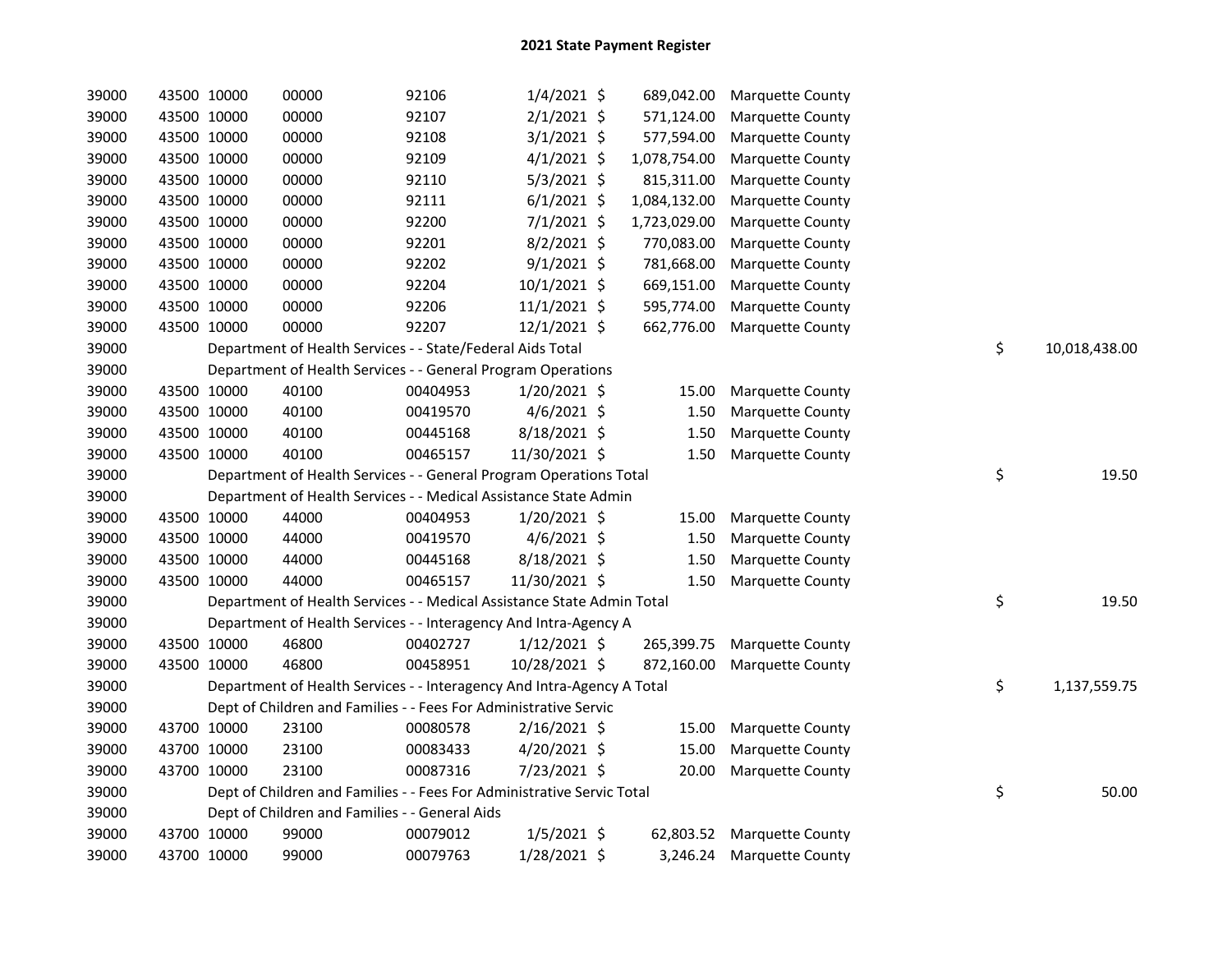| 39000 | 43700 10000 | 99000                                                | 00079764 | 1/29/2021 \$  | 32,169.33  | <b>Marquette County</b> |    |            |
|-------|-------------|------------------------------------------------------|----------|---------------|------------|-------------------------|----|------------|
| 39000 | 43700 10000 | 99000                                                | 00079765 | 1/29/2021 \$  | 6,509.36   | Marquette County        |    |            |
| 39000 | 43700 10000 | 99000                                                | 00080168 | 2/5/2021 \$   | 11,303.28  | <b>Marquette County</b> |    |            |
| 39000 | 43700 10000 | 99000                                                | 00080278 | 2/5/2021 \$   | 3,851.30   | <b>Marquette County</b> |    |            |
| 39000 | 43700 10000 | 99000                                                | 00081323 | 3/5/2021 \$   | 44.70      | <b>Marquette County</b> |    |            |
| 39000 | 43700 10000 | 99000                                                | 00081406 | 3/8/2021 \$   | 4,030.00   | Marquette County        |    |            |
| 39000 | 43700 10000 | 99000                                                | 00081512 | 3/9/2021 \$   | 64,726.78  | Marquette County        |    |            |
| 39000 | 43700 10000 | 99000                                                | 00082228 | 3/29/2021 \$  | 1,958.98   | Marquette County        |    |            |
| 39000 | 43700 10000 | 99000                                                | 00082652 | 4/5/2021 \$   | 45,428.06  | Marquette County        |    |            |
| 39000 | 43700 10000 | 99000                                                | 00082653 | 4/5/2021 \$   | 3,406.29   | Marquette County        |    |            |
| 39000 | 43700 10000 | 99000                                                | 00083899 | 4/30/2021 \$  | 36,532.24  | <b>Marquette County</b> |    |            |
| 39000 | 43700 10000 | 99000                                                | 00084054 | $5/3/2021$ \$ | 11,196.92  | Marquette County        |    |            |
| 39000 | 43700 10000 | 99000                                                | 00084114 | 5/5/2021 \$   | 24,393.00  | <b>Marquette County</b> |    |            |
| 39000 | 43700 10000 | 99000                                                | 00085444 | $6/1/2021$ \$ | 48,466.71  | Marquette County        |    |            |
| 39000 | 43700 10000 | 99000                                                | 00085628 | $6/7/2021$ \$ | 6,387.50   | Marquette County        |    |            |
| 39000 | 43700 10000 | 99000                                                | 00086560 | 7/1/2021 \$   | 288.00     | Marquette County        |    |            |
| 39000 | 43700 10000 | 99000                                                | 00086688 | 7/8/2021 \$   | 1,571.35   | <b>Marquette County</b> |    |            |
| 39000 | 43700 10000 | 99000                                                | 00087563 | 7/30/2021 \$  | 32,245.54  | <b>Marquette County</b> |    |            |
| 39000 | 43700 10000 | 99000                                                | 00087698 | 7/30/2021 \$  | 10,839.00  | <b>Marquette County</b> |    |            |
| 39000 | 43700 10000 | 99000                                                | 00087933 | 8/5/2021 \$   | 1,160.66   | <b>Marquette County</b> |    |            |
| 39000 | 43700 10000 | 99000                                                | 00087981 | 8/6/2021 \$   | 7,747.66   | <b>Marquette County</b> |    |            |
| 39000 | 43700 10000 | 99000                                                | 00088937 | $9/7/2021$ \$ | 291,672.90 | <b>Marquette County</b> |    |            |
| 39000 | 43700 10000 | 99000                                                | 00089116 | 9/10/2021 \$  | 11,420.64  | Marquette County        |    |            |
| 39000 | 43700 10000 | 99000                                                | 00089909 | 10/5/2021 \$  | 48.48      | Marquette County        |    |            |
| 39000 | 43700 10000 | 99000                                                | 00089983 | 10/5/2021 \$  | 3,778.57   | <b>Marquette County</b> |    |            |
| 39000 | 43700 10000 | 99000                                                | 00090757 | 10/29/2021 \$ | 32,887.45  | <b>Marquette County</b> |    |            |
| 39000 | 43700 10000 | 99000                                                | 00091025 | 11/5/2021 \$  | 3,670.93   | Marquette County        |    |            |
| 39000 | 43700 10000 | 99000                                                | 00091982 | 12/2/2021 \$  | 11,040.14  | Marquette County        |    |            |
| 39000 | 43700 10000 | 99000                                                | 00092119 | 12/3/2021 \$  | 2,695.00   | Marquette County        |    |            |
| 39000 | 43700 10000 | 99000                                                | 00092219 | 12/6/2021 \$  | 53,863.91  | <b>Marquette County</b> |    |            |
| 39000 |             | Dept of Children and Families - - General Aids Total |          |               |            |                         | \$ | 831,384.44 |
| 39000 |             | Dept of Workforce Development - - Auxiliary Services |          |               |            |                         |    |            |
| 39000 | 44500 10000 | 13000                                                | 00310360 | $1/4/2021$ \$ | 10.00      | <b>Marquette County</b> |    |            |
| 39000 | 44500 10000 | 13000                                                | 00313449 | $2/2/2021$ \$ | 45.00      | Marquette County        |    |            |
| 39000 | 44500 10000 | 13000                                                | 00317079 | 3/2/2021 \$   | 40.00      | Marquette County        |    |            |
| 39000 | 44500 10000 | 13000                                                | 00320887 | $4/2/2021$ \$ | 40.00      | Marquette County        |    |            |
| 39000 | 44500 10000 | 13000                                                | 00324432 | $5/4/2021$ \$ | 20.00      | Marquette County        |    |            |
|       |             |                                                      |          |               |            |                         |    |            |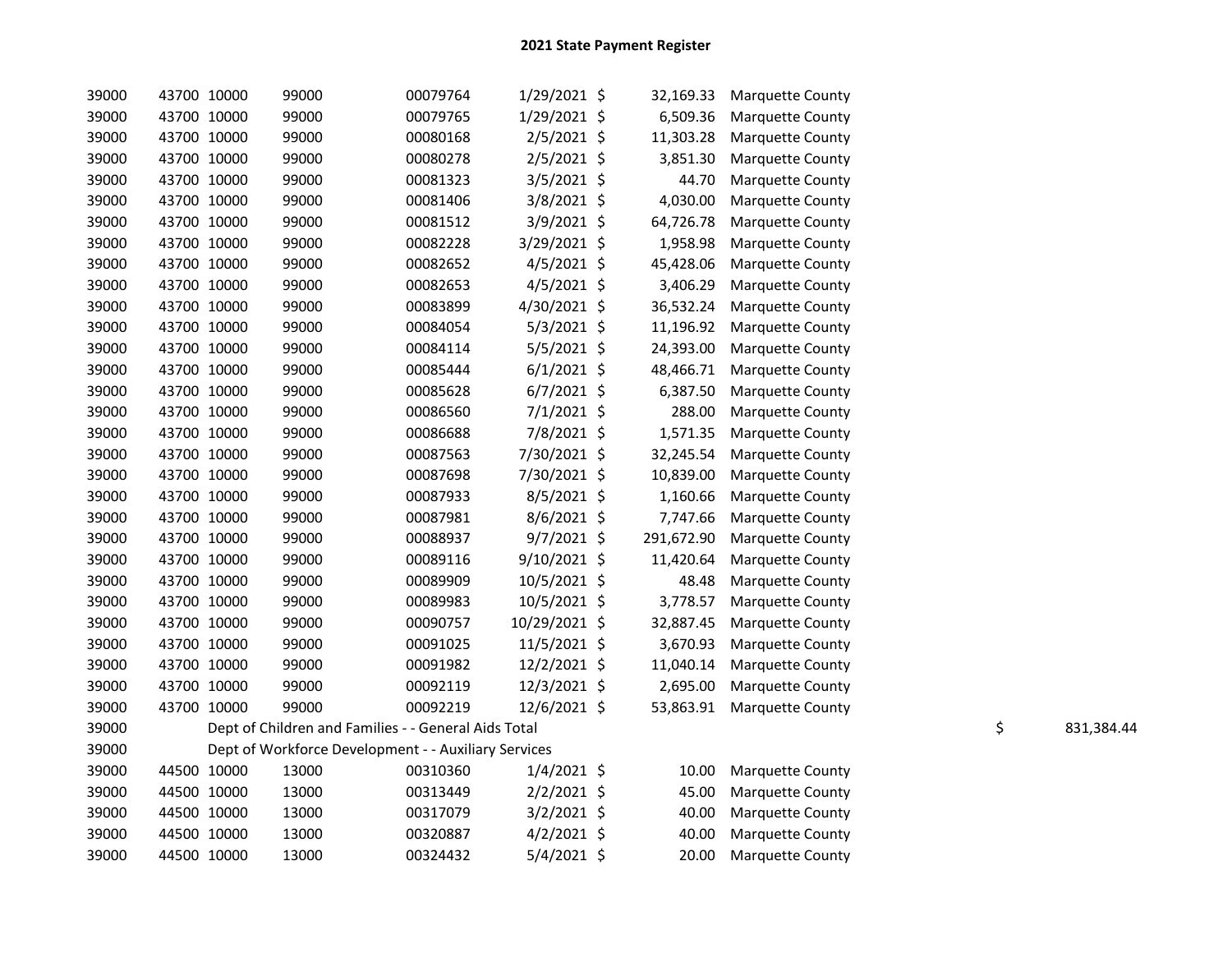| 39000 | 44500 10000 |             | 13000                                                                 | 00327625 | $6/2/2021$ \$  | 30.00      | <b>Marquette County</b>   |    |            |
|-------|-------------|-------------|-----------------------------------------------------------------------|----------|----------------|------------|---------------------------|----|------------|
| 39000 |             | 44500 10000 | 13000                                                                 | 00331409 | 7/2/2021 \$    | 10.00      | Marquette County          |    |            |
| 39000 |             | 44500 10000 | 13000                                                                 | 00335308 | 8/3/2021 \$    | 10.00      | Marquette County          |    |            |
| 39000 | 44500 10000 |             | 13000                                                                 | 00339101 | $9/2/2021$ \$  | 25.00      | Marquette County          |    |            |
| 39000 | 44500 10000 |             | 13000                                                                 | 00343089 | 10/4/2021 \$   | 20.00      | Marquette County          |    |            |
| 39000 | 44500 10000 |             | 13000                                                                 | 00347128 | $11/2/2021$ \$ | 20.00      | Marquette County          |    |            |
| 39000 | 44500 10000 |             | 13000                                                                 | 00350774 | 12/2/2021 \$   | 20.00      | Marquette County          |    |            |
| 39000 |             |             | Dept of Workforce Development - - Auxiliary Services Total            |          |                |            |                           | \$ | 290.00     |
| 39000 |             |             | Dept of Workforce Development - - Ui Admin Fed                        |          |                |            |                           |    |            |
| 39000 |             | 44500 10000 | 15100                                                                 | 00340790 | 9/16/2021 \$   | 3.00       | <b>Marquette County</b>   |    |            |
| 39000 |             |             | Dept of Workforce Development - - Ui Admin Fed Total                  |          |                |            |                           | \$ | 3.00       |
| 39000 |             |             | Dept of Workforce Development - - Wc Ops Uninsured Emplyr Admin       |          |                |            |                           |    |            |
| 39000 |             | 44500 22700 | 17700                                                                 | 00315968 | $2/23/2021$ \$ | 5.00       | Marquette County          |    |            |
| 39000 |             | 44500 22700 | 17700                                                                 | 00315972 | 2/23/2021 \$   | 10.00      | Marquette County          |    |            |
| 39000 |             |             | Dept of Workforce Development - - Wc Ops Uninsured Emplyr Admin Total |          |                |            |                           | \$ | 15.00      |
| 39000 |             |             | Department of Justice - - Officer training reimbursement              |          |                |            |                           |    |            |
| 39000 | 45500 10000 |             | 21400                                                                 | 00105422 | 11/18/2021 \$  | 7,840.00   | <b>Marquette County</b>   |    |            |
| 39000 |             |             | Department of Justice - - Officer training reimbursement Total        |          |                |            |                           | \$ | 7,840.00   |
| 39000 |             |             | Department of Justice - - Crime Laboratories, Dna                     |          |                |            |                           |    |            |
| 39000 |             | 45500 10000 | 22100                                                                 | 00100352 | 7/14/2021 \$   | 920.00     | Marquette County          |    |            |
| 39000 |             |             | Department of Justice - - Crime Laboratories, Dna Total               |          |                |            |                           | \$ | 920.00     |
| 39000 |             |             | Department of Justice - - Federal Aid, Local Assistance               |          |                |            |                           |    |            |
| 39000 |             | 45500 10000 | 25100                                                                 | 00094061 | $2/18/2021$ \$ | 29,632.00  | Marquette County          |    |            |
| 39000 |             | 45500 10000 | 25100                                                                 | 00094688 | 2/18/2021 \$   | 277.74     | Marquette County          |    |            |
| 39000 |             | 45500 10000 | 25100                                                                 | 00097533 | $5/6/2021$ \$  | 348.48     | Marquette County          |    |            |
| 39000 |             | 45500 10000 | 25100                                                                 | 00101210 | 8/24/2021 \$   | 2,815.68   | Marquette County          |    |            |
| 39000 | 45500 10000 |             | 25100                                                                 | 00101656 | 8/27/2021 \$   | 150,000.00 | Marquette County          |    |            |
| 39000 | 45500 10000 |             | 25100                                                                 | 00104756 | 11/5/2021 \$   | 14,899.09  | Marquette County          |    |            |
| 39000 | 45500 10000 |             | 25100                                                                 | 00104837 | 11/8/2021 \$   | 5,072.12   | <b>Marquette County</b>   |    |            |
| 39000 |             | 45500 10000 | 25100                                                                 | 00106234 | 12/8/2021 \$   |            | 2,213.11 Marquette County |    |            |
| 39000 |             |             | Department of Justice - - Federal Aid, Local Assistance Total         |          |                |            |                           | \$ | 205,258.22 |
| 39000 |             |             | Department of Justice - - Alt Prosecution Alcohol Drugs               |          |                |            |                           |    |            |
| 39000 |             | 45500 10000 | 27100                                                                 | 00095037 | $2/22/2021$ \$ | 33,256.16  | <b>Marquette County</b>   |    |            |
| 39000 |             | 45500 10000 | 27100                                                                 | 00098169 | $5/18/2021$ \$ | 17,394.14  | Marquette County          |    |            |
| 39000 | 45500 10000 |             | 27100                                                                 | 00101710 | 8/27/2021 \$   | 21,982.36  | <b>Marquette County</b>   |    |            |
| 39000 | 45500 10000 |             | 27100                                                                 | 00103997 | 10/25/2021 \$  | 25,875.99  | <b>Marquette County</b>   |    |            |
| 39000 |             |             | Department of Justice - - Alt Prosecution Alcohol Drugs Total         |          |                |            |                           | \$ | 98,508.65  |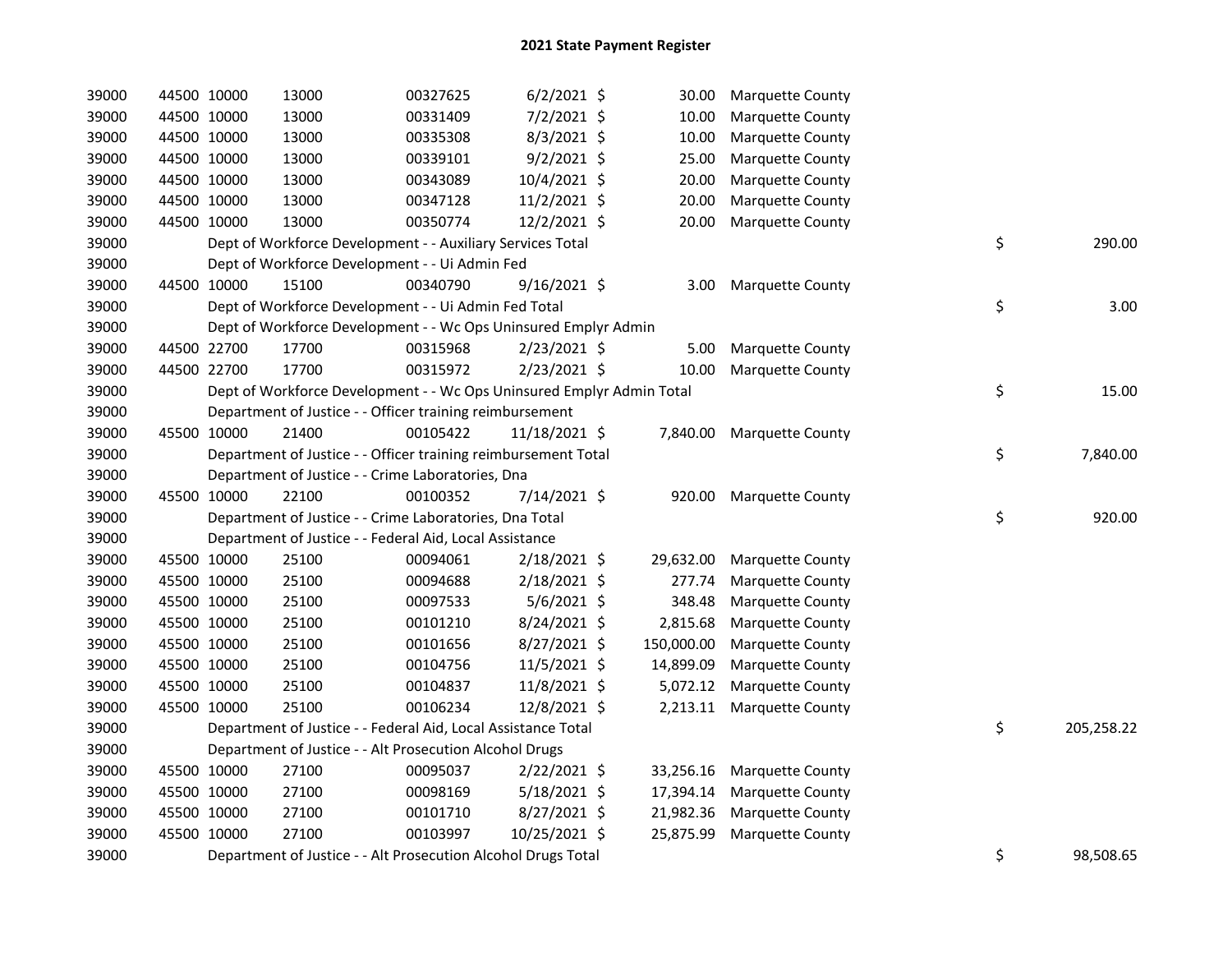| 39000 |             | Department of Justice - - Crime Victim Witness Assist                  |          |                |           |                             |    |            |
|-------|-------------|------------------------------------------------------------------------|----------|----------------|-----------|-----------------------------|----|------------|
| 39000 | 45500 10000 | 53200                                                                  | 00095453 | 3/5/2021 \$    |           | 14,937.06 Marquette County  |    |            |
| 39000 | 45500 10000 | 53200                                                                  | 00100547 | 7/15/2021 \$   |           | 17,794.32 Marquette County  |    |            |
| 39000 |             | Department of Justice - - Crime Victim Witness Assist Total            |          |                |           |                             | \$ | 32,731.38  |
| 39000 |             | Department of Justice - - Federal Aid, Victim Assistance               |          |                |           |                             |    |            |
| 39000 | 45500 10000 | 54200                                                                  | 00095005 | $3/1/2021$ \$  | 38.95     | <b>Marquette County</b>     |    |            |
| 39000 | 45500 10000 | 54200                                                                  | 00105203 | 11/16/2021 \$  | 6,704.00  | Marquette County            |    |            |
| 39000 |             | Department of Justice - - Federal Aid, Victim Assistance Total         |          |                |           |                             | \$ | 6,742.95   |
| 39000 |             | Department of Military Affairs - - Emergency Response Equipment        |          |                |           |                             |    |            |
| 39000 | 46500 10000 | 30800                                                                  | 00089619 | $2/11/2021$ \$ | 7,335.79  | Marquette County            |    |            |
| 39000 |             | Department of Military Affairs - - Emergency Response Equipment Total  |          |                |           |                             | \$ | 7,335.79   |
| 39000 |             | Department of Military Affairs - - Local Emer Planning Grants          |          |                |           |                             |    |            |
| 39000 | 46500 10000 | 33700                                                                  | 00090178 | 2/22/2021 \$   |           | 5,580.67 Marquette County   |    |            |
| 39000 |             | Department of Military Affairs - - Local Emer Planning Grants Total    |          |                |           |                             | \$ | 5,580.67   |
| 39000 |             | Department of Military Affairs - - Federal Aid, Local Assistance       |          |                |           |                             |    |            |
| 39000 | 46500 10000 | 34200                                                                  | 00090148 | $2/22/2021$ \$ |           | 25,322.14 Marquette County  |    |            |
| 39000 | 46500 10000 | 34200                                                                  | 00093617 | $5/10/2021$ \$ | 20,696.54 | Marquette County            |    |            |
| 39000 |             | Department of Military Affairs - - Federal Aid, Local Assistance Total |          |                |           |                             | \$ | 46,018.68  |
| 39000 |             | Department of Veterans Affairs - - County Grants                       |          |                |           |                             |    |            |
| 39000 | 48500 58200 | 26700                                                                  | 00091443 | 3/12/2021 \$   |           | 8,500.00 Marquette County   |    |            |
| 39000 |             | Department of Veterans Affairs - - County Grants Total                 |          |                |           |                             | \$ | 8,500.00   |
| 39000 |             | Department of Veterans Affairs - - Veterans Transportation Grant       |          |                |           |                             |    |            |
| 39000 | 48500 58200 | 28000                                                                  | 00102981 | $12/3/2021$ \$ |           | 2,511.76 Marquette County   |    |            |
| 39000 |             | Department of Veterans Affairs - - Veterans Transportation Grant Total |          |                |           |                             | \$ | 2,511.76   |
| 39000 |             | Department of Administration - - Federal Aid, Local Assistance         |          |                |           |                             |    |            |
| 39000 | 50500 10000 | 74300                                                                  | 00153844 | $11/5/2021$ \$ |           | 612,216.51 Marquette County |    |            |
| 39000 |             | Department of Administration - - Federal Aid, Local Assistance Total   |          |                |           |                             | \$ | 612,216.51 |
| 39000 |             | Department of Administration - - Returned Items                        |          |                |           |                             |    |            |
| 39000 | 50500 10000 | 99300                                                                  | 00141688 | $3/2/2021$ \$  | 142.20    | <b>Marquette County</b>     |    |            |
| 39000 |             | Department of Administration - - Returned Items Total                  |          |                |           |                             | \$ | 142.20     |
| 39000 |             | Department of Administration - - Low-Income Assistance Grants          |          |                |           |                             |    |            |
| 39000 | 50500 23500 | 37100                                                                  | 00140949 | $2/17/2021$ \$ | 8,216.92  | <b>Marquette County</b>     |    |            |
| 39000 | 50500 23500 | 37100                                                                  | 00142320 | $3/16/2021$ \$ | 7,609.31  | <b>Marquette County</b>     |    |            |
| 39000 | 50500 23500 | 37100                                                                  | 00143190 | 3/30/2021 \$   | 4,420.38  | <b>Marquette County</b>     |    |            |
| 39000 | 50500 23500 | 37100                                                                  | 00145250 | $5/7/2021$ \$  | 4,475.13  | Marquette County            |    |            |
| 39000 | 50500 23500 | 37100                                                                  | 00146467 | $6/1/2021$ \$  | 399.40    | Marquette County            |    |            |
| 39000 | 50500 23500 | 37100                                                                  | 00156525 | 12/15/2021 \$  | 6,205.07  | Marquette County            |    |            |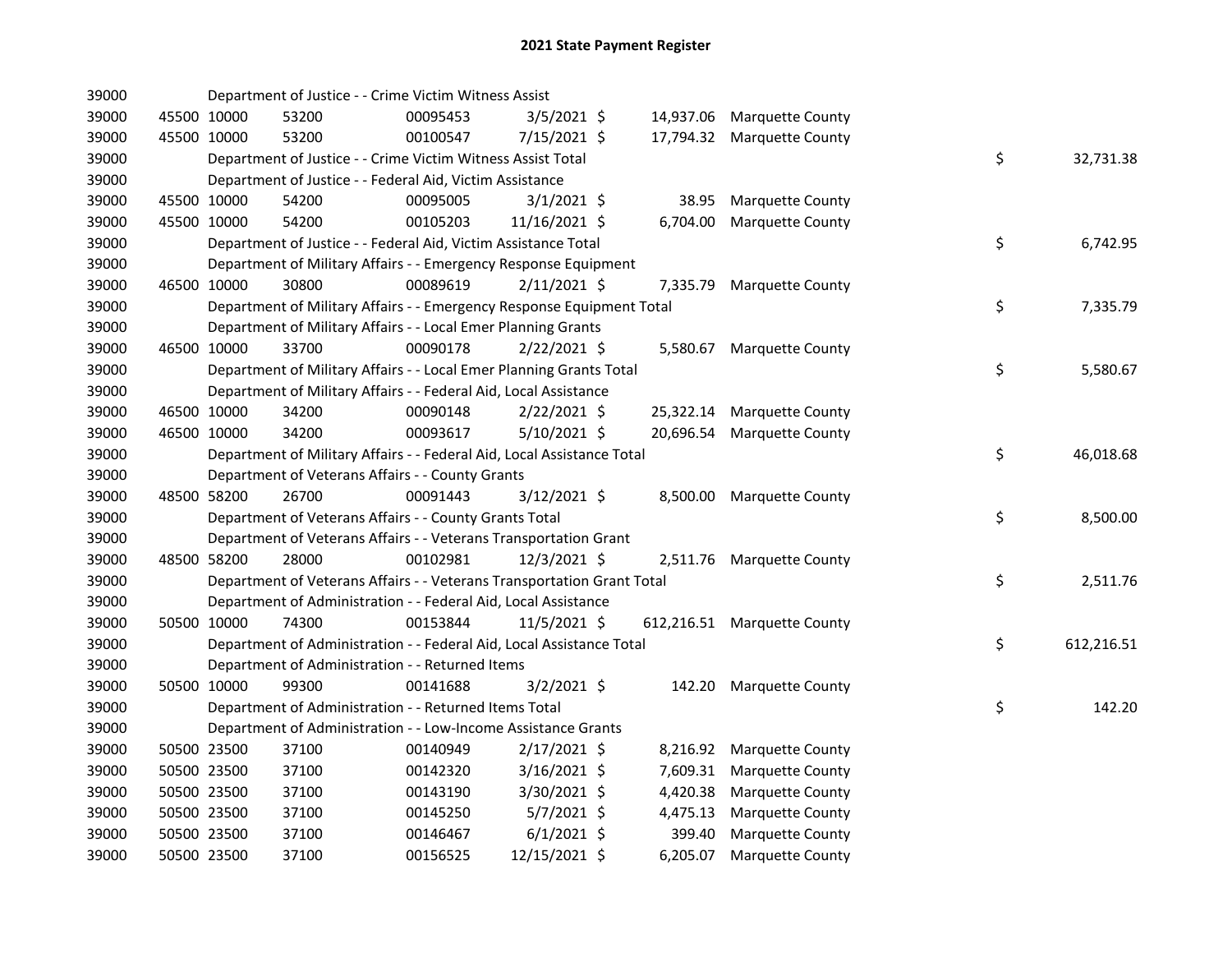| 39000 | 50500 23500 | 37100                                                                 | 00157299 | 12/29/2021 \$  |           | 5,322.88 Marquette County                                                                               |                  |
|-------|-------------|-----------------------------------------------------------------------|----------|----------------|-----------|---------------------------------------------------------------------------------------------------------|------------------|
| 39000 |             | Department of Administration - - Low-Income Assistance Grants Total   |          |                |           |                                                                                                         | \$<br>36,649.09  |
| 39000 |             | Department of Administration - - Land Information Program; Loca       |          |                |           |                                                                                                         |                  |
| 39000 | 50500 26900 | 17300                                                                 | 00138480 | $1/29/2021$ \$ | 1,000.00  | <b>Marquette County</b>                                                                                 |                  |
| 39000 | 50500 26900 | 17300                                                                 | 00139577 | 4/6/2021 \$    | 70,008.00 | Marquette County                                                                                        |                  |
| 39000 | 50500 26900 | 17300                                                                 | 00143485 | 5/14/2021 \$   | 20,000.00 | Marquette County                                                                                        |                  |
| 39000 | 50500 26900 | 17300                                                                 | 00146505 | $6/15/2021$ \$ | 25,000.00 | <b>Marquette County</b>                                                                                 |                  |
| 39000 |             | Department of Administration - - Land Information Program; Loca Total |          |                |           |                                                                                                         | \$<br>116,008.00 |
| 39000 |             |                                                                       |          |                |           | Public Defender Board - - Transcript, Discovery and Records Provided to the Public Defender Board       |                  |
| 39000 | 55000 10000 | 10600                                                                 | 00278899 | $2/22/2021$ \$ | 714.60    | <b>Marquette County</b>                                                                                 |                  |
| 39000 | 55000 10000 | 10600                                                                 | 00291307 | $5/21/2021$ \$ | 596.40    | <b>Marquette County</b>                                                                                 |                  |
| 39000 | 55000 10000 | 10600                                                                 | 00300837 | 7/30/2021 \$   | 595.80    | Marquette County                                                                                        |                  |
| 39000 | 55000 10000 | 10600                                                                 | 00309636 | 11/4/2021 \$   | 632.60    | <b>Marquette County</b>                                                                                 |                  |
| 39000 |             |                                                                       |          |                |           | Public Defender Board - - Transcript, Discovery and Records Provided to the Public Defender Board Total | \$<br>2,539.40   |
| 39000 |             | Department of Revenue - - GPR Earned                                  |          |                |           |                                                                                                         |                  |
| 39000 | 56600 10000 | 100GE                                                                 | 00198209 | $4/7/2021$ \$  | 3.00      | <b>Marquette County</b>                                                                                 |                  |
| 39000 | 56600 10000 | 100GE                                                                 | 00213920 | $9/1/2021$ \$  | 3.00      | Marquette County                                                                                        |                  |
| 39000 | 56600 10000 | 100GE                                                                 | 00217984 | 10/21/2021 \$  | 3.00      | <b>Marquette County</b>                                                                                 |                  |
| 39000 |             | Department of Revenue - - GPR Earned Total                            |          |                |           |                                                                                                         | \$<br>9.00       |
| 39000 |             | Department of Revenue - - Warrants and Satisfactions                  |          |                |           |                                                                                                         |                  |
| 39000 | 56600 10000 | 10100                                                                 | 00192155 | $3/5/2021$ \$  | 330.00    | Marquette County                                                                                        |                  |
| 39000 | 56600 10000 | 10100                                                                 | 00212758 | $9/3/2021$ \$  | 250.00    | Marquette County                                                                                        |                  |
| 39000 |             | Department of Revenue - - Warrants and Satisfactions Total            |          |                |           |                                                                                                         | \$<br>580.00     |
| 39000 |             | Department of Revenue - - Misc Revenue Holding Clearing               |          |                |           |                                                                                                         |                  |
| 39000 | 56600 10000 | 99500                                                                 | 00188885 | $1/8/2021$ \$  | 143.24    | Marquette County                                                                                        |                  |
| 39000 | 56600 10000 | 99500                                                                 | 00188886 | $1/8/2021$ \$  | 10,711.78 | Marquette County                                                                                        |                  |
| 39000 | 56600 10000 | 99500                                                                 | 00190953 | 2/5/2021 \$    | 20.00     | Marquette County                                                                                        |                  |
| 39000 | 56600 10000 | 99500                                                                 | 00190954 | $2/5/2021$ \$  | 6,487.22  | Marquette County                                                                                        |                  |
| 39000 | 56600 10000 | 99500                                                                 | 00192716 | $3/1/2021$ \$  | 2,613.18  | Marquette County                                                                                        |                  |
| 39000 | 56600 10000 | 99500                                                                 | 00192718 | $3/1/2021$ \$  | 40.00     | Marquette County                                                                                        |                  |
| 39000 | 56600 10000 | 99500                                                                 | 00192719 | $3/1/2021$ \$  | 2,317.04  | Marquette County                                                                                        |                  |
| 39000 | 56600 10000 | 99500                                                                 | 00193559 | 3/5/2021 \$    | 525.00    | Marquette County                                                                                        |                  |
| 39000 | 56600 10000 | 99500                                                                 | 00193560 | $3/5/2021$ \$  | 30,616.50 | Marquette County                                                                                        |                  |
| 39000 | 56600 10000 | 99500                                                                 | 00194151 | 3/8/2021 \$    | 220.75    | <b>Marquette County</b>                                                                                 |                  |
| 39000 | 56600 10000 | 99500                                                                 | 00194153 | 3/8/2021 \$    | 852.00    | Marquette County                                                                                        |                  |
| 39000 | 56600 10000 | 99500                                                                 | 00194999 | 3/15/2021 \$   | 361.08    | Marquette County                                                                                        |                  |
| 39000 | 56600 10000 | 99500                                                                 | 00195001 | 3/15/2021 \$   | 81.42     | <b>Marquette County</b>                                                                                 |                  |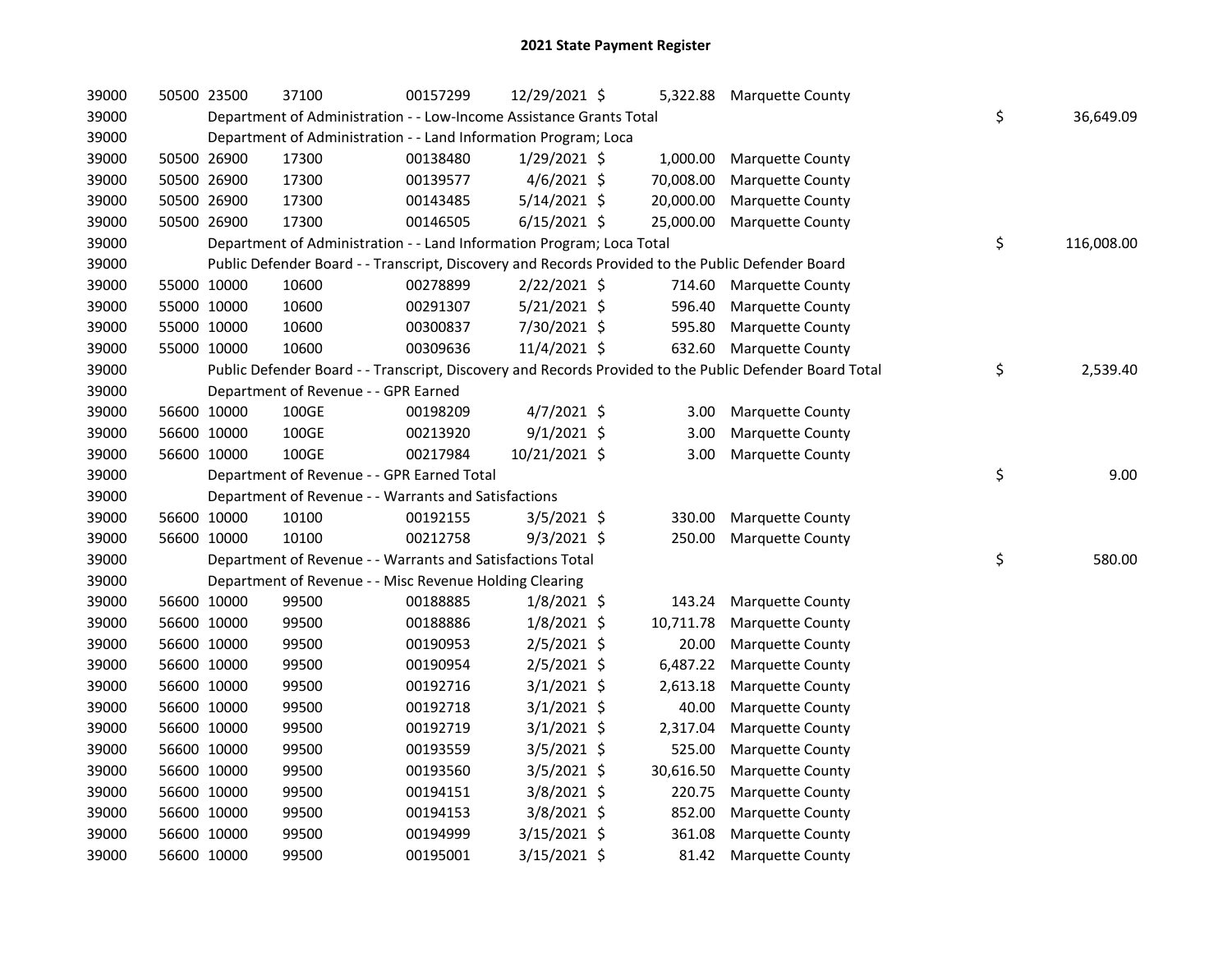| 39000 | 56600 10000 | 99500 | 00195002 | 3/15/2021 \$  | 271.94    | <b>Marquette County</b> |
|-------|-------------|-------|----------|---------------|-----------|-------------------------|
| 39000 | 56600 10000 | 99500 | 00195837 | 3/22/2021 \$  | 379.92    | Marquette County        |
| 39000 | 56600 10000 | 99500 | 00195839 | 3/22/2021 \$  | 311.00    | Marquette County        |
| 39000 | 56600 10000 | 99500 | 00196512 | 3/29/2021 \$  | 187.10    | Marquette County        |
| 39000 | 56600 10000 | 99500 | 00196514 | 3/29/2021 \$  | 946.00    | Marquette County        |
| 39000 | 56600 10000 | 99500 | 00196515 | 3/29/2021 \$  | 25.22     | Marquette County        |
| 39000 | 56600 10000 | 99500 | 00197253 | 4/5/2021 \$   | 150.80    | <b>Marquette County</b> |
| 39000 | 56600 10000 | 99500 | 00197254 | 4/5/2021 \$   | 849.52    | <b>Marquette County</b> |
| 39000 | 56600 10000 | 99500 | 00197838 | 4/7/2021 \$   | 20.00     | Marquette County        |
| 39000 | 56600 10000 | 99500 | 00197839 | $4/7/2021$ \$ | 21,095.88 | Marquette County        |
| 39000 | 56600 10000 | 99500 | 00198469 | 4/12/2021 \$  | 171.00    | <b>Marquette County</b> |
| 39000 | 56600 10000 | 99500 | 00198470 | 4/12/2021 \$  | 360.00    | <b>Marquette County</b> |
| 39000 | 56600 10000 | 99500 | 00199840 | 4/26/2021 \$  | 541.71    | Marquette County        |
| 39000 | 56600 10000 | 99500 | 00199842 | 4/26/2021 \$  | 175.00    | Marquette County        |
| 39000 | 56600 10000 | 99500 | 00200440 | 5/3/2021 \$   | 25.00     | Marquette County        |
| 39000 | 56600 10000 | 99500 | 00200441 | 5/3/2021 \$   | 75.50     | <b>Marquette County</b> |
| 39000 | 56600 10000 | 99500 | 00201205 | 5/7/2021 \$   | 1,214.00  | Marquette County        |
| 39000 | 56600 10000 | 99500 | 00201206 | 5/7/2021 \$   | 16,197.18 | Marquette County        |
| 39000 | 56600 10000 | 99500 | 00201636 | 5/10/2021 \$  | 33.00     | <b>Marquette County</b> |
| 39000 | 56600 10000 | 99500 | 00201637 | 5/10/2021 \$  | 440.00    | Marquette County        |
| 39000 | 56600 10000 | 99500 | 00202273 | 5/17/2021 \$  | 35.66     | Marquette County        |
| 39000 | 56600 10000 | 99500 | 00202274 | 5/17/2021 \$  | 776.00    | Marquette County        |
| 39000 | 56600 10000 | 99500 | 00202988 | 5/24/2021 \$  | 170.25    | Marquette County        |
| 39000 | 56600 10000 | 99500 | 00202990 | 5/24/2021 \$  | 790.00    | Marquette County        |
| 39000 | 56600 10000 | 99500 | 00202991 | 5/24/2021 \$  | 41.97     | Marquette County        |
| 39000 | 56600 10000 | 99500 | 00203700 | $6/1/2021$ \$ | 30.00     | Marquette County        |
| 39000 | 56600 10000 | 99500 | 00204430 | $6/7/2021$ \$ | 20.00     | <b>Marquette County</b> |
| 39000 | 56600 10000 | 99500 | 00204431 | 6/7/2021 \$   | 12,657.93 | Marquette County        |
| 39000 | 56600 10000 | 99500 | 00204774 | $6/7/2021$ \$ | 51.25     | Marquette County        |
| 39000 | 56600 10000 | 99500 | 00204775 | 6/7/2021 \$   | 20.89     | <b>Marquette County</b> |
| 39000 | 56600 10000 | 99500 | 00205368 | 6/14/2021 \$  | 25.00     | Marquette County        |
| 39000 | 56600 10000 | 99500 | 00205868 | 6/21/2021 \$  | 1,943.00  | <b>Marquette County</b> |
| 39000 | 56600 10000 | 99500 | 00208092 | 6/28/2021 \$  | 33.25     | <b>Marquette County</b> |
| 39000 | 56600 10000 | 99500 | 00209007 | 7/8/2021 \$   | 315.50    | <b>Marquette County</b> |
| 39000 | 56600 10000 | 99500 | 00209008 | 7/8/2021 \$   | 10,293.87 | Marquette County        |
| 39000 | 56600 10000 | 99500 | 00209404 | 7/12/2021 \$  | 1,993.00  | Marquette County        |
| 39000 | 56600 10000 | 99500 | 00210193 | 7/19/2021 \$  | 33.00     | <b>Marquette County</b> |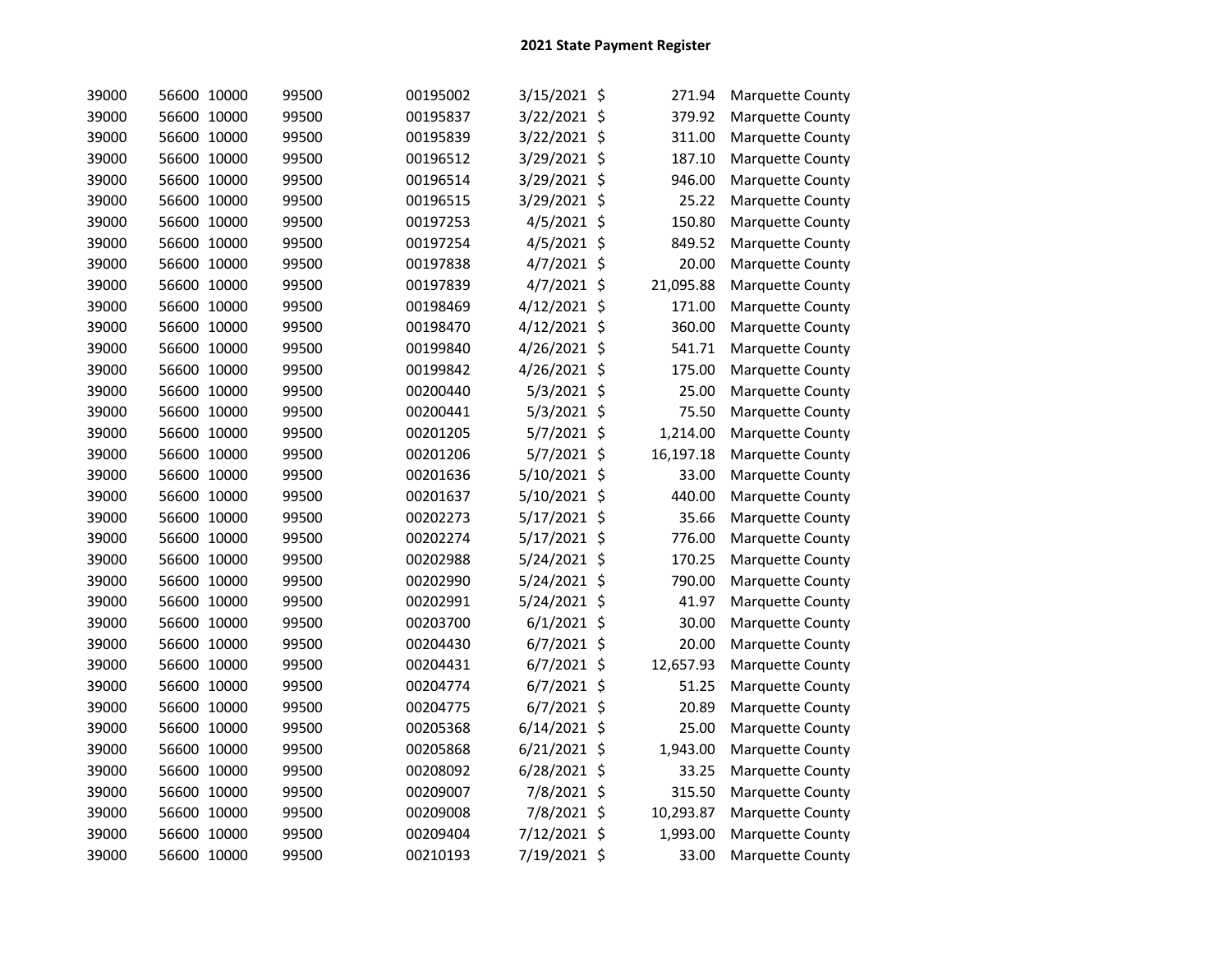| 39000 |             | 56600 10000 | 99500                                                            | 00210808 | 7/26/2021 \$  | 230.60    | <b>Marquette County</b>    |    |            |
|-------|-------------|-------------|------------------------------------------------------------------|----------|---------------|-----------|----------------------------|----|------------|
| 39000 |             | 56600 10000 | 99500                                                            | 00211754 | 8/6/2021 \$   | 120.00    | Marquette County           |    |            |
| 39000 |             | 56600 10000 | 99500                                                            | 00211755 | 8/6/2021 \$   | 5,970.04  | Marquette County           |    |            |
| 39000 | 56600 10000 |             | 99500                                                            | 00212140 | 8/9/2021 \$   | 100.00    | Marquette County           |    |            |
| 39000 | 56600 10000 |             | 99500                                                            | 00212657 | 8/16/2021 \$  | 30.00     | Marquette County           |    |            |
| 39000 | 56600 10000 |             | 99500                                                            | 00212658 | 8/16/2021 \$  | 683.58    | Marquette County           |    |            |
| 39000 | 56600 10000 |             | 99500                                                            | 00213556 | 8/30/2021 \$  | 79.89     | Marquette County           |    |            |
| 39000 |             | 56600 10000 | 99500                                                            | 00214006 | $9/7/2021$ \$ | 151.73    | Marquette County           |    |            |
| 39000 |             | 56600 10000 | 99500                                                            | 00214365 | $9/8/2021$ \$ | 190.00    | Marquette County           |    |            |
| 39000 |             | 56600 10000 | 99500                                                            | 00214366 | 9/8/2021 \$   | 11,488.04 | Marquette County           |    |            |
| 39000 |             | 56600 10000 | 99500                                                            | 00216618 | 10/7/2021 \$  | 190.00    | Marquette County           |    |            |
| 39000 |             | 56600 10000 | 99500                                                            | 00216619 | 10/7/2021 \$  | 4,884.54  | Marquette County           |    |            |
| 39000 |             | 56600 10000 | 99500                                                            | 00219206 | 11/5/2021 \$  | 715.36    | Marquette County           |    |            |
| 39000 |             | 56600 10000 | 99500                                                            | 00219207 | 11/5/2021 \$  | 8,260.81  | Marquette County           |    |            |
| 39000 |             | 56600 10000 | 99500                                                            | 00221356 | 12/7/2021 \$  | 190.00    | Marquette County           |    |            |
| 39000 |             | 56600 10000 | 99500                                                            | 00221357 | 12/7/2021 \$  | 7,990.79  | Marquette County           |    |            |
| 39000 | 56600 10000 |             | 99500                                                            | 00222240 | 12/20/2021 \$ | 206.64    | Marquette County           |    |            |
| 39000 | 56600 10000 |             | 99500                                                            | 00222640 | 12/28/2021 \$ | 36.50     | Marquette County           |    |            |
| 39000 |             |             | Department of Revenue - - Misc Revenue Holding Clearing Total    |          |               |           |                            | \$ | 169,208.07 |
| 39000 |             |             | Circuit Courts - - Circuit Court Costs                           |          |               |           |                            |    |            |
| 39000 |             | 62500 10000 | 10500                                                            | 00002115 | $2/1/2021$ \$ | 29,449.00 | Marquette County           |    |            |
| 39000 |             | 62500 10000 | 10500                                                            | 00002248 | 7/26/2021 \$  | 55,185.00 | Marquette County           |    |            |
| 39000 |             |             | Circuit Courts - - Circuit Court Costs Total                     |          |               |           |                            | \$ | 84,634.00  |
| 39000 |             |             | Shared Revenue and Tax Relief - - County And Municipal Aid       |          |               |           |                            |    |            |
| 39000 |             | 83500 10000 | 10500                                                            | 00081749 | 7/26/2021 \$  | 9,334.41  | <b>Marquette County</b>    |    |            |
| 39000 |             | 83500 10000 | 10500                                                            | 00088850 | 11/15/2021 \$ |           | 25,082.02 Marquette County |    |            |
| 39000 |             |             | Shared Revenue and Tax Relief - - County And Municipal Aid Total |          |               |           |                            | \$ | 34,416.43  |
| 39000 |             |             | Shared Revenue and Tax Relief - - Exempt Computer Aid            |          |               |           |                            |    |            |
| 39000 | 83500 10000 |             | 10900                                                            | 00083353 | 7/26/2021 \$  |           | 13,919.79 Marquette County |    |            |
| 39000 |             |             | Shared Revenue and Tax Relief - - Exempt Computer Aid Total      |          |               |           |                            | \$ | 13,919.79  |
| 39000 |             |             | Shared Revenue and Tax Relief - - Utility Aid                    |          |               |           |                            |    |            |
| 39000 |             | 83500 10000 | 11000                                                            | 00081749 | 7/26/2021 \$  |           | 5,892.75 Marquette County  |    |            |
| 39000 | 83500 10000 |             | 11000                                                            | 00088850 | 11/15/2021 \$ |           | 35,371.64 Marquette County |    |            |
| 39000 |             |             | Shared Revenue and Tax Relief - - Utility Aid Total              |          |               |           |                            | \$ | 41,264.39  |
| 39000 |             |             | Shared Revenue and Tax Relief - - Personal Property Aid          |          |               |           |                            |    |            |
| 39000 | 83500 10000 |             | 11100                                                            | 00076539 | $5/3/2021$ \$ | 31,363.34 | <b>Marquette County</b>    |    |            |
| 39000 |             |             | Shared Revenue and Tax Relief - - Personal Property Aid Total    |          |               |           |                            | \$ | 31,363.34  |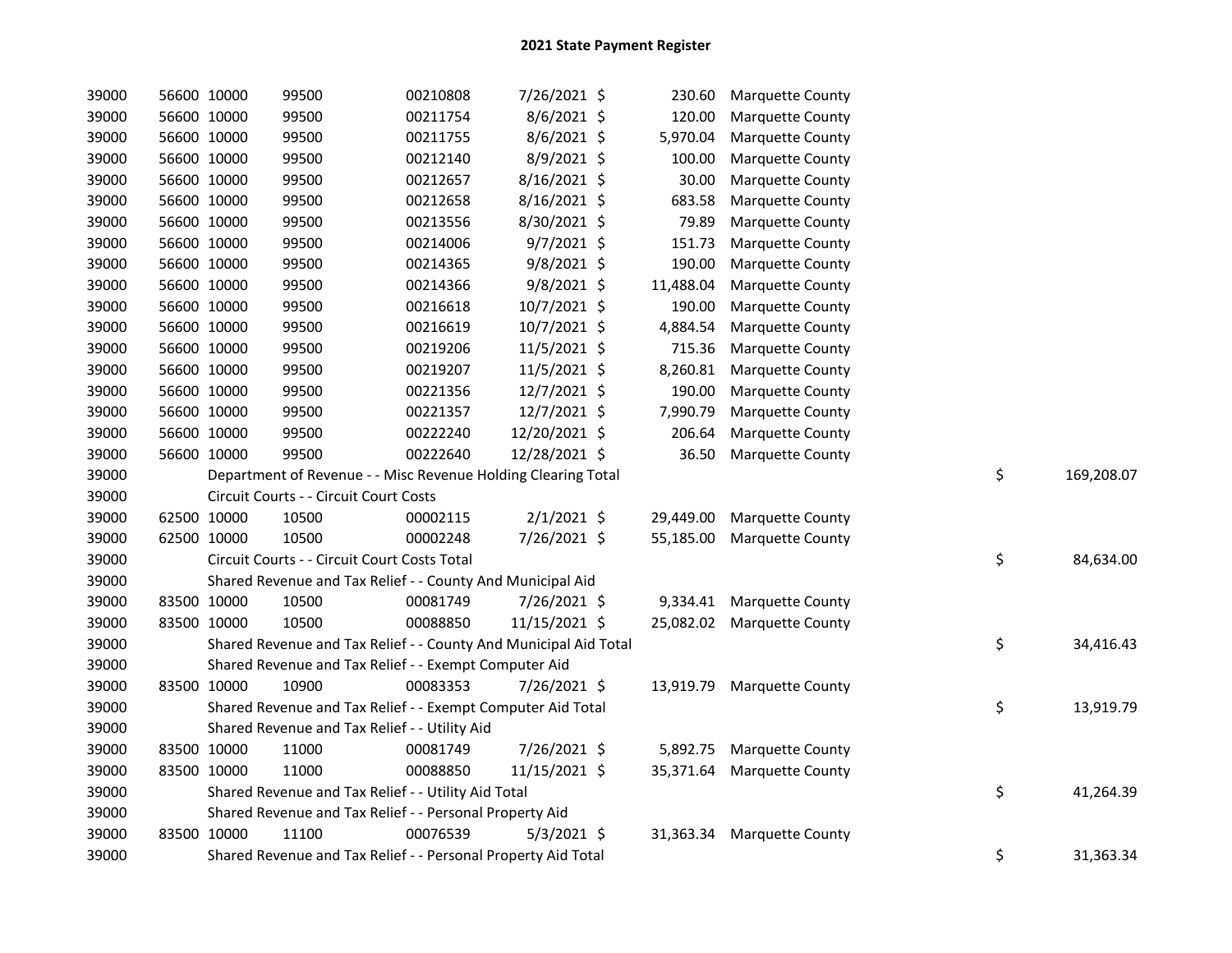| 39000       |             |             | Shared Revenue and Tax Relief - - School Lvy Tx/First Dollar Cr       |          |                |              |                         |    |               |
|-------------|-------------|-------------|-----------------------------------------------------------------------|----------|----------------|--------------|-------------------------|----|---------------|
| 39000       |             | 83500 10000 | 30200                                                                 | 00082686 | $7/26/2021$ \$ | 2,381,240.34 | <b>Marquette County</b> |    |               |
| 39000       | 83500       | 10000       | 30200                                                                 | 00086082 | $7/26/2021$ \$ | 541,005.87   | <b>Marquette County</b> |    |               |
| 39000       |             |             | Shared Revenue and Tax Relief - - School Lvy Tx/First Dollar Cr Total |          |                |              |                         | \$ | 2,922,246.21  |
| 39000       |             |             | Shared Revenue and Tax Relief - - County Sales Tax Reptd/Distd        |          |                |              |                         |    |               |
| 39000       |             | 83500 10000 | 43100                                                                 | 00073896 | $1/29/2021$ \$ | 94.078.65    | <b>Marquette County</b> |    |               |
| 39000       |             | 83500 10000 | 43100                                                                 | 00073984 | $2/26/2021$ \$ | 85,051.78    | <b>Marquette County</b> |    |               |
| 39000       |             | 83500 10000 | 43100                                                                 | 00074697 | $3/31/2021$ \$ | 75,901.00    | <b>Marquette County</b> |    |               |
| 39000       |             | 83500 10000 | 43100                                                                 | 00079140 | $4/30/2021$ \$ | 81,725.27    | <b>Marquette County</b> |    |               |
| 39000       | 83500 10000 |             | 43100                                                                 | 00079944 | $5/28/2021$ \$ | 97,633.12    | <b>Marquette County</b> |    |               |
| 39000       |             | 83500 10000 | 43100                                                                 | 00080675 | $6/30/2021$ \$ | 118,860.68   | Marquette County        |    |               |
| 39000       |             | 83500 10000 | 43100                                                                 | 00086217 | 7/30/2021 \$   | 114,171.22   | <b>Marquette County</b> |    |               |
| 39000       | 83500 10000 |             | 43100                                                                 | 00086780 | $8/31/2021$ \$ | 99,270.80    | <b>Marquette County</b> |    |               |
| 39000       |             | 83500 10000 | 43100                                                                 | 00087082 | $9/30/2021$ \$ | 121,462.31   | <b>Marquette County</b> |    |               |
| 39000       |             | 83500 10000 | 43100                                                                 | 00087771 | 10/29/2021 \$  | 107,400.21   | <b>Marquette County</b> |    |               |
| 39000       |             | 83500 10000 | 43100                                                                 | 00089781 | 11/30/2021 \$  | 111,808.66   | <b>Marquette County</b> |    |               |
| 39000       |             | 83500 10000 | 43100                                                                 | 00089865 | 12/30/2021 \$  | 108,480.08   | <b>Marquette County</b> |    |               |
| 39000       |             |             | Shared Revenue and Tax Relief - - County Sales Tax Reptd/Distd Total  |          |                |              |                         | \$ | 1,215,843.78  |
| 39000       |             |             | Shared Revenue and Tax Relief - - Lottery & Gaming Credit             |          |                |              |                         |    |               |
| 39000       |             | 83500 52100 | 36300                                                                 | 00074565 | $3/22/2021$ \$ | 604,369.13   | <b>Marquette County</b> |    |               |
| 39000       |             |             | Shared Revenue and Tax Relief - - Lottery & Gaming Credit Total       |          |                |              |                         | \$ | 604,369.13    |
| 39000 Total |             |             |                                                                       |          |                |              |                         | \$ | 20,667,812.00 |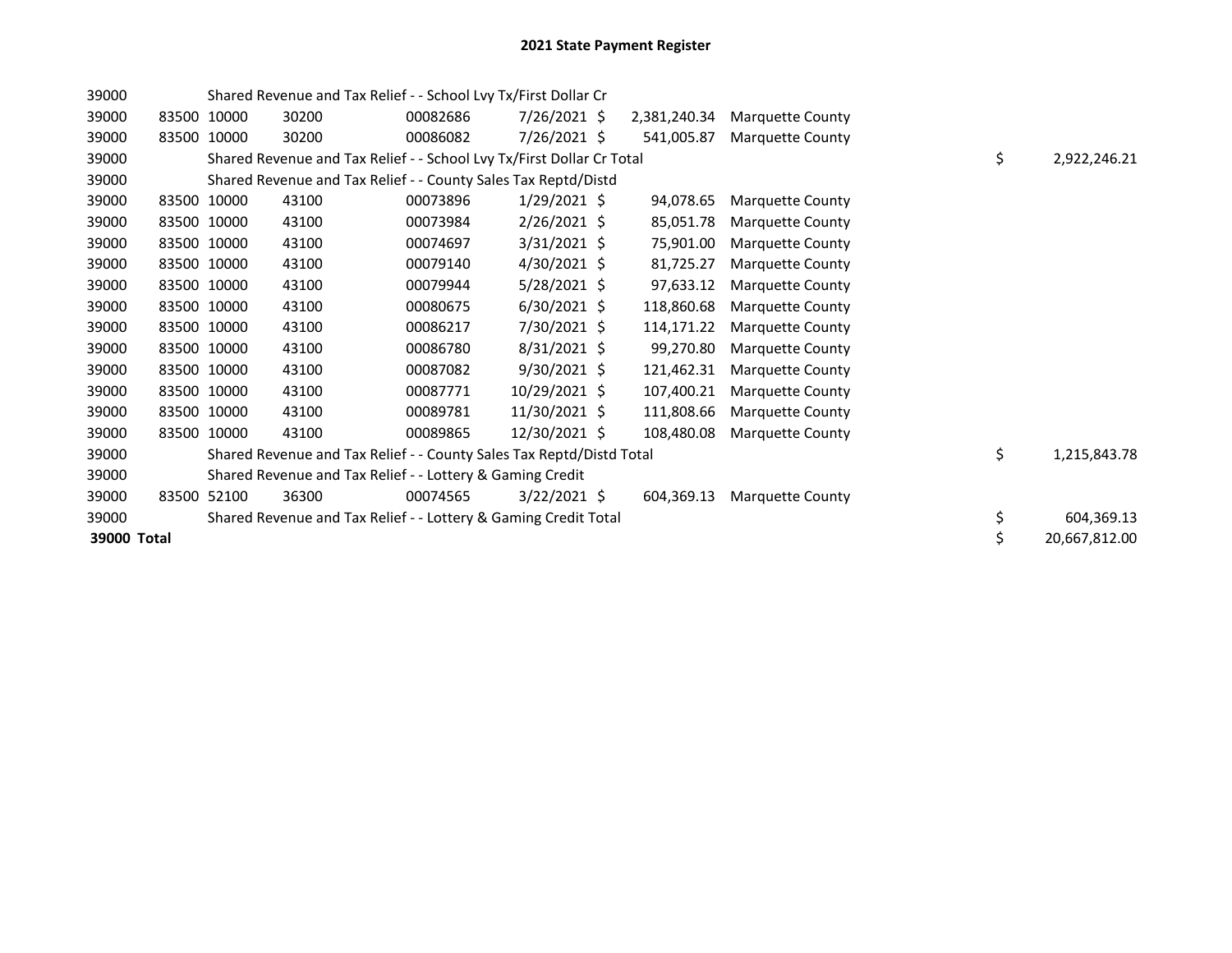| 39002 |             | Dept of Safety & Prof Services - - Fire Dues Distribution            |          |                |        |                           |    |            |
|-------|-------------|----------------------------------------------------------------------|----------|----------------|--------|---------------------------|----|------------|
| 39002 | 16500 10000 | 22500                                                                | 00041207 | 7/16/2021 \$   |        | 3,997.52 Town Of Buffalo  |    |            |
| 39002 |             | Dept of Safety & Prof Services - - Fire Dues Distribution Total      |          |                |        |                           | \$ | 3,997.52   |
| 39002 |             | Dept of Natural Resources - - Aids In Lieu Of Taxes - Gener          |          |                |        |                           |    |            |
| 39002 | 37000 10000 | 50300                                                                | 00458880 | $1/26/2021$ \$ |        | 3,376.83 Town Of Buffalo  |    |            |
| 39002 | 37000 10000 | 50300                                                                | 00458881 | $1/26/2021$ \$ |        | 11,833.47 Town Of Buffalo |    |            |
| 39002 | 37000 10000 | 50300                                                                | 00475704 | $4/21/2021$ \$ | 848.49 | Town Of Buffalo           |    |            |
| 39002 | 37000 10000 | 50300                                                                | 00475705 | $4/21/2021$ \$ |        | 135.84 Town Of Buffalo    |    |            |
| 39002 |             | Dept of Natural Resources - - Aids In Lieu Of Taxes - Gener Total    |          |                |        |                           | \$ | 16,194.63  |
| 39002 |             | Dept of Natural Resources - - Resaids - Cnty Forst, Cl & Mfl         |          |                |        |                           |    |            |
| 39002 | 37000 21200 | 57100                                                                | 00488045 | $6/14/2021$ \$ |        | 351.22 Town Of Buffalo    |    |            |
| 39002 |             | Dept of Natural Resources - - Resaids - Cnty Forst, Cl & Mfl Total   |          |                |        |                           | \$ | 351.22     |
| 39002 |             | Dept of Natural Resources - - Aids In Lieu Of Taxes - Sum S          |          |                |        |                           |    |            |
| 39002 | 37000 21200 | 57900                                                                | 00475706 | $4/21/2021$ \$ |        | 11.18 Town Of Buffalo     |    |            |
| 39002 | 37000 21200 | 57900                                                                | 00475707 | $4/21/2021$ \$ |        | 801.02 Town Of Buffalo    |    |            |
| 39002 |             | Dept of Natural Resources - - Aids In Lieu Of Taxes - Sum S Total    |          |                |        |                           | \$ | 812.20     |
| 39002 |             | WI Dept of Transportation - - Trns Aids To Mnc.-Sf                   |          |                |        |                           |    |            |
| 39002 | 39500 21100 | 19100                                                                | 00632654 | $1/4/2021$ \$  |        | 25,377.67 Town Of Buffalo |    |            |
| 39002 | 39500 21100 | 19100                                                                | 00668261 | 4/5/2021 \$    |        | 25,377.67 Town Of Buffalo |    |            |
| 39002 | 39500 21100 | 19100                                                                | 00711749 | 7/6/2021 \$    |        | 25,377.67 Town Of Buffalo |    |            |
| 39002 | 39500 21100 | 19100                                                                | 00752308 | 10/4/2021 \$   |        | 25,377.67 Town Of Buffalo |    |            |
| 39002 |             | WI Dept of Transportation - - Trns Aids To Mnc.-Sf Total             |          |                |        |                           | \$ | 101,510.68 |
| 39002 |             | WI Dept of Transportation - - Supplemental Transportation Aids       |          |                |        |                           |    |            |
| 39002 | 39500 21100 | 19600                                                                | 00633688 | $1/4/2021$ \$  |        | 17,913.65 Town Of Buffalo |    |            |
| 39002 |             | WI Dept of Transportation - - Supplemental Transportation Aids Total |          |                |        |                           | \$ | 17,913.65  |
| 39002 |             | Department of Military Affairs - - Disaster Recovery Aid             |          |                |        |                           |    |            |
| 39002 | 46500 10000 | 30500                                                                | 00096123 | $6/24/2021$ \$ |        | 3,035.29 Town Of Buffalo  |    |            |
| 39002 |             | Department of Military Affairs - - Disaster Recovery Aid Total       |          |                |        |                           | \$ | 3,035.29   |
| 39002 |             | Department of Revenue - - Gifts And Grants                           |          |                |        |                           |    |            |
| 39002 | 56600 10000 | 12100                                                                | 00207077 | $6/25/2021$ \$ |        | 65,051.51 Town Of Buffalo |    |            |
| 39002 |             | Department of Revenue - - Gifts And Grants Total                     |          |                |        |                           | \$ | 65,051.51  |
| 39002 |             | Shared Revenue and Tax Relief - - County And Municipal Aid           |          |                |        |                           |    |            |
| 39002 | 83500 10000 | 10500                                                                | 00081730 | $7/26/2021$ \$ |        | 1,769.47 Town Of Buffalo  |    |            |
| 39002 | 83500 10000 | 10500                                                                | 00088831 | 11/15/2021 \$  |        | 10,027.01 Town Of Buffalo |    |            |
| 39002 |             | Shared Revenue and Tax Relief - - County And Municipal Aid Total     |          |                |        |                           | \$ | 11,796.48  |
| 39002 |             | Shared Revenue and Tax Relief - - Exempt Computer Aid                |          |                |        |                           |    |            |
| 39002 | 83500 10000 | 10900                                                                | 00084322 | 7/26/2021 \$   |        | 1.03 Town Of Buffalo      |    |            |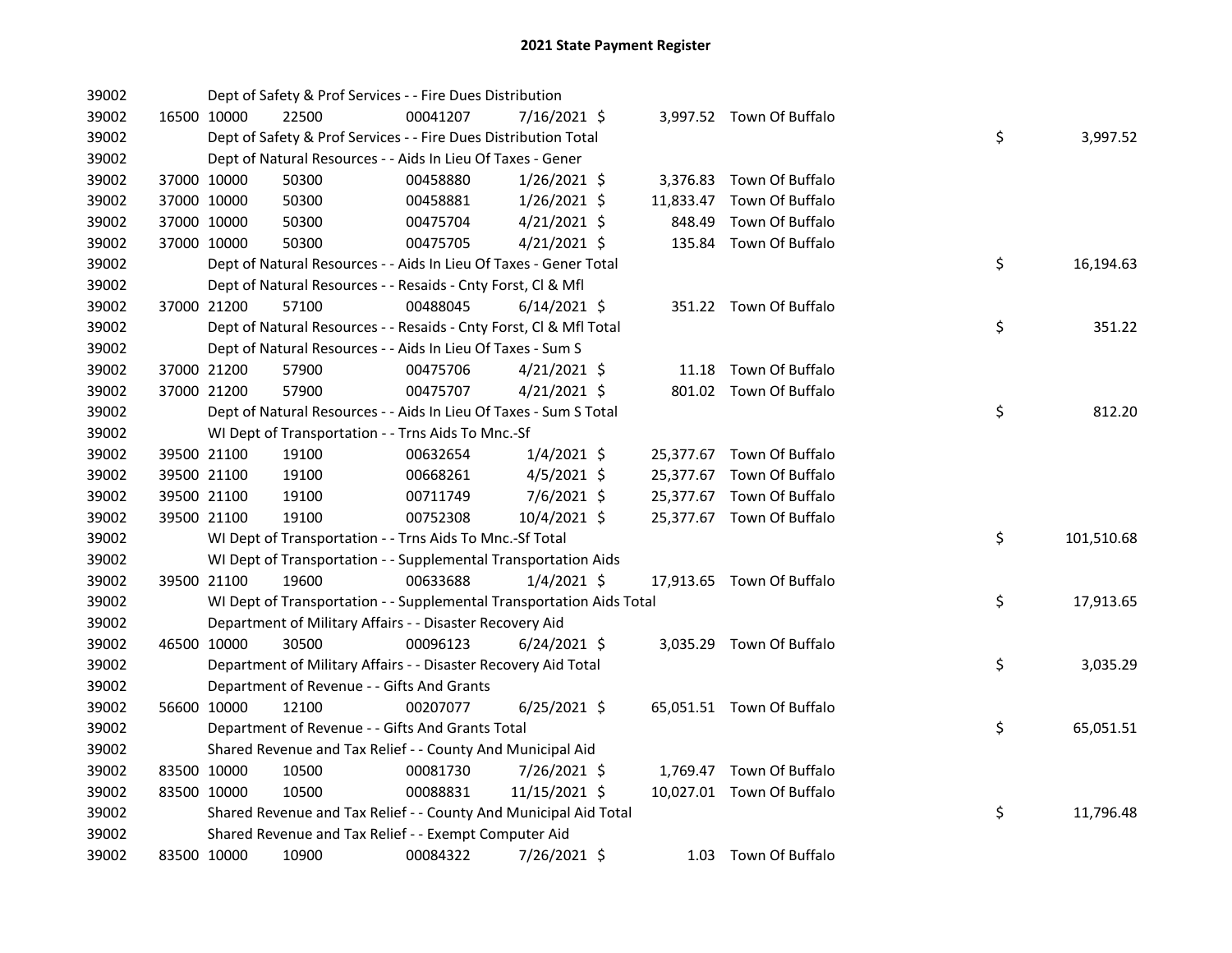| 39002       |             |       | Shared Revenue and Tax Relief - - Exempt Computer Aid Total     | 1.03           |          |                        |            |
|-------------|-------------|-------|-----------------------------------------------------------------|----------------|----------|------------------------|------------|
| 39002       |             |       | Shared Revenue and Tax Relief - - Utility Aid                   |                |          |                        |            |
| 39002       | 83500 10000 | 11000 | 00081730                                                        | 7/26/2021 \$   | 105.56   | Town Of Buffalo        |            |
| 39002       | 83500 10000 | 11000 | 00088831                                                        | 11/15/2021 \$  |          | 604.56 Town Of Buffalo |            |
| 39002       |             |       | Shared Revenue and Tax Relief - - Utility Aid Total             |                |          |                        | 710.12     |
| 39002       |             |       | Shared Revenue and Tax Relief - - Personal Property Aid         |                |          |                        |            |
| 39002       | 83500 10000 | 11100 |                                                                 |                |          |                        |            |
| 39002       |             |       | Shared Revenue and Tax Relief - - Personal Property Aid Total   |                |          |                        | 173.79     |
| 39002       |             |       | Shared Revenue and Tax Relief - - Lottery & Gaming Credit       |                |          |                        |            |
| 39002       | 83500 52100 | 36300 | 00074298                                                        | $3/22/2021$ \$ | 2.940.60 | Town Of Buffalo        |            |
| 39002       |             |       | Shared Revenue and Tax Relief - - Lottery & Gaming Credit Total |                |          |                        | 2,940.60   |
| 39002 Total |             |       |                                                                 |                |          |                        | 224.488.72 |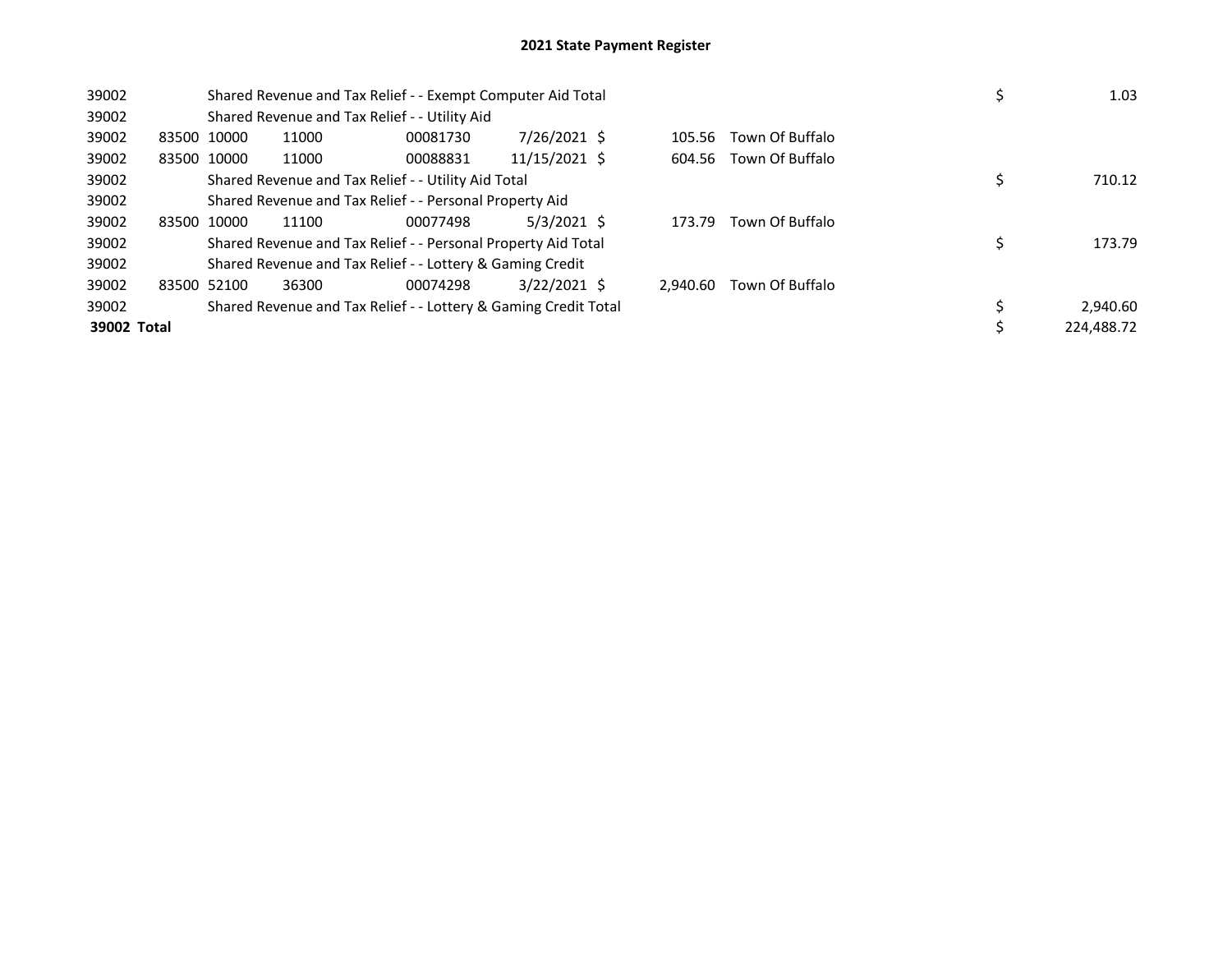| 39004 |             | Dept of Safety & Prof Services - - Fire Dues Distribution          |          |                |        |                                |    |           |
|-------|-------------|--------------------------------------------------------------------|----------|----------------|--------|--------------------------------|----|-----------|
| 39004 | 16500 10000 | 22500                                                              | 00041208 | 7/16/2021 \$   |        | 3,096.90 Town Of Crystal Lake  |    |           |
| 39004 |             | Dept of Safety & Prof Services - - Fire Dues Distribution Total    |          |                |        |                                | \$ | 3,096.90  |
| 39004 |             | Dept of Natural Resources - - Aids In Lieu Of Taxes - Gener        |          |                |        |                                |    |           |
| 39004 | 37000 10000 | 50300                                                              | 00458894 | $1/26/2021$ \$ |        | 5,652.01 Town Of Crystal Lake  |    |           |
| 39004 | 37000 10000 | 50300                                                              | 00458895 | $1/26/2021$ \$ |        | 495.85 Town Of Crystal Lake    |    |           |
| 39004 | 37000 10000 | 50300                                                              | 00475896 | $4/21/2021$ \$ | 212.22 | Town Of Crystal Lake           |    |           |
| 39004 | 37000 10000 | 50300                                                              | 00475897 | $4/21/2021$ \$ |        | 1.65 Town Of Crystal Lake      |    |           |
| 39004 |             | Dept of Natural Resources - - Aids In Lieu Of Taxes - Gener Total  |          |                |        |                                | \$ | 6,361.73  |
| 39004 |             | Dept of Natural Resources - - Seg Earned                           |          |                |        |                                |    |           |
| 39004 | 37000 21200 | 100SE                                                              | 00497492 | 7/15/2021 \$   |        | 9,686.00 Town Of Crystal Lake  |    |           |
| 39004 |             | Dept of Natural Resources - - Seg Earned Total                     |          |                |        |                                | \$ | 9,686.00  |
| 39004 |             | Dept of Natural Resources - - Resaids - Cnty Forst, Cl & Mfl       |          |                |        |                                |    |           |
| 39004 | 37000 21200 | 57100                                                              | 00488046 | $6/14/2021$ \$ |        | 601.13 Town Of Crystal Lake    |    |           |
| 39004 |             | Dept of Natural Resources - - Resaids - Cnty Forst, Cl & Mfl Total |          |                |        |                                | \$ | 601.13    |
| 39004 |             | Dept of Natural Resources - - Aids In Lieu Of Taxes - Sum S        |          |                |        |                                |    |           |
| 39004 | 37000 21200 | 57900                                                              | 00475895 | $4/21/2021$ \$ |        | 168.02 Town Of Crystal Lake    |    |           |
| 39004 | 37000 21200 | 57900                                                              | 00475898 | $4/21/2021$ \$ |        | 2,510.46 Town Of Crystal Lake  |    |           |
| 39004 |             | Dept of Natural Resources - - Aids In Lieu Of Taxes - Sum S Total  |          |                |        |                                | \$ | 2,678.48  |
| 39004 |             | WI Dept of Transportation - - Trns Aids To Mnc.-Sf                 |          |                |        |                                |    |           |
| 39004 | 39500 21100 | 19100                                                              | 00632655 | $1/4/2021$ \$  |        | 23,100.12 Town Of Crystal Lake |    |           |
| 39004 | 39500 21100 | 19100                                                              | 00668262 | $4/5/2021$ \$  |        | 23,100.12 Town Of Crystal Lake |    |           |
| 39004 | 39500 21100 | 19100                                                              | 00711750 | 7/6/2021 \$    |        | 23,100.12 Town Of Crystal Lake |    |           |
| 39004 | 39500 21100 | 19100                                                              | 00752309 | 10/4/2021 \$   |        | 23,100.12 Town Of Crystal Lake |    |           |
| 39004 |             | WI Dept of Transportation - - Trns Aids To Mnc .- Sf Total         |          |                |        |                                | \$ | 92,400.48 |
| 39004 |             | Department of Revenue - - Gifts And Grants                         |          |                |        |                                |    |           |
| 39004 | 56600 10000 | 12100                                                              | 00209544 | 7/13/2021 \$   |        | 25,643.80 Town Of Crystal Lake |    |           |
| 39004 |             | Department of Revenue - - Gifts And Grants Total                   |          |                |        |                                | \$ | 25,643.80 |
| 39004 |             | Shared Revenue and Tax Relief - - County And Municipal Aid         |          |                |        |                                |    |           |
| 39004 | 83500 10000 | 10500                                                              | 00081731 | 7/26/2021 \$   |        | 923.99 Town Of Crystal Lake    |    |           |
| 39004 | 83500 10000 | 10500                                                              | 00088832 | 11/15/2021 \$  |        | 5,235.97 Town Of Crystal Lake  |    |           |
| 39004 |             | Shared Revenue and Tax Relief - - County And Municipal Aid Total   |          |                |        |                                | \$ | 6,159.96  |
| 39004 |             | Shared Revenue and Tax Relief - - Exempt Computer Aid              |          |                |        |                                |    |           |
| 39004 | 83500 10000 | 10900                                                              | 00084323 | 7/26/2021 \$   |        | 2.08 Town Of Crystal Lake      |    |           |
| 39004 |             | Shared Revenue and Tax Relief - - Exempt Computer Aid Total        |          |                |        |                                | \$ | 2.08      |
| 39004 |             | Shared Revenue and Tax Relief - - Personal Property Aid            |          |                |        |                                |    |           |
| 39004 | 83500 10000 | 11100                                                              | 00077499 | $5/3/2021$ \$  |        | 6.99 Town Of Crystal Lake      |    |           |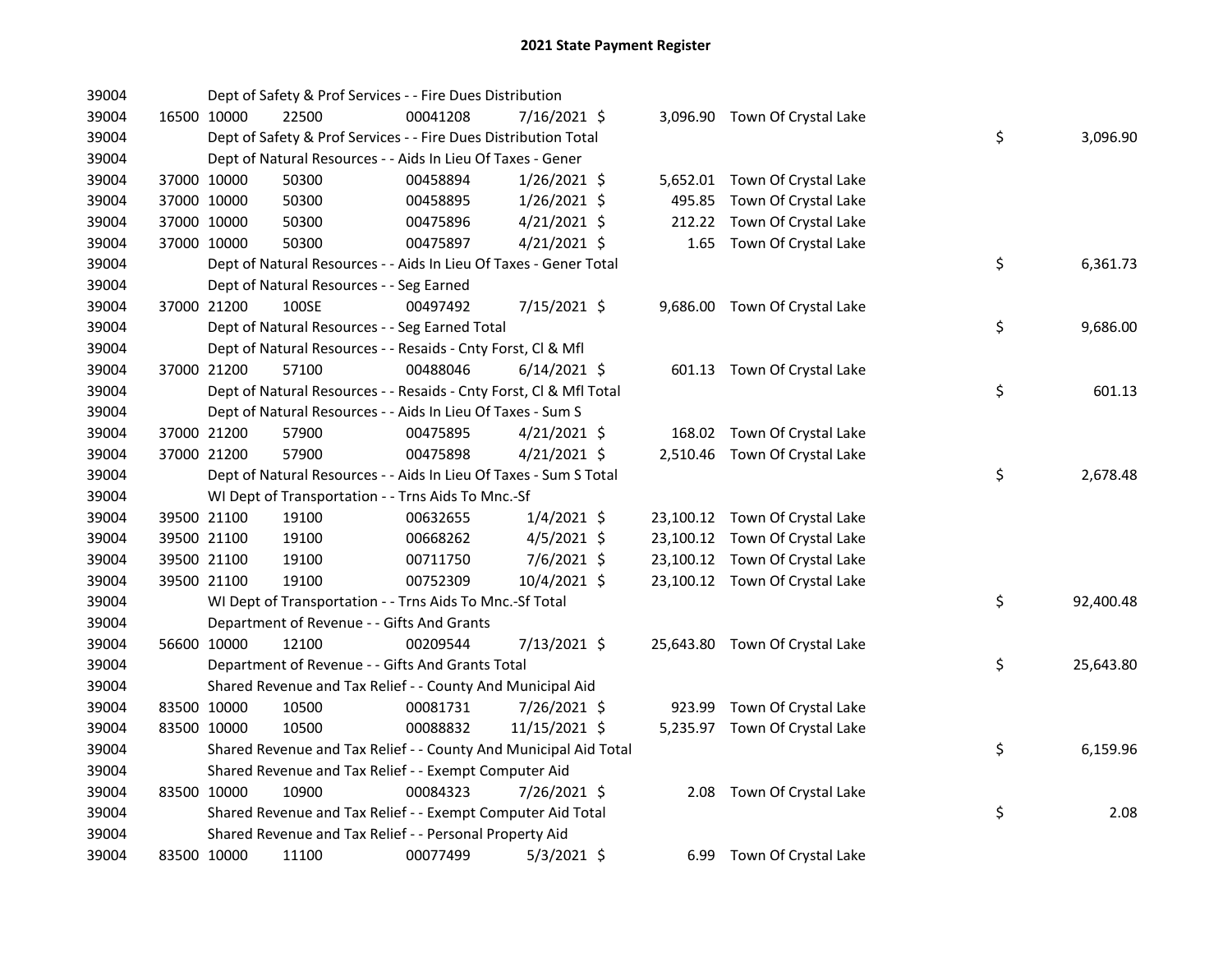| 39004       |                                                               |       | Shared Revenue and Tax Relief - - Personal Property Aid Total       |               |  | 6.99 |                            |  |            |  |
|-------------|---------------------------------------------------------------|-------|---------------------------------------------------------------------|---------------|--|------|----------------------------|--|------------|--|
| 39004       | Shared Revenue and Tax Relief - - Payments For Municipal Svcs |       |                                                                     |               |  |      |                            |  |            |  |
| 39004       | 83500 10000                                                   | 50100 | 00073694                                                            | $2/1/2021$ \$ |  |      | 96.26 Town Of Crystal Lake |  |            |  |
| 39004       |                                                               |       | Shared Revenue and Tax Relief - - Payments For Municipal Svcs Total |               |  |      |                            |  | 96.26      |  |
| 39004 Total |                                                               |       |                                                                     |               |  |      |                            |  | 146.733.81 |  |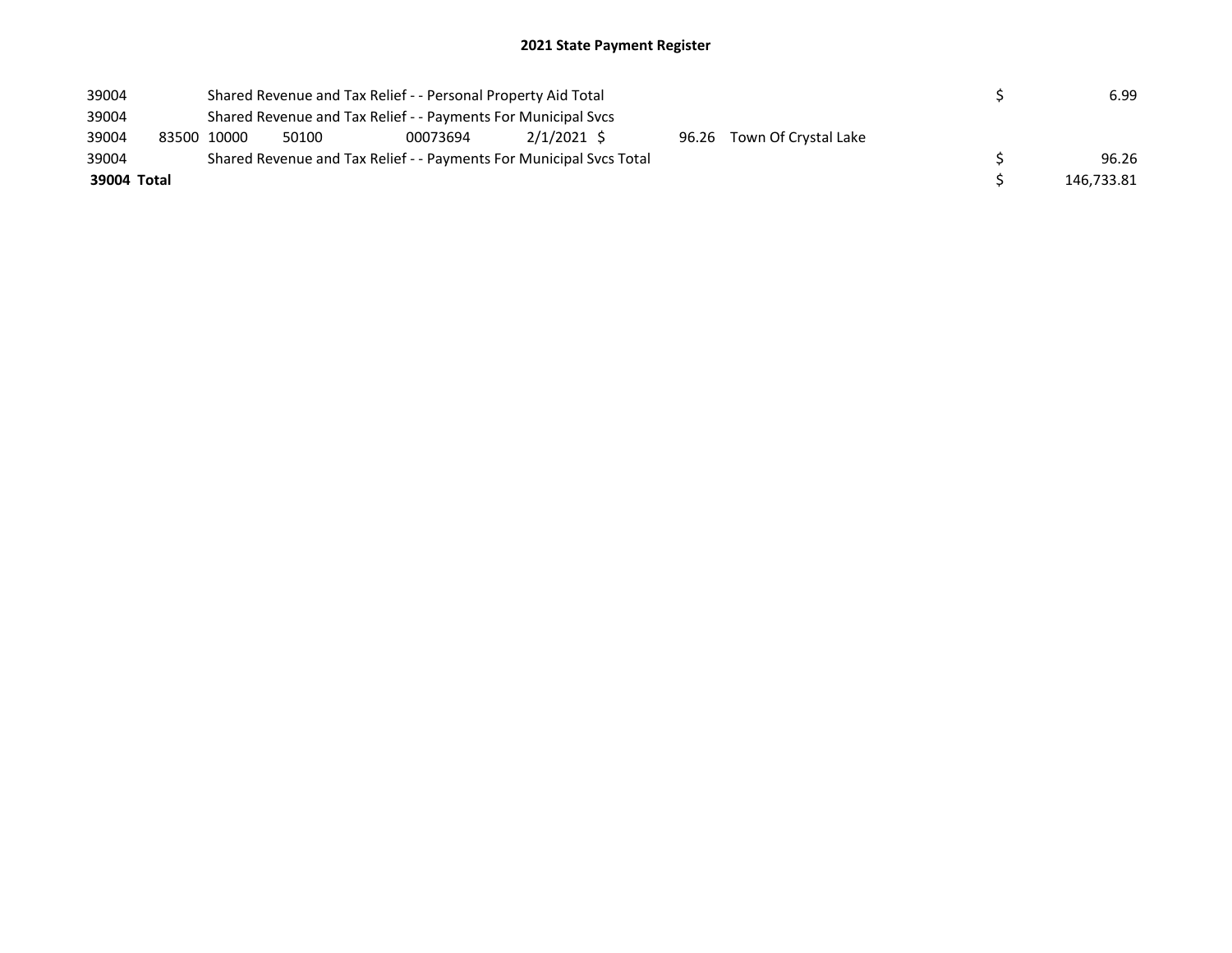| 39006       |             | Dept of Safety & Prof Services - - Fire Dues Distribution          |          |                |           |                           |    |            |
|-------------|-------------|--------------------------------------------------------------------|----------|----------------|-----------|---------------------------|----|------------|
| 39006       | 16500 10000 | 22500                                                              | 00041209 | 7/15/2021 \$   |           | 3,063.24 Town Of Douglas  |    |            |
| 39006       |             | Dept of Safety & Prof Services - - Fire Dues Distribution Total    |          |                |           |                           | \$ | 3,063.24   |
| 39006       |             | Dept of Natural Resources - - Resaids - Cnty Forst, CI & Mfl       |          |                |           |                           |    |            |
| 39006       | 37000 21200 | 57100                                                              | 00488047 | $6/14/2021$ \$ |           | 133.60 Town Of Douglas    |    |            |
| 39006       |             | Dept of Natural Resources - - Resaids - Cnty Forst, Cl & Mfl Total |          |                |           |                           | \$ | 133.60     |
| 39006       |             | WI Dept of Transportation - - Trns Aids To Mnc.-Sf                 |          |                |           |                           |    |            |
| 39006       | 39500 21100 | 19100                                                              | 00632656 | $1/4/2021$ \$  | 18,192.33 | Town Of Douglas           |    |            |
| 39006       | 39500 21100 | 19100                                                              | 00668263 | $4/5/2021$ \$  | 18,192.33 | Town Of Douglas           |    |            |
| 39006       | 39500 21100 | 19100                                                              | 00711751 | $7/6/2021$ \$  | 18,192.33 | Town Of Douglas           |    |            |
| 39006       | 39500 21100 | 19100                                                              | 00752310 | 10/4/2021 \$   | 18,192.33 | Town Of Douglas           |    |            |
| 39006       |             | WI Dept of Transportation - - Trns Aids To Mnc.-Sf Total           |          |                |           |                           | \$ | 72,769.32  |
| 39006       |             | WI Dept of Transportation - - Loc Rd Imp Prg St Fd                 |          |                |           |                           |    |            |
| 39006       | 39500 21100 | 27800                                                              | 00775070 | 11/19/2021 \$  |           | 11,260.52 Town Of Douglas |    |            |
| 39006       |             | WI Dept of Transportation - - Loc Rd Imp Prg St Fd Total           |          |                |           |                           | \$ | 11,260.52  |
| 39006       |             | Department of Revenue - - Gifts And Grants                         |          |                |           |                           |    |            |
| 39006       | 56600 10000 | 12100                                                              | 00207078 | $6/25/2021$ \$ | 38,361.03 | Town Of Douglas           |    |            |
| 39006       |             | Department of Revenue - - Gifts And Grants Total                   |          |                |           |                           | \$ | 38,361.03  |
| 39006       |             | Shared Revenue and Tax Relief - - County And Municipal Aid         |          |                |           |                           |    |            |
| 39006       | 83500 10000 | 10500                                                              | 00081732 | 7/26/2021 \$   | 1,738.10  | Town Of Douglas           |    |            |
| 39006       | 83500 10000 | 10500                                                              | 00088833 | 11/15/2021 \$  |           | 9,849.26 Town Of Douglas  |    |            |
| 39006       |             | Shared Revenue and Tax Relief - - County And Municipal Aid Total   |          |                |           |                           | \$ | 11,587.36  |
| 39006       |             | Shared Revenue and Tax Relief - - Exempt Computer Aid              |          |                |           |                           |    |            |
| 39006       | 83500 10000 | 10900                                                              | 00084324 | 7/26/2021 \$   |           | 6.24 Town Of Douglas      |    |            |
| 39006       |             | Shared Revenue and Tax Relief - - Exempt Computer Aid Total        |          |                |           |                           | \$ | 6.24       |
| 39006       |             | Shared Revenue and Tax Relief - - Personal Property Aid            |          |                |           |                           |    |            |
| 39006       | 83500 10000 | 11100                                                              | 00077500 | $5/3/2021$ \$  | 35.92     | Town Of Douglas           |    |            |
| 39006       |             | Shared Revenue and Tax Relief - - Personal Property Aid Total      |          |                |           |                           | \$ | 35.92      |
| 39006 Total |             |                                                                    |          |                |           |                           | \$ | 137,217.23 |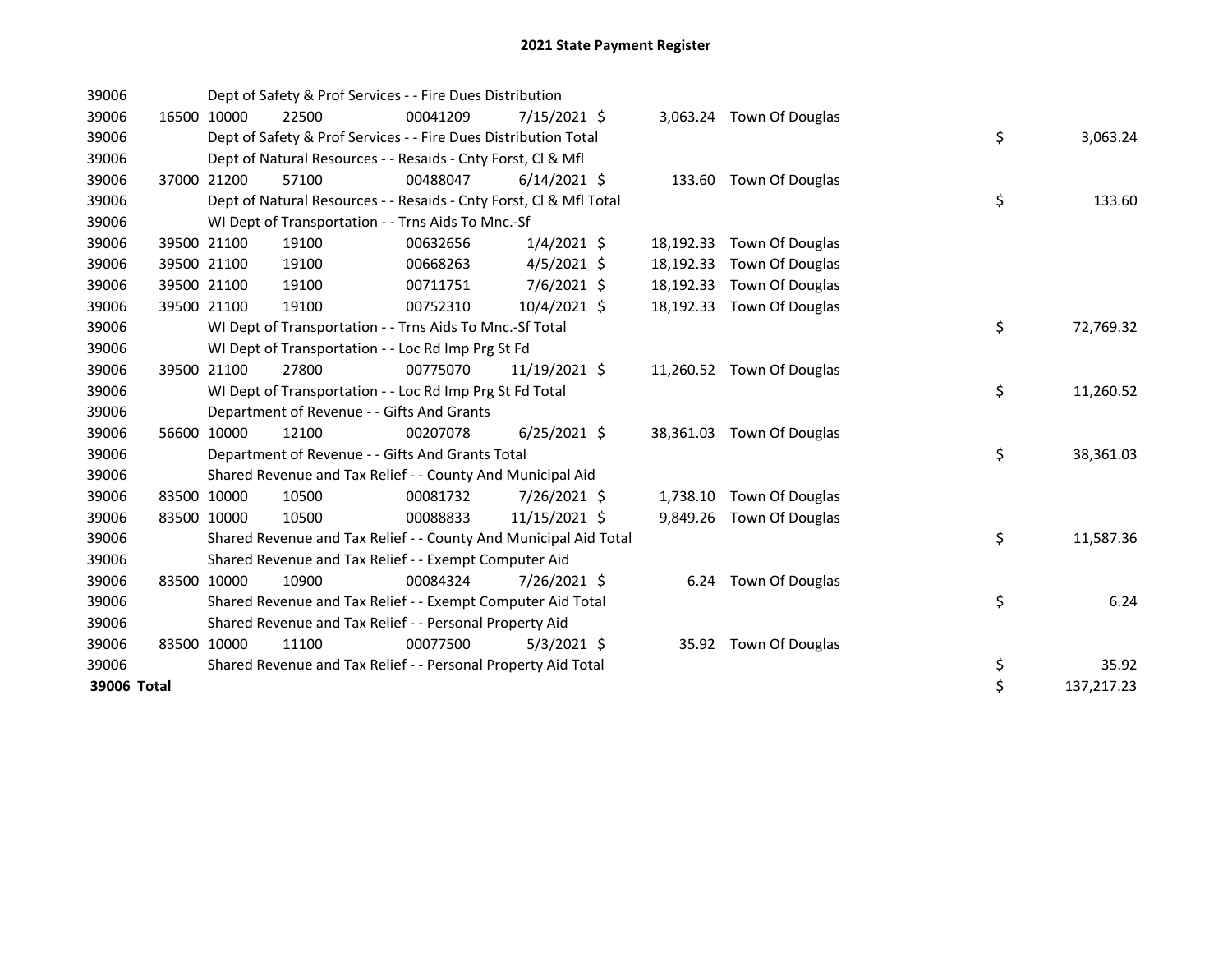| 39008       |             | Dept of Safety & Prof Services - - Fire Dues Distribution          |          |                |           |                          |    |            |
|-------------|-------------|--------------------------------------------------------------------|----------|----------------|-----------|--------------------------|----|------------|
| 39008       | 16500 10000 | 22500                                                              | 00041211 | 7/16/2021 \$   |           | 2,778.33 Town Of Harris  |    |            |
| 39008       |             | Dept of Safety & Prof Services - - Fire Dues Distribution Total    |          |                |           |                          | \$ | 2,778.33   |
| 39008       |             | Dept of Natural Resources - - Resaids - Cnty Forst, CI & Mfl       |          |                |           |                          |    |            |
| 39008       | 37000 21200 | 57100                                                              | 00488048 | $6/14/2021$ \$ |           | 483.49 Town Of Harris    |    |            |
| 39008       |             | Dept of Natural Resources - - Resaids - Cnty Forst, CI & Mfl Total |          |                |           |                          | \$ | 483.49     |
| 39008       |             | WI Dept of Transportation - - Trns Aids To Mnc.-Sf                 |          |                |           |                          |    |            |
| 39008       | 39500 21100 | 19100                                                              | 00632657 | $1/4/2021$ \$  | 24,847.74 | Town Of Harris           |    |            |
| 39008       | 39500 21100 | 19100                                                              | 00668264 | $4/5/2021$ \$  | 24,847.74 | Town Of Harris           |    |            |
| 39008       | 39500 21100 | 19100                                                              | 00711752 | 7/6/2021 \$    | 24,847.74 | Town Of Harris           |    |            |
| 39008       | 39500 21100 | 19100                                                              | 00752311 | 10/4/2021 \$   | 24,847.74 | Town Of Harris           |    |            |
| 39008       |             | WI Dept of Transportation - - Trns Aids To Mnc.-Sf Total           |          |                |           |                          | \$ | 99,390.96  |
| 39008       |             | WI Dept of Transportation - - Loc Rd Imp Prg St Fd                 |          |                |           |                          |    |            |
| 39008       | 39500 21100 | 27800                                                              | 00635608 | $1/4/2021$ \$  |           | 11,260.52 Town Of Harris |    |            |
| 39008       |             | WI Dept of Transportation - - Loc Rd Imp Prg St Fd Total           |          |                |           |                          | \$ | 11,260.52  |
| 39008       |             | Department of Revenue - - Gifts And Grants                         |          |                |           |                          |    |            |
| 39008       | 56600 10000 | 12100                                                              | 00207079 | $6/25/2021$ \$ | 42,233.76 | Town Of Harris           |    |            |
| 39008       |             | Department of Revenue - - Gifts And Grants Total                   |          |                |           |                          | \$ | 42,233.76  |
| 39008       |             | Shared Revenue and Tax Relief - - County And Municipal Aid         |          |                |           |                          |    |            |
| 39008       | 83500 10000 | 10500                                                              | 00081733 | 7/26/2021 \$   | 1,976.95  | Town Of Harris           |    |            |
| 39008       | 83500 10000 | 10500                                                              | 00088834 | 11/15/2021 \$  |           | 11,203.40 Town Of Harris |    |            |
| 39008       |             | Shared Revenue and Tax Relief - - County And Municipal Aid Total   |          |                |           |                          | \$ | 13,180.35  |
| 39008       |             | Shared Revenue and Tax Relief - - Exempt Computer Aid              |          |                |           |                          |    |            |
| 39008       | 83500 10000 | 10900                                                              | 00084325 | 7/26/2021 \$   |           | 19.75 Town Of Harris     |    |            |
| 39008       |             | Shared Revenue and Tax Relief - - Exempt Computer Aid Total        |          |                |           |                          | \$ | 19.75      |
| 39008       |             | Shared Revenue and Tax Relief - - Personal Property Aid            |          |                |           |                          |    |            |
| 39008       | 83500 10000 | 11100                                                              | 00077501 | $5/3/2021$ \$  | 168.56    | Town Of Harris           |    |            |
| 39008       |             | Shared Revenue and Tax Relief - - Personal Property Aid Total      |          |                |           |                          | \$ | 168.56     |
| 39008 Total |             |                                                                    |          |                |           |                          | \$ | 169,515.72 |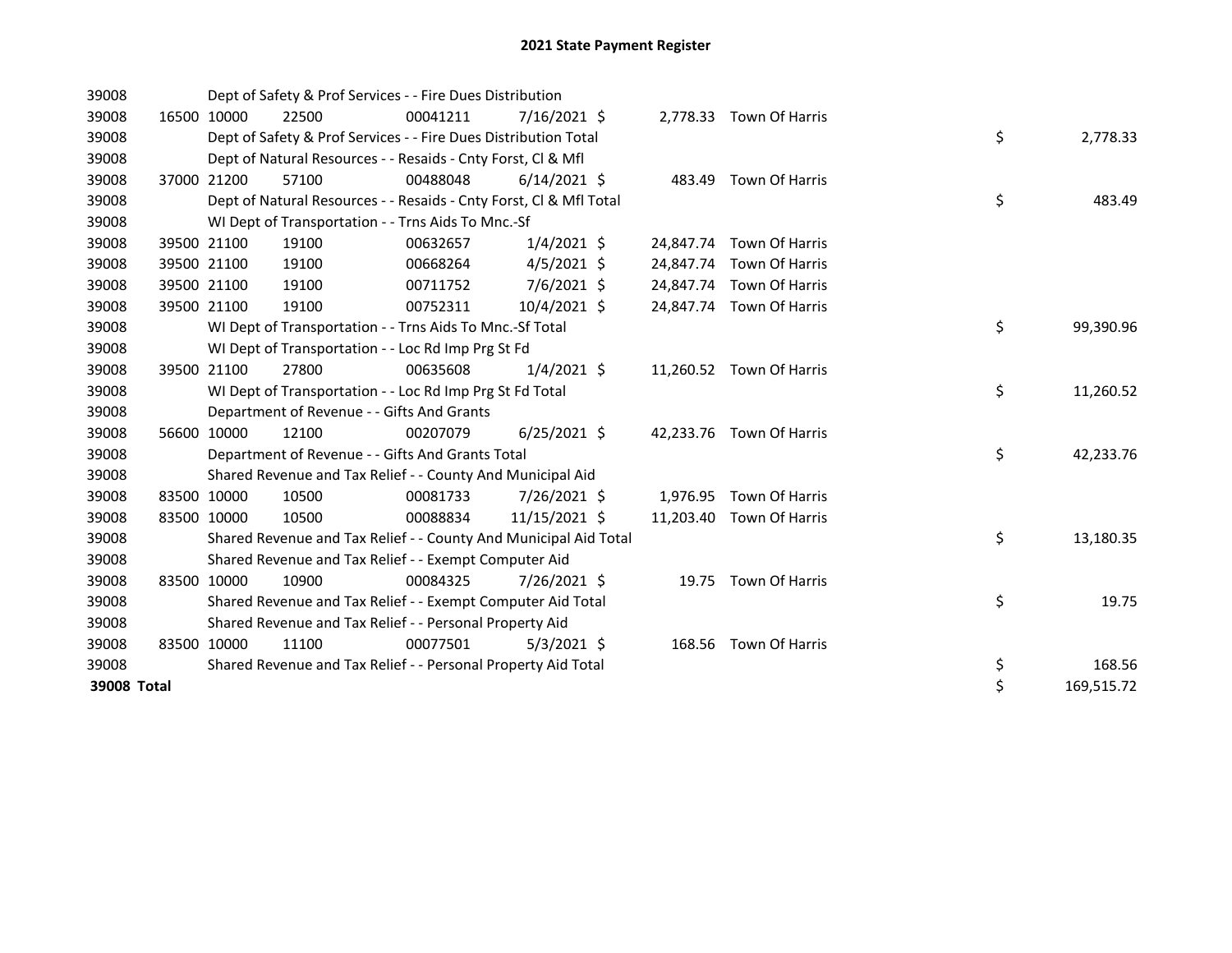| 39010       |             |             | Dept of Safety & Prof Services - - Fire Dues Distribution          |          |                |  |                         |    |            |
|-------------|-------------|-------------|--------------------------------------------------------------------|----------|----------------|--|-------------------------|----|------------|
| 39010       | 16500 10000 |             | 22500                                                              | 00041212 | 7/16/2021 \$   |  | 3,766.11 Town Of Mecan  |    |            |
| 39010       |             |             | Dept of Safety & Prof Services - - Fire Dues Distribution Total    |          |                |  |                         | \$ | 3,766.11   |
| 39010       |             |             | Dept of Natural Resources - - Aids In Lieu Of Taxes - Gener        |          |                |  |                         |    |            |
| 39010       |             | 37000 10000 | 50300                                                              | 00458871 | $1/26/2021$ \$ |  | 7,595.24 Town Of Mecan  |    |            |
| 39010       |             |             | Dept of Natural Resources - - Aids In Lieu Of Taxes - Gener Total  |          |                |  |                         | \$ | 7,595.24   |
| 39010       |             |             | Dept of Natural Resources - - Resaids - Cnty Forst, Cl & Mfl       |          |                |  |                         |    |            |
| 39010       | 37000 21200 |             | 57100                                                              | 00488049 | $6/14/2021$ \$ |  | 261.34 Town Of Mecan    |    |            |
| 39010       |             |             | Dept of Natural Resources - - Resaids - Cnty Forst, Cl & Mfl Total |          |                |  |                         | \$ | 261.34     |
| 39010       |             |             | WI Dept of Transportation - - Trns Aids To Mnc.-Sf                 |          |                |  |                         |    |            |
| 39010       |             | 39500 21100 | 19100                                                              | 00632658 | $1/4/2021$ \$  |  | 24,709.77 Town Of Mecan |    |            |
| 39010       | 39500 21100 |             | 19100                                                              | 00668265 | $4/5/2021$ \$  |  | 24,709.77 Town Of Mecan |    |            |
| 39010       | 39500 21100 |             | 19100                                                              | 00711753 | 7/6/2021 \$    |  | 24,709.77 Town Of Mecan |    |            |
| 39010       | 39500 21100 |             | 19100                                                              | 00752312 | 10/4/2021 \$   |  | 24,709.77 Town Of Mecan |    |            |
| 39010       |             |             | WI Dept of Transportation - - Trns Aids To Mnc.-Sf Total           |          |                |  |                         | \$ | 98,839.08  |
| 39010       |             |             | Department of Revenue - - Gifts And Grants                         |          |                |  |                         |    |            |
| 39010       | 56600 10000 |             | 12100                                                              | 00207080 | $6/25/2021$ \$ |  | 37,000.33 Town Of Mecan |    |            |
| 39010       |             |             | Department of Revenue - - Gifts And Grants Total                   |          |                |  |                         | \$ | 37,000.33  |
| 39010       |             |             | Shared Revenue and Tax Relief - - County And Municipal Aid         |          |                |  |                         |    |            |
| 39010       | 83500 10000 |             | 10500                                                              | 00081734 | 7/26/2021 \$   |  | 1,144.91 Town Of Mecan  |    |            |
| 39010       | 83500 10000 |             | 10500                                                              | 00088835 | 11/15/2021 \$  |  | 6,487.81 Town Of Mecan  |    |            |
| 39010       |             |             | Shared Revenue and Tax Relief - - County And Municipal Aid Total   |          |                |  |                         | \$ | 7,632.72   |
| 39010       |             |             | Shared Revenue and Tax Relief - - Exempt Computer Aid              |          |                |  |                         |    |            |
| 39010       | 83500 10000 |             | 10900                                                              | 00084326 | 7/26/2021 \$   |  | 1.03 Town Of Mecan      |    |            |
| 39010       |             |             | Shared Revenue and Tax Relief - - Exempt Computer Aid Total        |          |                |  |                         | \$ | 1.03       |
| 39010       |             |             | Shared Revenue and Tax Relief - - Utility Aid                      |          |                |  |                         |    |            |
| 39010       | 83500 10000 |             | 11000                                                              | 00081734 | 7/26/2021 \$   |  | 15.65 Town Of Mecan     |    |            |
| 39010       | 83500 10000 |             | 11000                                                              | 00088835 | 11/15/2021 \$  |  | 88.78 Town Of Mecan     |    |            |
| 39010       |             |             | Shared Revenue and Tax Relief - - Utility Aid Total                |          |                |  |                         | \$ | 104.43     |
| 39010       |             |             | Shared Revenue and Tax Relief - - Personal Property Aid            |          |                |  |                         |    |            |
| 39010       | 83500 10000 |             | 11100                                                              | 00077502 | $5/3/2021$ \$  |  | 56.06 Town Of Mecan     |    |            |
| 39010       |             |             | Shared Revenue and Tax Relief - - Personal Property Aid Total      |          |                |  |                         | \$ | 56.06      |
| 39010 Total |             |             |                                                                    |          |                |  |                         | \$ | 155,256.34 |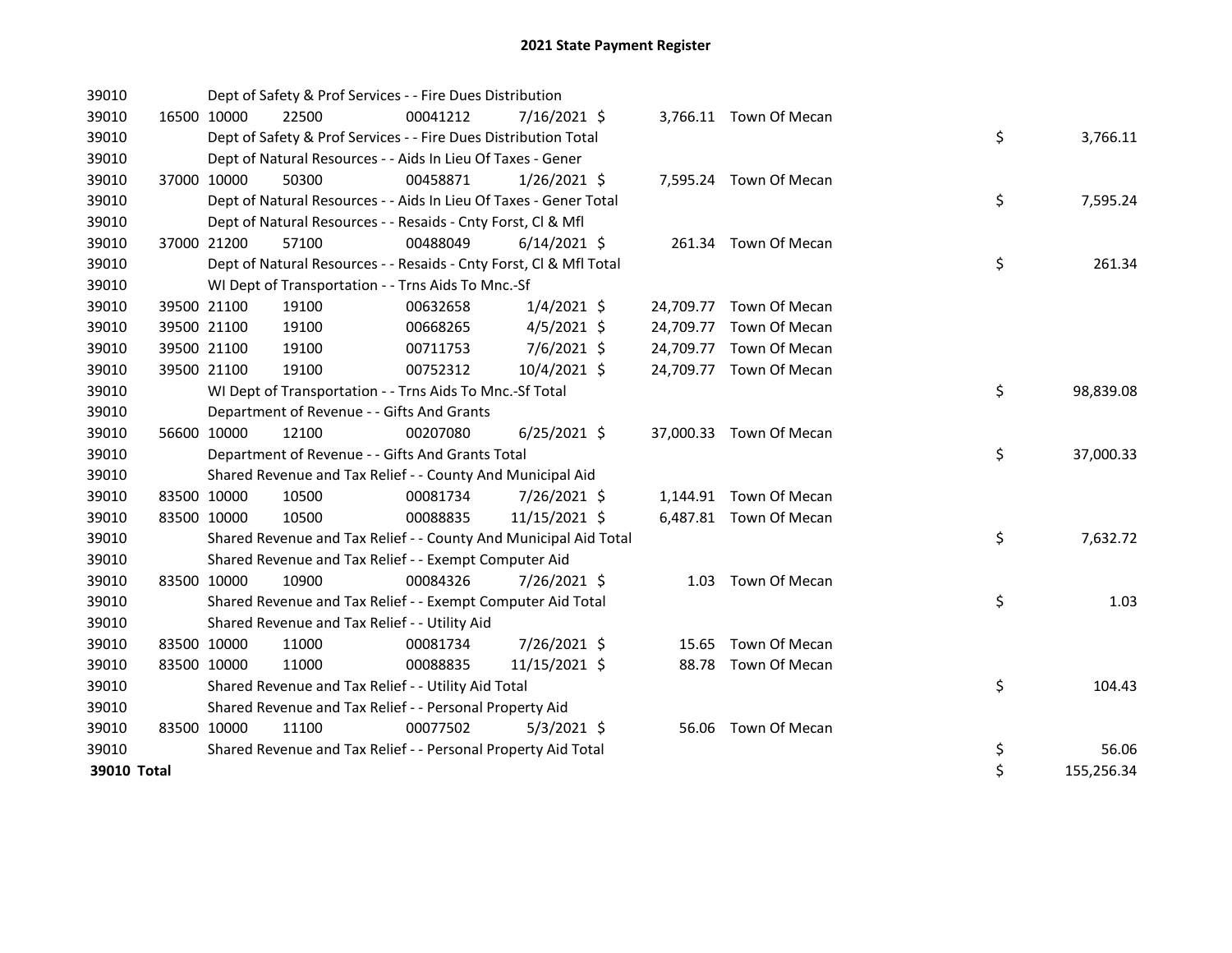| 39012 |             | Dept of Safety & Prof Services - - Fire Dues Distribution          |          |                |       |                            |    |           |
|-------|-------------|--------------------------------------------------------------------|----------|----------------|-------|----------------------------|----|-----------|
| 39012 | 16500 10000 | 22500                                                              | 00041213 | 7/16/2021 \$   |       | 5,286.01 Town Of Montello  |    |           |
| 39012 |             | Dept of Safety & Prof Services - - Fire Dues Distribution Total    |          |                |       |                            | \$ | 5,286.01  |
| 39012 |             | Dept of Natural Resources - - Aids In Lieu Of Taxes - Gener        |          |                |       |                            |    |           |
| 39012 | 37000 10000 | 50300                                                              | 00458856 | $1/26/2021$ \$ |       | 1,903.03 Town Of Montello  |    |           |
| 39012 | 37000 10000 | 50300                                                              | 00475507 | $4/21/2021$ \$ | 71.69 | Town Of Montello           |    |           |
| 39012 | 37000 10000 | 50300                                                              | 00475508 | $4/21/2021$ \$ |       | 184.00 Town Of Montello    |    |           |
| 39012 |             | Dept of Natural Resources - - Aids In Lieu Of Taxes - Gener Total  |          |                |       |                            | \$ | 2,158.72  |
| 39012 |             | Dept of Natural Resources - - Resaids - Cnty Forst, Cl & Mfl       |          |                |       |                            |    |           |
| 39012 | 37000 21200 | 57100                                                              | 00488050 | $6/14/2021$ \$ |       | 129.11 Town Of Montello    |    |           |
| 39012 |             | Dept of Natural Resources - - Resaids - Cnty Forst, Cl & Mfl Total |          |                |       |                            | \$ | 129.11    |
| 39012 |             | Dept of Natural Resources - - Aids In Lieu Of Taxes - Sum S        |          |                |       |                            |    |           |
| 39012 | 37000 21200 | 57900                                                              | 00475506 | $4/21/2021$ \$ |       | 58.24 Town Of Montello     |    |           |
| 39012 | 37000 21200 | 57900                                                              | 00475509 | $4/21/2021$ \$ |       | 18.40 Town Of Montello     |    |           |
| 39012 |             | Dept of Natural Resources - - Aids In Lieu Of Taxes - Sum S Total  |          |                |       |                            | \$ | 76.64     |
| 39012 |             | WI Dept of Transportation - - Trns Aids To Mnc.-Sf                 |          |                |       |                            |    |           |
| 39012 | 39500 21100 | 19100                                                              | 00632659 | $1/4/2021$ \$  |       | 12,640.68 Town Of Montello |    |           |
| 39012 | 39500 21100 | 19100                                                              | 00668266 | $4/5/2021$ \$  |       | 12,640.68 Town Of Montello |    |           |
| 39012 | 39500 21100 | 19100                                                              | 00711754 | 7/6/2021 \$    |       | 12,640.68 Town Of Montello |    |           |
| 39012 | 39500 21100 | 19100                                                              | 00752313 | 10/4/2021 \$   |       | 12,640.68 Town Of Montello |    |           |
| 39012 |             | WI Dept of Transportation - - Trns Aids To Mnc.-Sf Total           |          |                |       |                            | \$ | 50,562.72 |
| 39012 |             | Department of Revenue - - Gifts And Grants                         |          |                |       |                            |    |           |
| 39012 | 56600 10000 | 12100                                                              | 00207081 | $6/25/2021$ \$ |       | 55,003.33 Town Of Montello |    |           |
| 39012 |             | Department of Revenue - - Gifts And Grants Total                   |          |                |       |                            | \$ | 55,003.33 |
| 39012 |             | Shared Revenue and Tax Relief - - County And Municipal Aid         |          |                |       |                            |    |           |
| 39012 | 83500 10000 | 10500                                                              | 00081735 | 7/26/2021 \$   |       | 2,076.86 Town Of Montello  |    |           |
| 39012 | 83500 10000 | 10500                                                              | 00088836 | 11/15/2021 \$  |       | 11,768.90 Town Of Montello |    |           |
| 39012 |             | Shared Revenue and Tax Relief - - County And Municipal Aid Total   |          |                |       |                            | \$ | 13,845.76 |
| 39012 |             | Shared Revenue and Tax Relief - - Exempt Computer Aid              |          |                |       |                            |    |           |
| 39012 | 83500 10000 | 10900                                                              | 00084327 | 7/26/2021 \$   |       | 1.03 Town Of Montello      |    |           |
| 39012 |             | Shared Revenue and Tax Relief - - Exempt Computer Aid Total        |          |                |       |                            | \$ | 1.03      |
| 39012 |             | Shared Revenue and Tax Relief - - Utility Aid                      |          |                |       |                            |    |           |
| 39012 | 83500 10000 | 11000                                                              | 00081735 | 7/26/2021 \$   |       | 1,071.85 Town Of Montello  |    |           |
| 39012 | 83500 10000 | 11000                                                              | 00088836 | 11/15/2021 \$  |       | 6,160.26 Town Of Montello  |    |           |
| 39012 |             | Shared Revenue and Tax Relief - - Utility Aid Total                |          |                |       |                            | \$ | 7,232.11  |
| 39012 |             | Shared Revenue and Tax Relief - - Personal Property Aid            |          |                |       |                            |    |           |
| 39012 | 83500 10000 | 11100                                                              | 00077503 | $5/3/2021$ \$  |       | 144.21 Town Of Montello    |    |           |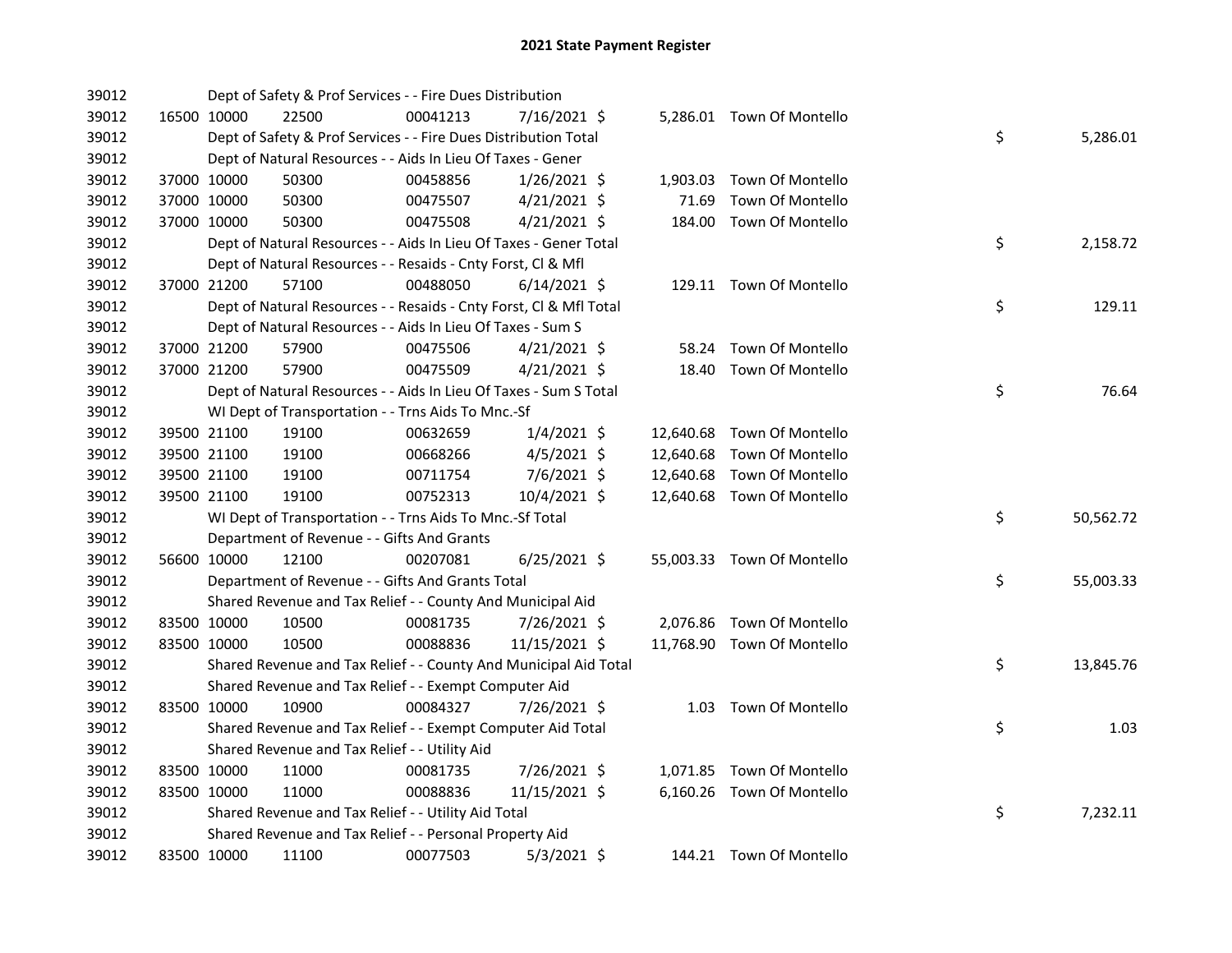| 39012       | Shared Revenue and Tax Relief - - Personal Property Aid Total | 144.21     |
|-------------|---------------------------------------------------------------|------------|
| 39012 Total |                                                               | 134,439.64 |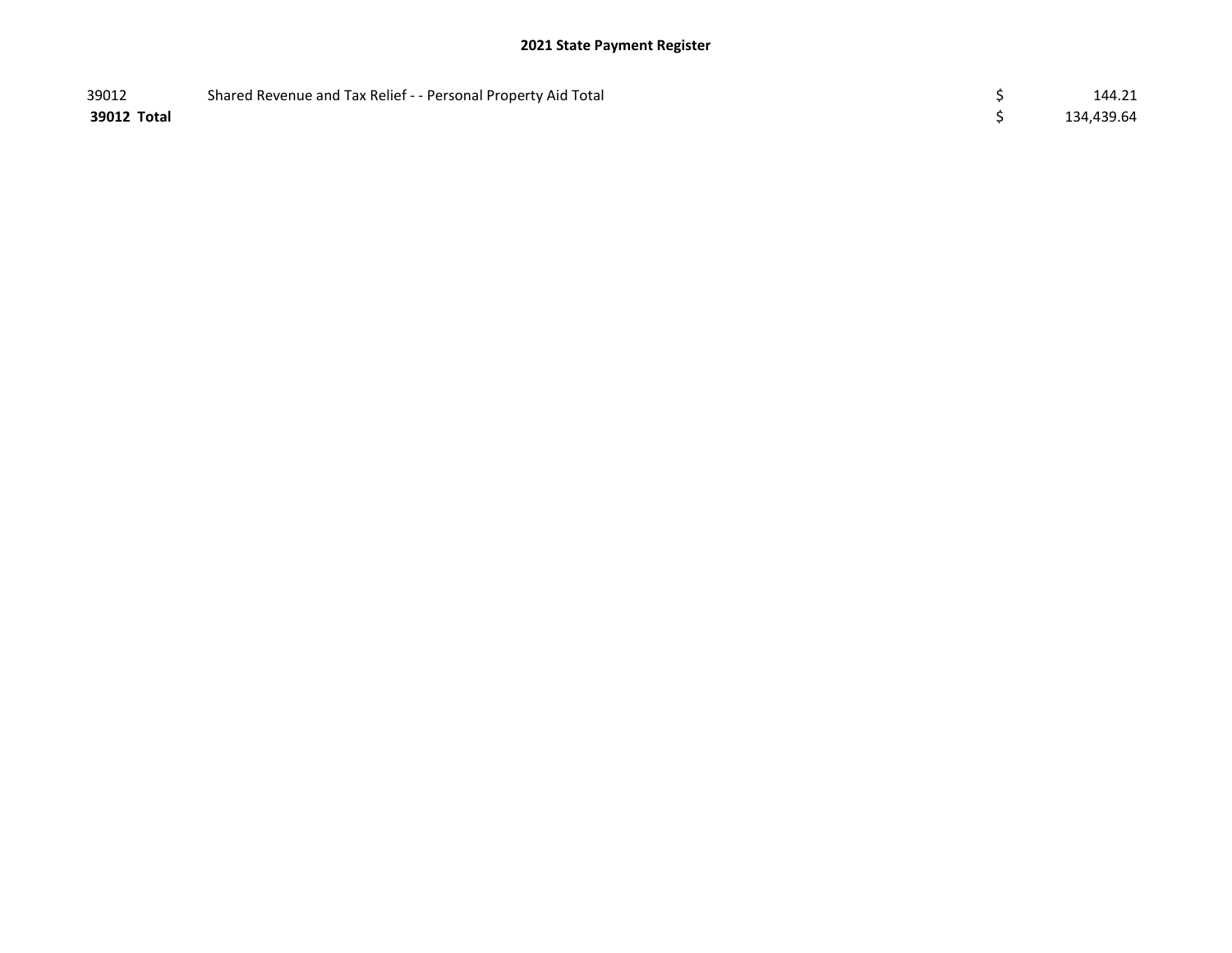| 39014       |             |             | Dept of Safety & Prof Services - - Fire Dues Distribution          |          |                |           |                              |                  |
|-------------|-------------|-------------|--------------------------------------------------------------------|----------|----------------|-----------|------------------------------|------------------|
| 39014       |             | 16500 10000 | 22500                                                              | 00041214 | $7/15/2021$ \$ |           | 1,743.19 Town Of Moundville  |                  |
| 39014       |             |             | Dept of Safety & Prof Services - - Fire Dues Distribution Total    |          |                |           |                              | \$<br>1,743.19   |
| 39014       |             |             | Dept of Natural Resources - - Resaids - Cnty Forst, Cl & Mfl       |          |                |           |                              |                  |
| 39014       |             | 37000 21200 | 57100                                                              | 00488051 | $6/14/2021$ \$ |           | 145.11 Town Of Moundville    |                  |
| 39014       |             |             | Dept of Natural Resources - - Resaids - Cnty Forst, CI & Mfl Total |          |                |           |                              | \$<br>145.11     |
| 39014       |             |             | WI Dept of Transportation - - Trns Aids To Mnc.-Sf                 |          |                |           |                              |                  |
| 39014       |             | 39500 21100 | 19100                                                              | 00632660 | $1/4/2021$ \$  |           | 11,182.14 Town Of Moundville |                  |
| 39014       |             | 39500 21100 | 19100                                                              | 00668267 | $4/5/2021$ \$  | 11,182.14 | Town Of Moundville           |                  |
| 39014       |             | 39500 21100 | 19100                                                              | 00711755 | 7/6/2021 \$    |           | 11,182.14 Town Of Moundville |                  |
| 39014       |             | 39500 21100 | 19100                                                              | 00752314 | 10/4/2021 \$   |           | 11,182.14 Town Of Moundville |                  |
| 39014       |             |             | WI Dept of Transportation - - Trns Aids To Mnc.-Sf Total           |          |                |           |                              | \$<br>44,728.56  |
| 39014       |             |             | WI Dept of Transportation - - Loc Rd Imp Prg St Fd                 |          |                |           |                              |                  |
| 39014       |             | 39500 21100 | 27800                                                              | 00635616 | $1/4/2021$ \$  |           | 9,708.28 Town Of Moundville  |                  |
| 39014       |             |             | WI Dept of Transportation - - Loc Rd Imp Prg St Fd Total           |          |                |           |                              | \$<br>9,708.28   |
| 39014       |             |             | Department of Revenue - - Gifts And Grants                         |          |                |           |                              |                  |
| 39014       |             | 56600 10000 | 12100                                                              | 00207082 | $6/25/2021$ \$ |           | 29,411.86 Town Of Moundville |                  |
| 39014       |             |             | Department of Revenue - - Gifts And Grants Total                   |          |                |           |                              | \$<br>29,411.86  |
| 39014       |             |             | Shared Revenue and Tax Relief - - County And Municipal Aid         |          |                |           |                              |                  |
| 39014       |             | 83500 10000 | 10500                                                              | 00081736 | 7/26/2021 \$   |           | 3,063.24 Town Of Moundville  |                  |
| 39014       | 83500 10000 |             | 10500                                                              | 00088837 | 11/15/2021 \$  | 17,358.38 | Town Of Moundville           |                  |
| 39014       |             |             | Shared Revenue and Tax Relief - - County And Municipal Aid Total   |          |                |           |                              | \$<br>20,421.62  |
| 39014       |             |             | Shared Revenue and Tax Relief - - Utility Aid                      |          |                |           |                              |                  |
| 39014       |             | 83500 10000 | 11000                                                              | 00081736 | 7/26/2021 \$   | 160.73    | Town Of Moundville           |                  |
| 39014       | 83500 10000 |             | 11000                                                              | 00088837 | 11/15/2021 \$  | 972.71    | Town Of Moundville           |                  |
| 39014       |             |             | Shared Revenue and Tax Relief - - Utility Aid Total                |          |                |           |                              | \$<br>1,133.44   |
| 39014       |             |             | Shared Revenue and Tax Relief - - Personal Property Aid            |          |                |           |                              |                  |
| 39014       |             | 83500 10000 | 11100                                                              | 00077504 | $5/3/2021$ \$  |           | 478.62 Town Of Moundville    |                  |
| 39014       |             |             | Shared Revenue and Tax Relief - - Personal Property Aid Total      |          |                |           |                              | \$<br>478.62     |
| 39014 Total |             |             |                                                                    |          |                |           |                              | \$<br>107,770.68 |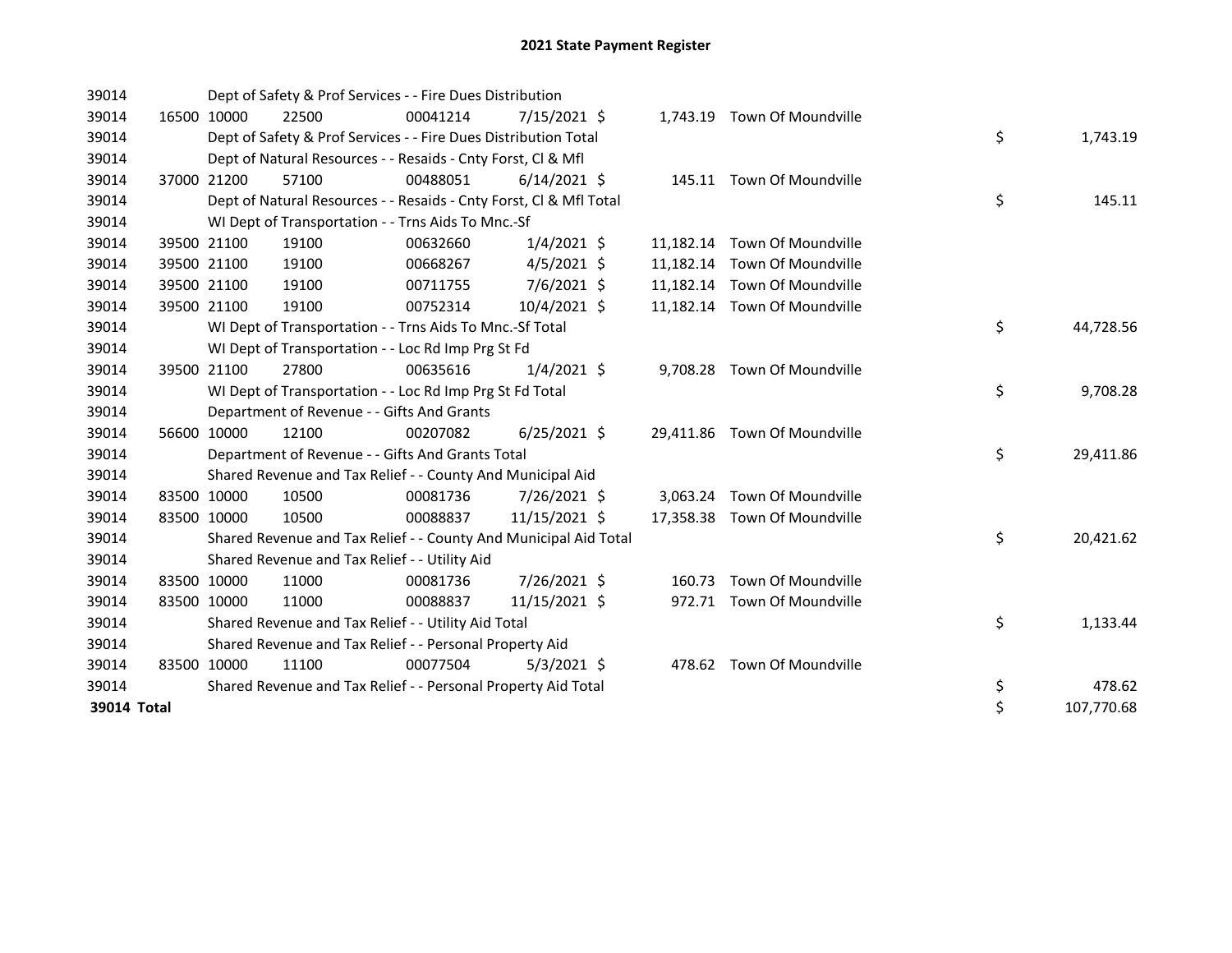| 39016       |             |             | Dept of Safety & Prof Services - - Fire Dues Distribution          |          |                |  |                            |    |            |
|-------------|-------------|-------------|--------------------------------------------------------------------|----------|----------------|--|----------------------------|----|------------|
| 39016       |             | 16500 10000 | 22500                                                              | 00041215 | 7/16/2021 \$   |  | 2,882.92 Town Of Neshkoro  |    |            |
| 39016       |             |             | Dept of Safety & Prof Services - - Fire Dues Distribution Total    |          |                |  |                            | \$ | 2,882.92   |
| 39016       |             |             | Dept of Natural Resources - - Aids In Lieu Of Taxes - Gener        |          |                |  |                            |    |            |
| 39016       |             | 37000 10000 | 50300                                                              | 00458877 | $1/26/2021$ \$ |  | 16,116.80 Town Of Neshkoro |    |            |
| 39016       |             | 37000 10000 | 50300                                                              | 00475673 | $4/21/2021$ \$ |  | 143.81 Town Of Neshkoro    |    |            |
| 39016       |             |             | Dept of Natural Resources - - Aids In Lieu Of Taxes - Gener Total  |          |                |  |                            | \$ | 16,260.61  |
| 39016       |             |             | Dept of Natural Resources - - Resaids - Cnty Forst, Cl & Mfl       |          |                |  |                            |    |            |
| 39016       |             | 37000 21200 | 57100                                                              | 00488052 | $6/14/2021$ \$ |  | 226.85 Town Of Neshkoro    |    |            |
| 39016       |             |             | Dept of Natural Resources - - Resaids - Cnty Forst, Cl & Mfl Total |          |                |  |                            | \$ | 226.85     |
| 39016       |             |             | Dept of Natural Resources - - Aids In Lieu Of Taxes - Sum S        |          |                |  |                            |    |            |
| 39016       |             | 37000 21200 | 57900                                                              | 00475672 | $4/21/2021$ \$ |  | 10.78 Town Of Neshkoro     |    |            |
| 39016       |             |             | Dept of Natural Resources - - Aids In Lieu Of Taxes - Sum S Total  |          |                |  |                            | \$ | 10.78      |
| 39016       |             |             | WI Dept of Transportation - - Trns Aids To Mnc.-Sf                 |          |                |  |                            |    |            |
| 39016       |             | 39500 21100 | 19100                                                              | 00632661 | $1/4/2021$ \$  |  | 16,891.47 Town Of Neshkoro |    |            |
| 39016       |             | 39500 21100 | 19100                                                              | 00668268 | $4/5/2021$ \$  |  | 16,891.47 Town Of Neshkoro |    |            |
| 39016       |             | 39500 21100 | 19100                                                              | 00711756 | 7/6/2021 \$    |  | 16,891.47 Town Of Neshkoro |    |            |
| 39016       |             | 39500 21100 | 19100                                                              | 00752315 | 10/4/2021 \$   |  | 16,891.47 Town Of Neshkoro |    |            |
| 39016       |             |             | WI Dept of Transportation - - Trns Aids To Mnc.-Sf Total           |          |                |  |                            | \$ | 67,565.88  |
| 39016       |             |             | Department of Revenue - - Gifts And Grants                         |          |                |  |                            |    |            |
| 39016       |             | 56600 10000 | 12100                                                              | 00207083 | $6/25/2021$ \$ |  | 29,830.54 Town Of Neshkoro |    |            |
| 39016       |             |             | Department of Revenue - - Gifts And Grants Total                   |          |                |  |                            | \$ | 29,830.54  |
| 39016       |             |             | Shared Revenue and Tax Relief - - County And Municipal Aid         |          |                |  |                            |    |            |
| 39016       |             | 83500 10000 | 10500                                                              | 00081737 | 7/26/2021 \$   |  | 1,289.14 Town Of Neshkoro  |    |            |
| 39016       | 83500 10000 |             | 10500                                                              | 00088838 | 11/15/2021 \$  |  | 7,305.10 Town Of Neshkoro  |    |            |
| 39016       |             |             | Shared Revenue and Tax Relief - - County And Municipal Aid Total   |          |                |  |                            | \$ | 8,594.24   |
| 39016       |             |             | Shared Revenue and Tax Relief - - Exempt Computer Aid              |          |                |  |                            |    |            |
| 39016       |             | 83500 10000 | 10900                                                              | 00084328 | 7/26/2021 \$   |  | 1.03 Town Of Neshkoro      |    |            |
| 39016       |             |             | Shared Revenue and Tax Relief - - Exempt Computer Aid Total        |          |                |  |                            | \$ | 1.03       |
| 39016       |             |             | Shared Revenue and Tax Relief - - Utility Aid                      |          |                |  |                            |    |            |
| 39016       |             | 83500 10000 | 11000                                                              | 00081737 | 7/26/2021 \$   |  | 3.13 Town Of Neshkoro      |    |            |
| 39016       |             | 83500 10000 | 11000                                                              | 00088838 | 11/15/2021 \$  |  | 18.04 Town Of Neshkoro     |    |            |
| 39016       |             |             | Shared Revenue and Tax Relief - - Utility Aid Total                |          |                |  |                            | \$ | 21.17      |
| 39016       |             |             | Shared Revenue and Tax Relief - - Personal Property Aid            |          |                |  |                            |    |            |
| 39016       | 83500 10000 |             | 11100                                                              | 00077505 | $5/3/2021$ \$  |  | 59.12 Town Of Neshkoro     |    |            |
| 39016       |             |             | Shared Revenue and Tax Relief - - Personal Property Aid Total      |          |                |  |                            | \$ | 59.12      |
| 39016 Total |             |             |                                                                    |          |                |  |                            | \$ | 125,453.14 |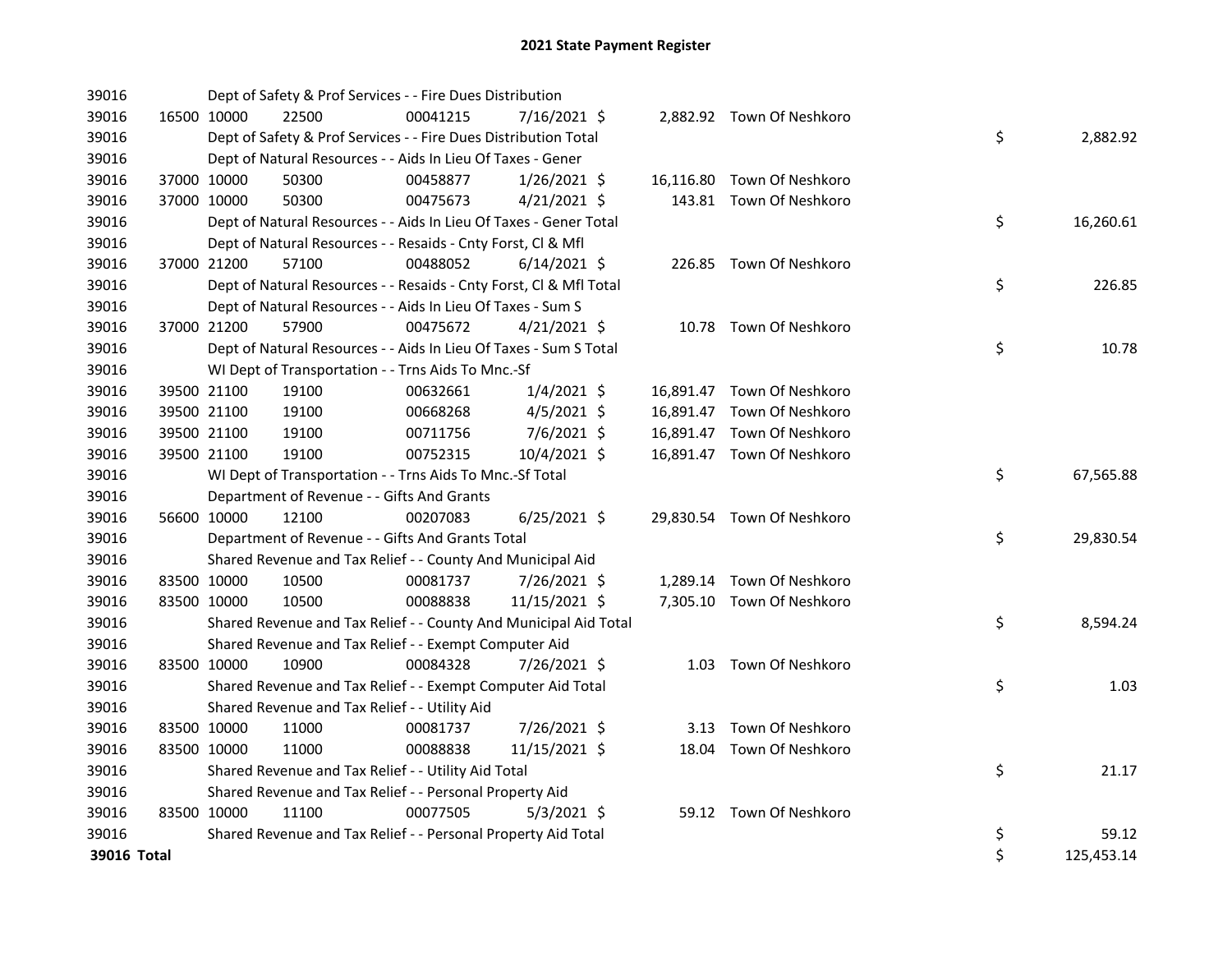| 39018       |             | Dept of Safety & Prof Services - - Fire Dues Distribution          |          |                |  |                          |    |            |
|-------------|-------------|--------------------------------------------------------------------|----------|----------------|--|--------------------------|----|------------|
| 39018       | 16500 10000 | 22500                                                              | 00041217 | 7/16/2021 \$   |  | 2,376.31 Town Of Newton  |    |            |
| 39018       |             | Dept of Safety & Prof Services - - Fire Dues Distribution Total    |          |                |  |                          | \$ | 2,376.31   |
| 39018       |             | Dept of Natural Resources - - Aids In Lieu Of Taxes - Gener        |          |                |  |                          |    |            |
| 39018       | 37000 10000 | 50300                                                              | 00458891 | $1/25/2021$ \$ |  | 13,556.97 Town Of Newton |    |            |
| 39018       | 37000 10000 | 50300                                                              | 00475860 | $4/21/2021$ \$ |  | 1,321.22 Town Of Newton  |    |            |
| 39018       |             | Dept of Natural Resources - - Aids In Lieu Of Taxes - Gener Total  |          |                |  |                          | \$ | 14,878.19  |
| 39018       |             | Dept of Natural Resources - - General Program Operations --        |          |                |  |                          |    |            |
| 39018       | 37000 21200 | 25400                                                              | 00478686 | $5/18/2021$ \$ |  | 373.50 Town Of Newton    |    |            |
| 39018       | 37000 21200 | 25400                                                              | 00522555 | 12/3/2021 \$   |  | 136.75 Town Of Newton    |    |            |
| 39018       |             | Dept of Natural Resources - - General Program Operations -- Total  |          |                |  |                          | \$ | 510.25     |
| 39018       |             | Dept of Natural Resources - - Resaids - Cnty Forst, Cl & Mfl       |          |                |  |                          |    |            |
| 39018       | 37000 21200 | 57100                                                              | 00488053 | $6/14/2021$ \$ |  | 412.70 Town Of Newton    |    |            |
| 39018       |             | Dept of Natural Resources - - Resaids - Cnty Forst, Cl & Mfl Total |          |                |  |                          | \$ | 412.70     |
| 39018       |             | Dept of Natural Resources - - Aids In Lieu Of Taxes - Sum S        |          |                |  |                          |    |            |
| 39018       | 37000 21200 | 57900                                                              | 00475859 | $4/21/2021$ \$ |  | 506.80 Town Of Newton    |    |            |
| 39018       |             | Dept of Natural Resources - - Aids In Lieu Of Taxes - Sum S Total  |          |                |  |                          | \$ | 506.80     |
| 39018       |             | WI Dept of Transportation - - Trns Aids To Mnc.-Sf                 |          |                |  |                          |    |            |
| 39018       | 39500 21100 | 19100                                                              | 00632662 | $1/4/2021$ \$  |  | 27,370.62 Town Of Newton |    |            |
| 39018       | 39500 21100 | 19100                                                              | 00668269 | $4/5/2021$ \$  |  | 27,370.62 Town Of Newton |    |            |
| 39018       | 39500 21100 | 19100                                                              | 00711757 | 7/6/2021 \$    |  | 27,370.62 Town Of Newton |    |            |
| 39018       | 39500 21100 | 19100                                                              | 00752316 | 10/4/2021 \$   |  | 27,370.62 Town Of Newton |    |            |
| 39018       |             | WI Dept of Transportation - - Trns Aids To Mnc.-Sf Total           |          |                |  |                          | \$ | 109,482.48 |
| 39018       |             | Department of Revenue - - Gifts And Grants                         |          |                |  |                          |    |            |
| 39018       | 56600 10000 | 12100                                                              | 00207084 | $6/25/2021$ \$ |  | 29,150.19 Town Of Newton |    |            |
| 39018       |             | Department of Revenue - - Gifts And Grants Total                   |          |                |  |                          | \$ | 29,150.19  |
| 39018       |             | Shared Revenue and Tax Relief - - County And Municipal Aid         |          |                |  |                          |    |            |
| 39018       | 83500 10000 | 10500                                                              | 00081738 | 7/26/2021 \$   |  | 1,041.23 Town Of Newton  |    |            |
| 39018       | 83500 10000 | 10500                                                              | 00088839 | 11/15/2021 \$  |  | 5,900.30 Town Of Newton  |    |            |
| 39018       |             | Shared Revenue and Tax Relief - - County And Municipal Aid Total   |          |                |  |                          | \$ | 6,941.53   |
| 39018       |             | Shared Revenue and Tax Relief - - Exempt Computer Aid              |          |                |  |                          |    |            |
| 39018       | 83500 10000 | 10900                                                              | 00084329 | 7/26/2021 \$   |  | 87.29 Town Of Newton     |    |            |
| 39018       |             | Shared Revenue and Tax Relief - - Exempt Computer Aid Total        |          |                |  |                          | \$ | 87.29      |
| 39018       |             | Shared Revenue and Tax Relief - - Personal Property Aid            |          |                |  |                          |    |            |
| 39018       | 83500 10000 | 11100                                                              | 00077506 | $5/3/2021$ \$  |  | 3,256.41 Town Of Newton  |    |            |
| 39018       |             | Shared Revenue and Tax Relief - - Personal Property Aid Total      |          |                |  |                          | \$ | 3,256.41   |
| 39018 Total |             |                                                                    |          |                |  |                          | \$ | 167,602.15 |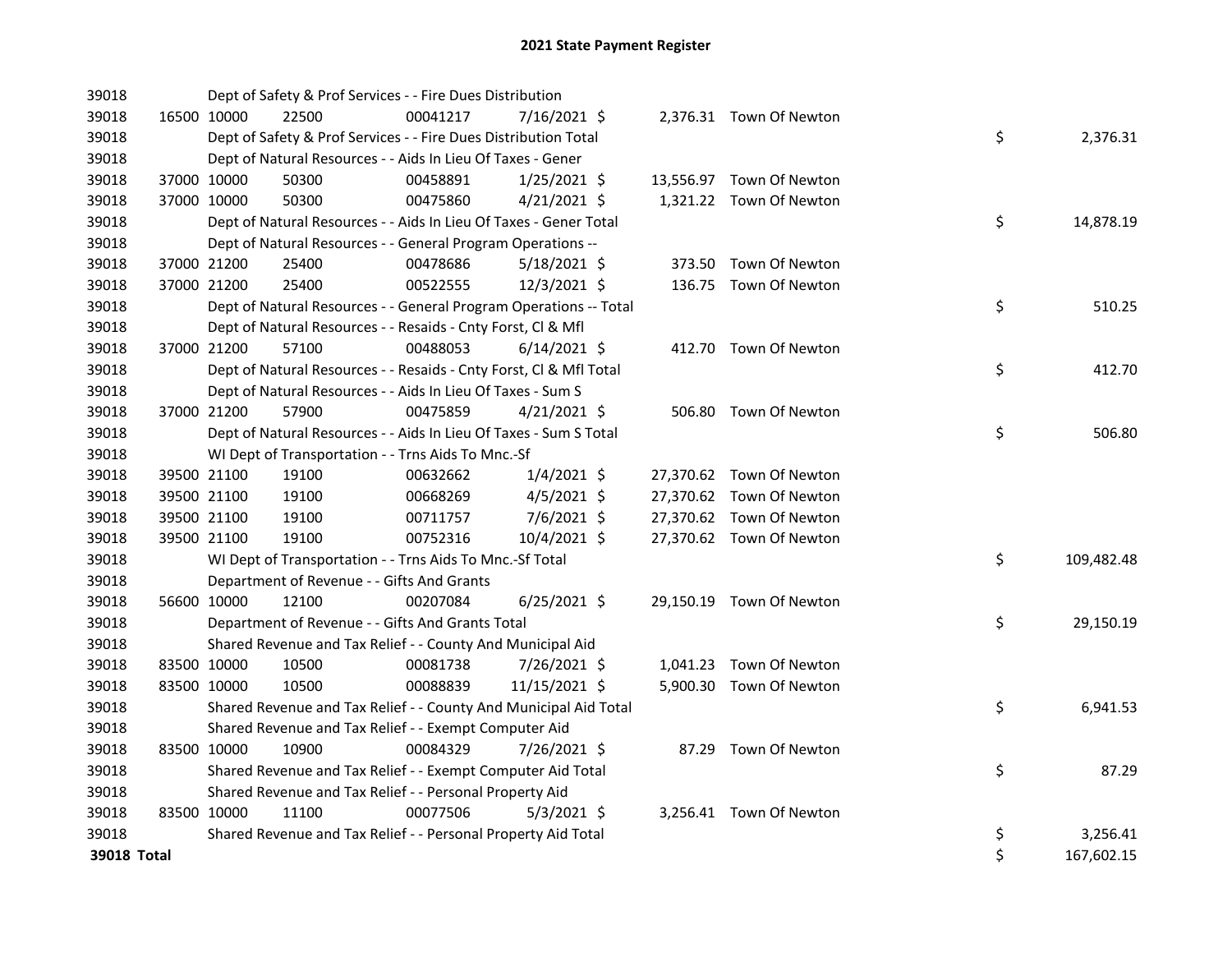| 39020 |                                               | Dept of Safety & Prof Services - - Fire Dues Distribution              |                |  |                          |    |           |
|-------|-----------------------------------------------|------------------------------------------------------------------------|----------------|--|--------------------------|----|-----------|
| 39020 | 16500 10000<br>22500                          | 00041218                                                               | 7/16/2021 \$   |  | 4,140.41 Town Of Oxford  |    |           |
| 39020 |                                               | Dept of Safety & Prof Services - - Fire Dues Distribution Total        |                |  |                          | \$ | 4,140.41  |
| 39020 |                                               | Dept of Natural Resources - - Aids In Lieu Of Taxes - Gener            |                |  |                          |    |           |
| 39020 | 37000 10000<br>50300                          | 00475929                                                               | $4/21/2021$ \$ |  | 2.16 Town Of Oxford      |    |           |
| 39020 |                                               | Dept of Natural Resources - - Aids In Lieu Of Taxes - Gener Total      |                |  |                          | \$ | 2.16      |
| 39020 | Dept of Natural Resources - - Seg Earned      |                                                                        |                |  |                          |    |           |
| 39020 | 37000 21200<br>100SE                          | 00474007                                                               | $4/15/2021$ \$ |  | 3,307.37 Town Of Oxford  |    |           |
| 39020 |                                               | Dept of Natural Resources - - Seg Earned Total                         |                |  |                          | \$ | 3,307.37  |
| 39020 |                                               | Dept of Natural Resources - - Resaids - Cnty Forst, Cl & Mfl           |                |  |                          |    |           |
| 39020 | 37000 21200<br>57100                          | 00488054                                                               | $6/14/2021$ \$ |  | 317.71 Town Of Oxford    |    |           |
| 39020 |                                               | Dept of Natural Resources - - Resaids - Cnty Forst, Cl & Mfl Total     |                |  |                          | \$ | 317.71    |
| 39020 |                                               | WI Dept of Transportation - - Trns Aids To Mnc.-Sf                     |                |  |                          |    |           |
| 39020 | 39500 21100<br>19100                          | 00632663                                                               | $1/4/2021$ \$  |  | 21,970.08 Town Of Oxford |    |           |
| 39020 | 39500 21100<br>19100                          | 00668270                                                               | $4/5/2021$ \$  |  | 21,970.08 Town Of Oxford |    |           |
| 39020 | 39500 21100<br>19100                          | 00711758                                                               | 7/6/2021 \$    |  | 21,970.08 Town Of Oxford |    |           |
| 39020 | 39500 21100<br>19100                          | 00752317                                                               | 10/4/2021 \$   |  | 21,970.08 Town Of Oxford |    |           |
| 39020 |                                               | WI Dept of Transportation - - Trns Aids To Mnc.-Sf Total               |                |  |                          | \$ | 87,880.32 |
| 39020 |                                               | Department of Military Affairs - - Federal Aid, Local Assistance       |                |  |                          |    |           |
| 39020 | 34200<br>46500 10000                          | 00088281                                                               | $1/21/2021$ \$ |  | 2,851.34 Town Of Oxford  |    |           |
| 39020 |                                               | Department of Military Affairs - - Federal Aid, Local Assistance Total |                |  |                          | \$ | 2,851.34  |
| 39020 | Department of Revenue - - Gifts And Grants    |                                                                        |                |  |                          |    |           |
| 39020 | 56600 10000<br>12100                          | 00207085                                                               | $6/25/2021$ \$ |  | 47,624.19 Town Of Oxford |    |           |
| 39020 |                                               | Department of Revenue - - Gifts And Grants Total                       |                |  |                          | \$ | 47,624.19 |
| 39020 |                                               | Shared Revenue and Tax Relief - - County And Municipal Aid             |                |  |                          |    |           |
| 39020 | 83500 10000<br>10500                          | 00081739                                                               | 7/26/2021 \$   |  | 1,576.57 Town Of Oxford  |    |           |
| 39020 | 83500 10000<br>10500                          | 00088840                                                               | 11/15/2021 \$  |  | 8,933.90 Town Of Oxford  |    |           |
| 39020 |                                               | Shared Revenue and Tax Relief - - County And Municipal Aid Total       |                |  |                          | \$ | 10,510.47 |
| 39020 |                                               | Shared Revenue and Tax Relief - - Exempt Computer Aid                  |                |  |                          |    |           |
| 39020 | 83500 10000<br>10900                          | 00084330                                                               | 7/26/2021 \$   |  | 920.78 Town Of Oxford    |    |           |
| 39020 |                                               | Shared Revenue and Tax Relief - - Exempt Computer Aid Total            |                |  |                          | \$ | 920.78    |
| 39020 | Shared Revenue and Tax Relief - - Utility Aid |                                                                        |                |  |                          |    |           |
| 39020 | 83500 10000<br>11000                          | 00081739                                                               | 7/26/2021 \$   |  | 1.62 Town Of Oxford      |    |           |
| 39020 |                                               | Shared Revenue and Tax Relief - - Utility Aid Total                    |                |  |                          | \$ | 1.62      |
| 39020 |                                               | Shared Revenue and Tax Relief - - Personal Property Aid                |                |  |                          |    |           |
| 39020 | 83500 10000<br>11100                          | 00077507                                                               | $5/3/2021$ \$  |  | 68.28 Town Of Oxford     |    |           |
| 39020 |                                               | Shared Revenue and Tax Relief - - Personal Property Aid Total          |                |  |                          | \$ | 68.28     |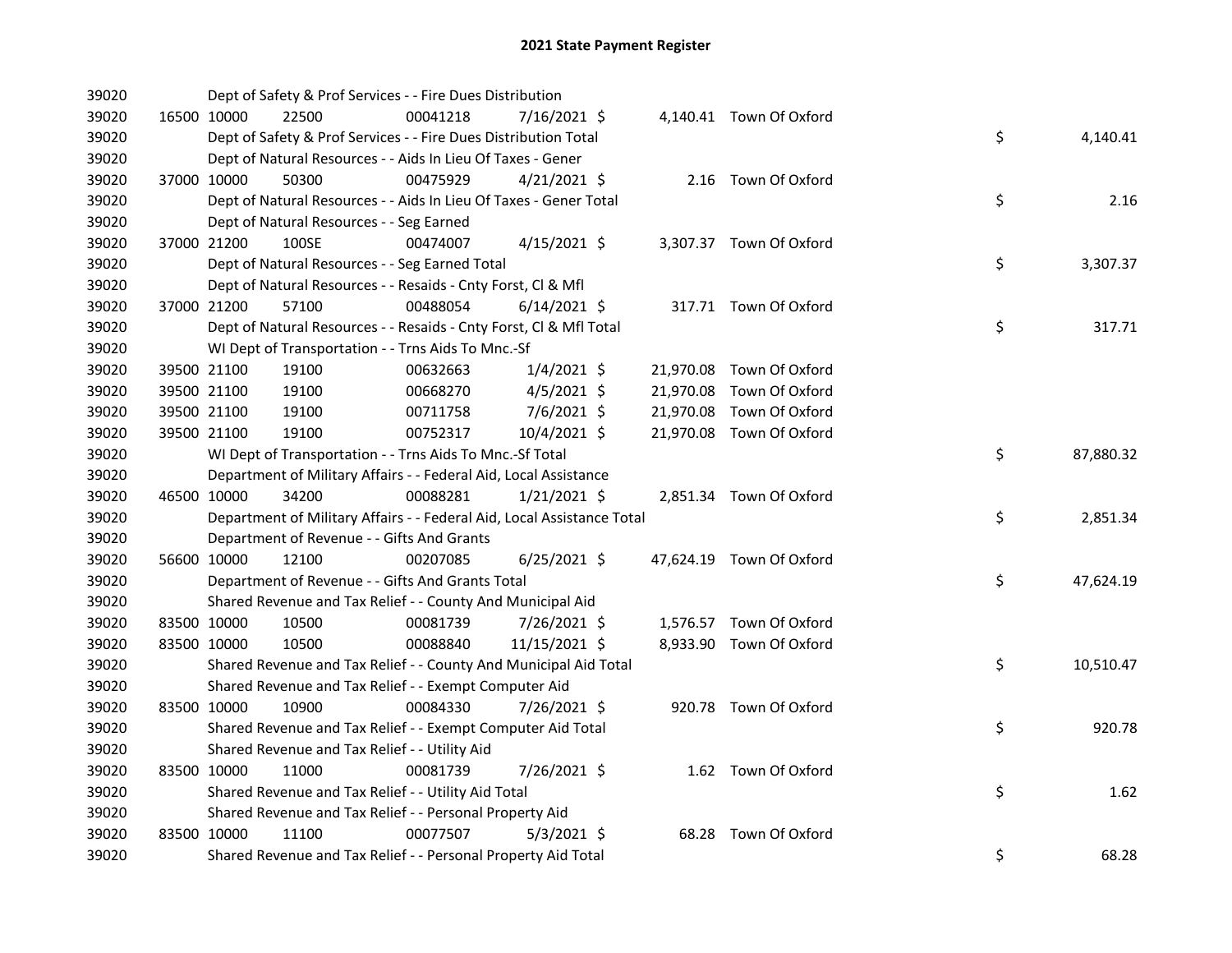$39020$  Total  $$ 157,624.65$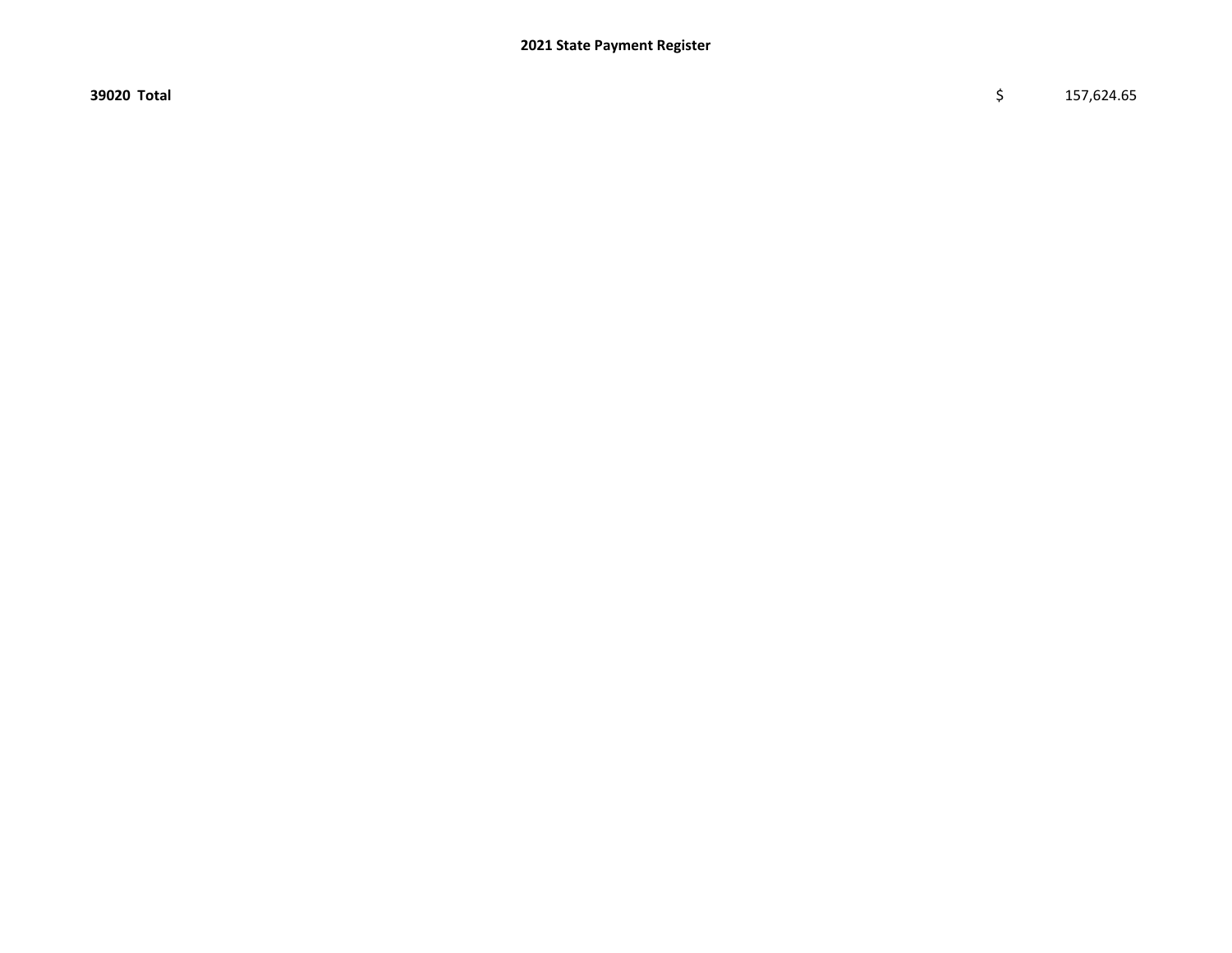| 39022       |             | Dept of Safety & Prof Services - - Fire Dues Distribution          |          |                |  |                              |    |            |
|-------------|-------------|--------------------------------------------------------------------|----------|----------------|--|------------------------------|----|------------|
| 39022       | 16500 10000 | 22500                                                              | 00041219 | 7/16/2021 \$   |  | 6,028.24 Town Of Packwaukee  |    |            |
| 39022       |             | Dept of Safety & Prof Services - - Fire Dues Distribution Total    |          |                |  |                              | \$ | 6,028.24   |
| 39022       |             | Dept of Natural Resources - - Aids In Lieu Of Taxes - Gener        |          |                |  |                              |    |            |
| 39022       | 37000 10000 | 50300                                                              | 00458908 | $1/26/2021$ \$ |  | 836.84 Town Of Packwaukee    |    |            |
| 39022       |             | Dept of Natural Resources - - Aids In Lieu Of Taxes - Gener Total  |          |                |  |                              | \$ | 836.84     |
| 39022       |             | Dept of Natural Resources - - General Program Operations --        |          |                |  |                              |    |            |
| 39022       | 37000 21200 | 25400                                                              | 00512772 | 10/8/2021 \$   |  | 1,200.00 Town Of Packwaukee  |    |            |
| 39022       |             | Dept of Natural Resources - - General Program Operations -- Total  |          |                |  |                              | \$ | 1,200.00   |
| 39022       |             | Dept of Natural Resources - - Resaids - Cnty Forst, Cl & Mfl       |          |                |  |                              |    |            |
| 39022       | 37000 21200 | 57100                                                              | 00488055 | $6/14/2021$ \$ |  | 285.12 Town Of Packwaukee    |    |            |
| 39022       |             | Dept of Natural Resources - - Resaids - Cnty Forst, Cl & Mfl Total |          |                |  |                              | \$ | 285.12     |
| 39022       |             | WI Dept of Transportation - - Trns Aids To Mnc.-Sf                 |          |                |  |                              |    |            |
| 39022       | 39500 21100 | 19100                                                              | 00632664 | $1/4/2021$ \$  |  | 28,546.65 Town Of Packwaukee |    |            |
| 39022       | 39500 21100 | 19100                                                              | 00668271 | $4/5/2021$ \$  |  | 28,546.65 Town Of Packwaukee |    |            |
| 39022       | 39500 21100 | 19100                                                              | 00711759 | 7/6/2021 \$    |  | 28,546.65 Town Of Packwaukee |    |            |
| 39022       | 39500 21100 | 19100                                                              | 00752318 | 10/4/2021 \$   |  | 28,546.65 Town Of Packwaukee |    |            |
| 39022       |             | WI Dept of Transportation - - Trns Aids To Mnc.-Sf Total           |          |                |  |                              | \$ | 114,186.60 |
| 39022       |             | Department of Revenue - - Gifts And Grants                         |          |                |  |                              |    |            |
| 39022       | 56600 10000 | 12100                                                              | 00207086 | $6/25/2021$ \$ |  | 75,204.36 Town Of Packwaukee |    |            |
| 39022       |             | Department of Revenue - - Gifts And Grants Total                   |          |                |  |                              | \$ | 75,204.36  |
| 39022       |             | Shared Revenue and Tax Relief - - County And Municipal Aid         |          |                |  |                              |    |            |
| 39022       | 83500 10000 | 10500                                                              | 00081740 | 7/26/2021 \$   |  | 2,521.02 Town Of Packwaukee  |    |            |
| 39022       | 83500 10000 | 10500                                                              | 00088841 | 11/15/2021 \$  |  | 14,285.77 Town Of Packwaukee |    |            |
| 39022       |             | Shared Revenue and Tax Relief - - County And Municipal Aid Total   |          |                |  |                              | \$ | 16,806.79  |
| 39022       |             | Shared Revenue and Tax Relief - - Exempt Computer Aid              |          |                |  |                              |    |            |
| 39022       | 83500 10000 | 10900                                                              | 00084331 | 7/26/2021 \$   |  | 17.67 Town Of Packwaukee     |    |            |
| 39022       |             | Shared Revenue and Tax Relief - - Exempt Computer Aid Total        |          |                |  |                              | \$ | 17.67      |
| 39022       |             | Shared Revenue and Tax Relief - - Utility Aid                      |          |                |  |                              |    |            |
| 39022       | 83500 10000 | 11000                                                              | 00081740 | 7/26/2021 \$   |  | 386.52 Town Of Packwaukee    |    |            |
| 39022       | 83500 10000 | 11000                                                              | 00088841 | 11/15/2021 \$  |  | 2,190.11 Town Of Packwaukee  |    |            |
| 39022       |             | Shared Revenue and Tax Relief - - Utility Aid Total                |          |                |  |                              | \$ | 2,576.63   |
| 39022       |             | Shared Revenue and Tax Relief - - Personal Property Aid            |          |                |  |                              |    |            |
| 39022       | 83500 10000 | 11100                                                              | 00077508 | $5/3/2021$ \$  |  | 291.11 Town Of Packwaukee    |    |            |
| 39022       |             | Shared Revenue and Tax Relief - - Personal Property Aid Total      |          |                |  |                              | \$ | 291.11     |
| 39022 Total |             |                                                                    |          |                |  |                              | \$ | 217,433.36 |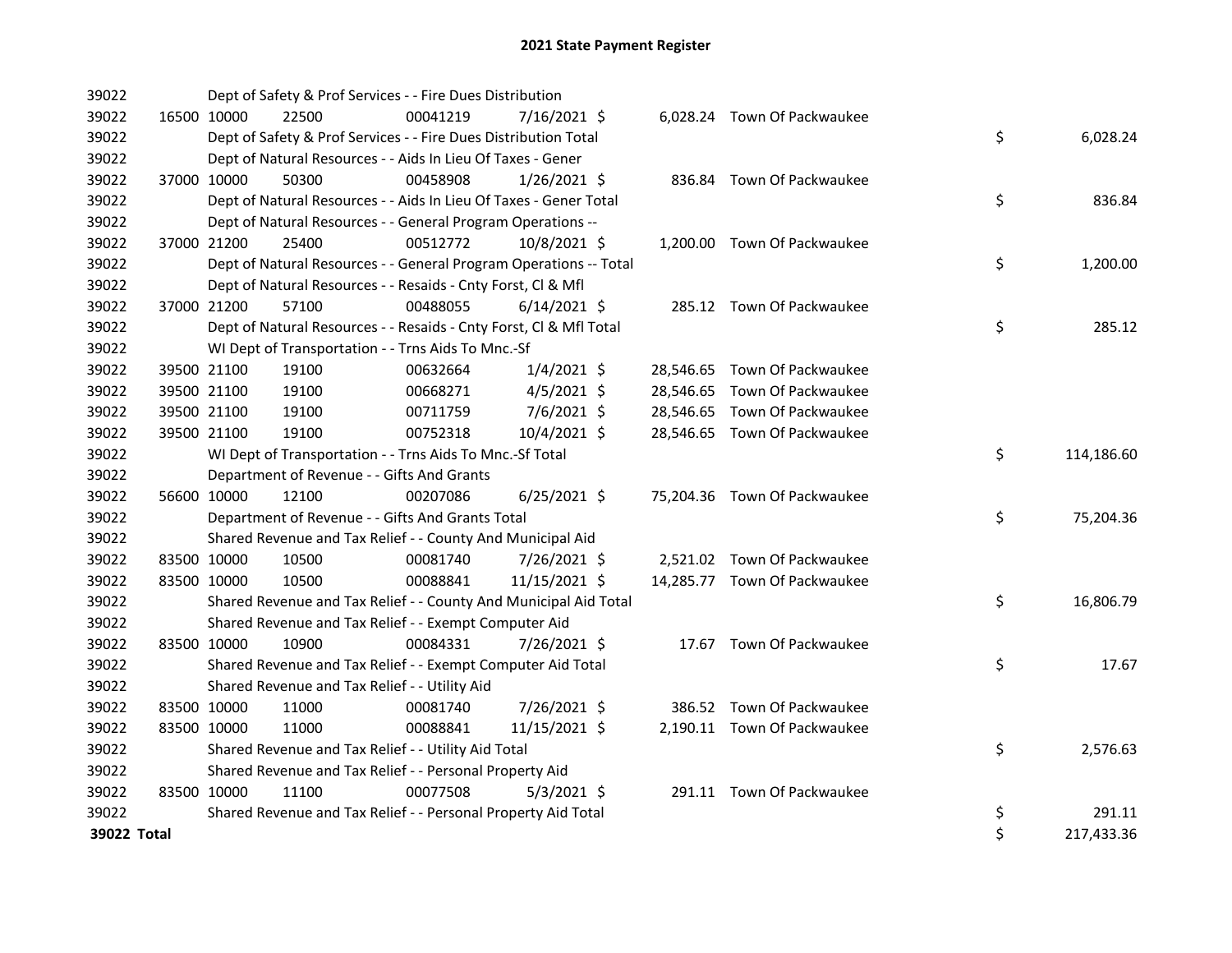| 39024       |             | Dept of Safety & Prof Services - - Fire Dues Distribution          |          |                |  |                           |    |            |
|-------------|-------------|--------------------------------------------------------------------|----------|----------------|--|---------------------------|----|------------|
| 39024       | 16500 10000 | 22500                                                              | 00041220 | 7/16/2021 \$   |  | 1,823.33 Town Of Shields  |    |            |
| 39024       |             | Dept of Safety & Prof Services - - Fire Dues Distribution Total    |          |                |  |                           | \$ | 1,823.33   |
| 39024       |             | Dept of Natural Resources - - Aids In Lieu Of Taxes - Gener        |          |                |  |                           |    |            |
| 39024       | 37000 10000 | 50300                                                              | 00458896 | $1/26/2021$ \$ |  | 899.06 Town Of Shields    |    |            |
| 39024       | 37000 10000 | 50300                                                              | 00475936 | $4/21/2021$ \$ |  | 383.33 Town Of Shields    |    |            |
| 39024       |             | Dept of Natural Resources - - Aids In Lieu Of Taxes - Gener Total  |          |                |  |                           | \$ | 1,282.39   |
| 39024       |             | Dept of Natural Resources - - Resaids - Cnty Forst, Cl & Mfl       |          |                |  |                           |    |            |
| 39024       | 37000 21200 | 57100                                                              | 00488056 | $6/14/2021$ \$ |  | 227.93 Town Of Shields    |    |            |
| 39024       |             | Dept of Natural Resources - - Resaids - Cnty Forst, Cl & Mfl Total |          |                |  |                           | \$ | 227.93     |
| 39024       |             | Dept of Natural Resources - - Aids In Lieu Of Taxes - Sum S        |          |                |  |                           |    |            |
| 39024       | 37000 21200 | 57900                                                              | 00475935 | $4/21/2021$ \$ |  | 192.08 Town Of Shields    |    |            |
| 39024       |             | Dept of Natural Resources - - Aids In Lieu Of Taxes - Sum S Total  |          |                |  |                           | \$ | 192.08     |
| 39024       |             | WI Dept of Transportation - - Trns Aids To Mnc.-Sf                 |          |                |  |                           |    |            |
| 39024       | 39500 21100 | 19100                                                              | 00632665 | $1/4/2021$ \$  |  | 21,411.63 Town Of Shields |    |            |
| 39024       | 39500 21100 | 19100                                                              | 00668272 | $4/5/2021$ \$  |  | 21,411.63 Town Of Shields |    |            |
| 39024       | 39500 21100 | 19100                                                              | 00711760 | 7/6/2021 \$    |  | 21,411.63 Town Of Shields |    |            |
| 39024       | 39500 21100 | 19100                                                              | 00752319 | 10/4/2021 \$   |  | 21,411.63 Town Of Shields |    |            |
| 39024       |             | WI Dept of Transportation - - Trns Aids To Mnc.-Sf Total           |          |                |  |                           | \$ | 85,646.52  |
| 39024       |             | Department of Revenue - - Gifts And Grants                         |          |                |  |                           |    |            |
| 39024       | 56600 10000 | 12100                                                              | 00207087 | $6/25/2021$ \$ |  | 28,783.85 Town Of Shields |    |            |
| 39024       |             | Department of Revenue - - Gifts And Grants Total                   |          |                |  |                           | \$ | 28,783.85  |
| 39024       |             | Shared Revenue and Tax Relief - - County And Municipal Aid         |          |                |  |                           |    |            |
| 39024       | 83500 10000 | 10500                                                              | 00081741 | 7/26/2021 \$   |  | 1,650.61 Town Of Shields  |    |            |
| 39024       | 83500 10000 | 10500                                                              | 00088842 | 11/15/2021 \$  |  | 9,353.47 Town Of Shields  |    |            |
| 39024       |             | Shared Revenue and Tax Relief - - County And Municipal Aid Total   |          |                |  |                           | \$ | 11,004.08  |
| 39024       |             | Shared Revenue and Tax Relief - - Exempt Computer Aid              |          |                |  |                           |    |            |
| 39024       | 83500 10000 | 10900                                                              | 00084332 | 7/26/2021 \$   |  | 2.08 Town Of Shields      |    |            |
| 39024       |             | Shared Revenue and Tax Relief - - Exempt Computer Aid Total        |          |                |  |                           | \$ | 2.08       |
| 39024       |             | Shared Revenue and Tax Relief - - Utility Aid                      |          |                |  |                           |    |            |
| 39024       | 83500 10000 | 11000                                                              | 00081741 | 7/26/2021 \$   |  | 63.62 Town Of Shields     |    |            |
| 39024       | 83500 10000 | 11000                                                              | 00088842 | 11/15/2021 \$  |  | 397.91 Town Of Shields    |    |            |
| 39024       |             | Shared Revenue and Tax Relief - - Utility Aid Total                |          |                |  |                           | \$ | 461.53     |
| 39024       |             | Shared Revenue and Tax Relief - - Personal Property Aid            |          |                |  |                           |    |            |
| 39024       | 83500 10000 | 11100                                                              | 00077509 | $5/3/2021$ \$  |  | 26.91 Town Of Shields     |    |            |
| 39024       |             | Shared Revenue and Tax Relief - - Personal Property Aid Total      |          |                |  |                           | \$ | 26.91      |
| 39024 Total |             |                                                                    |          |                |  |                           | \$ | 129,450.70 |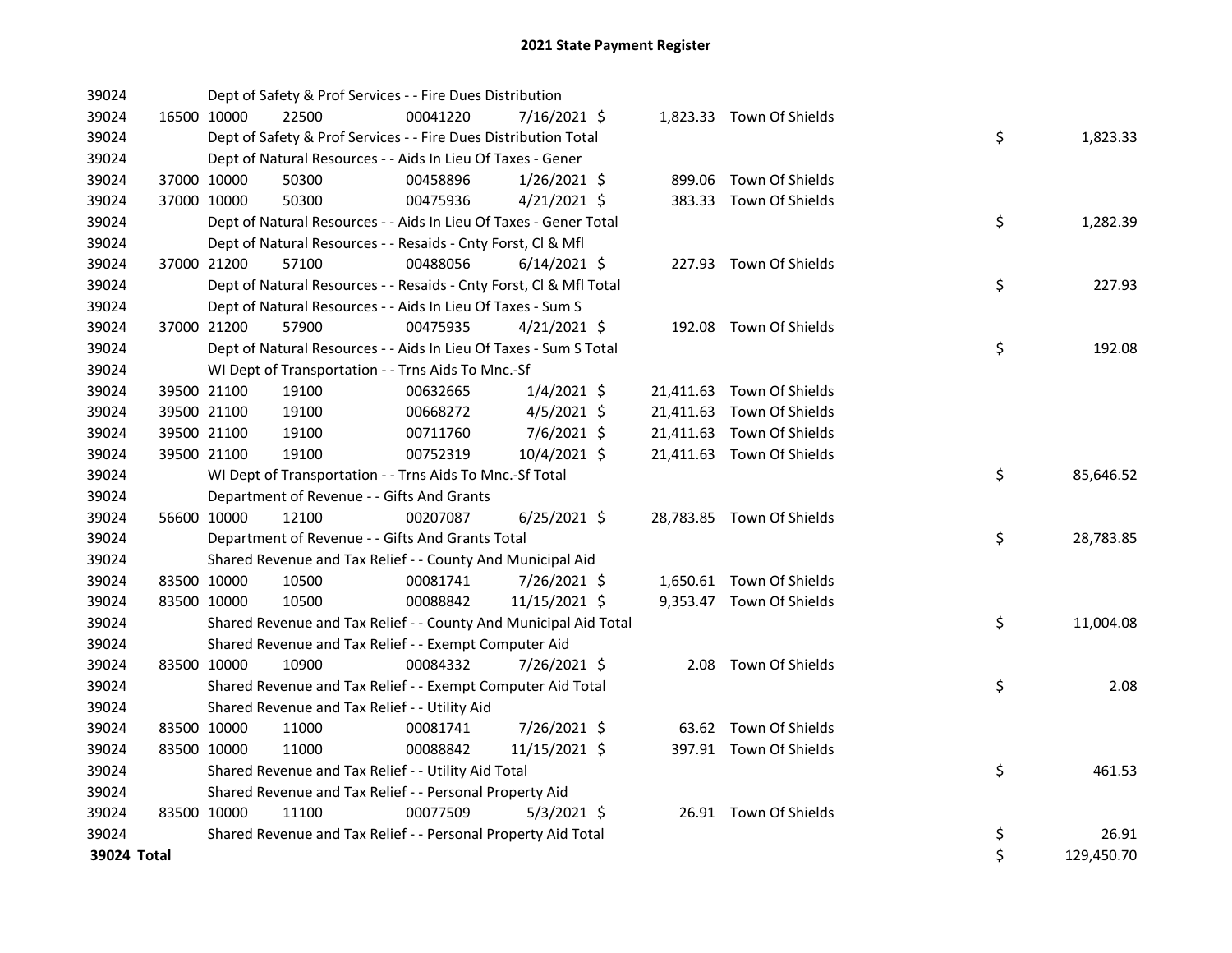| 39026       |             |             | Dept of Safety & Prof Services - - Fire Dues Distribution           |          |                |           |                               |    |            |
|-------------|-------------|-------------|---------------------------------------------------------------------|----------|----------------|-----------|-------------------------------|----|------------|
| 39026       |             | 16500 10000 | 22500                                                               | 00041221 | 7/16/2021 \$   |           | 4,766.71 Town Of Springfield  |    |            |
| 39026       |             |             | Dept of Safety & Prof Services - - Fire Dues Distribution Total     |          |                |           |                               | \$ | 4,766.71   |
| 39026       |             |             | Dept of Natural Resources - - Aids In Lieu Of Taxes - Gener         |          |                |           |                               |    |            |
| 39026       |             | 37000 10000 | 50300                                                               | 00458862 | $1/26/2021$ \$ |           | 5,848.22 Town Of Springfield  |    |            |
| 39026       |             | 37000 10000 | 50300                                                               | 00475563 | $4/21/2021$ \$ |           | 302.99 Town Of Springfield    |    |            |
| 39026       |             |             | Dept of Natural Resources - - Aids In Lieu Of Taxes - Gener Total   |          |                |           |                               | \$ | 6,151.21   |
| 39026       |             |             | Dept of Natural Resources - - Resaids - Cnty Forst, Cl & Mfl        |          |                |           |                               |    |            |
| 39026       |             | 37000 21200 | 57100                                                               | 00488057 | $6/14/2021$ \$ |           | 570.04 Town Of Springfield    |    |            |
| 39026       |             |             | Dept of Natural Resources - - Resaids - Cnty Forst, Cl & Mfl Total  |          |                |           |                               | \$ | 570.04     |
| 39026       |             |             | Dept of Natural Resources - - Aids In Lieu Of Taxes - Sum S         |          |                |           |                               |    |            |
| 39026       |             | 37000 21200 | 57900                                                               | 00475562 | $4/21/2021$ \$ | 342.05    | Town Of Springfield           |    |            |
| 39026       |             | 37000 21200 | 57900                                                               | 00475564 | $4/21/2021$ \$ | 31.73     | Town Of Springfield           |    |            |
| 39026       |             |             | Dept of Natural Resources - - Aids In Lieu Of Taxes - Sum S Total   |          |                |           |                               | \$ | 373.78     |
| 39026       |             |             | WI Dept of Transportation - - Trns Aids To Mnc.-Sf                  |          |                |           |                               |    |            |
| 39026       |             | 39500 21100 | 19100                                                               | 00632666 | $1/4/2021$ \$  |           | 35,412.30 Town Of Springfield |    |            |
| 39026       |             | 39500 21100 | 19100                                                               | 00668273 | $4/5/2021$ \$  | 35,412.30 | Town Of Springfield           |    |            |
| 39026       |             | 39500 21100 | 19100                                                               | 00711761 | 7/6/2021 \$    | 35,412.30 | Town Of Springfield           |    |            |
| 39026       |             | 39500 21100 | 19100                                                               | 00752320 | 10/4/2021 \$   |           | 35,412.30 Town Of Springfield |    |            |
| 39026       |             |             | WI Dept of Transportation - - Trns Aids To Mnc.-Sf Total            |          |                |           |                               | \$ | 141,649.20 |
| 39026       |             |             | Department of Revenue - - Gifts And Grants                          |          |                |           |                               |    |            |
| 39026       |             | 56600 10000 | 12100                                                               | 00207088 | $6/25/2021$ \$ |           | 44,274.80 Town Of Springfield |    |            |
| 39026       |             |             | Department of Revenue - - Gifts And Grants Total                    |          |                |           |                               | \$ | 44,274.80  |
| 39026       |             |             | Shared Revenue and Tax Relief - - County And Municipal Aid          |          |                |           |                               |    |            |
| 39026       | 83500 10000 |             | 10500                                                               | 00081742 | 7/26/2021 \$   |           | 1,071.74 Town Of Springfield  |    |            |
| 39026       | 83500 10000 |             | 10500                                                               | 00088843 | 11/15/2021 \$  |           | 6,073.21 Town Of Springfield  |    |            |
| 39026       |             |             | Shared Revenue and Tax Relief - - County And Municipal Aid Total    |          |                |           |                               | \$ | 7,144.95   |
| 39026       |             |             | Shared Revenue and Tax Relief - - Exempt Computer Aid               |          |                |           |                               |    |            |
| 39026       |             | 83500 10000 | 10900                                                               | 00084333 | 7/26/2021 \$   | 5.19      | Town Of Springfield           |    |            |
| 39026       |             |             | Shared Revenue and Tax Relief - - Exempt Computer Aid Total         |          |                |           |                               | \$ | 5.19       |
| 39026       |             |             | Shared Revenue and Tax Relief - - Personal Property Aid             |          |                |           |                               |    |            |
| 39026       |             | 83500 10000 | 11100                                                               | 00077510 | $5/3/2021$ \$  |           | 13.75 Town Of Springfield     |    |            |
| 39026       |             |             | Shared Revenue and Tax Relief - - Personal Property Aid Total       |          |                |           |                               | \$ | 13.75      |
| 39026       |             |             | Shared Revenue and Tax Relief - - Payments For Municipal Svcs       |          |                |           |                               |    |            |
| 39026       | 83500 10000 |             | 50100                                                               | 00073695 | $2/1/2021$ \$  |           | 45.84 Town Of Springfield     |    |            |
| 39026       |             |             | Shared Revenue and Tax Relief - - Payments For Municipal Svcs Total |          |                |           |                               | \$ | 45.84      |
| 39026 Total |             |             |                                                                     |          |                |           |                               | \$ | 204,995.47 |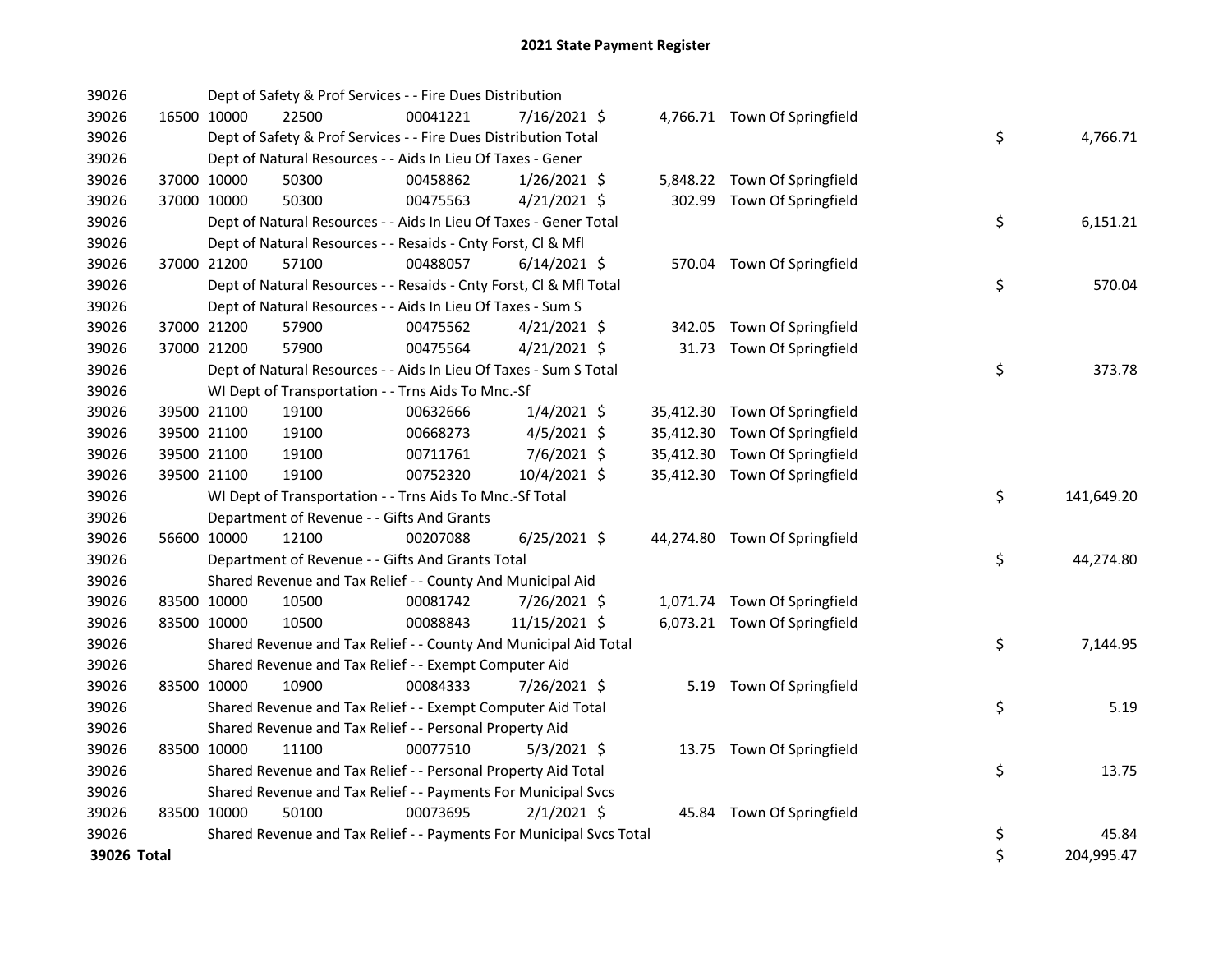| 39028 |             |             | Dept of Safety & Prof Services - - Fire Dues Distribution          |          |                |  |                             |    |           |
|-------|-------------|-------------|--------------------------------------------------------------------|----------|----------------|--|-----------------------------|----|-----------|
| 39028 |             | 16500 10000 | 22500                                                              | 00041222 | 7/16/2021 \$   |  | 4,236.67 Town Of Westfield  |    |           |
| 39028 |             |             | Dept of Safety & Prof Services - - Fire Dues Distribution Total    |          |                |  |                             | \$ | 4,236.67  |
| 39028 |             |             | Dept of Natural Resources - - Aids In Lieu Of Taxes - Gener        |          |                |  |                             |    |           |
| 39028 |             | 37000 10000 | 50300                                                              | 00458852 | $1/26/2021$ \$ |  | 141.99 Town Of Westfield    |    |           |
| 39028 |             | 37000 10000 | 50300                                                              | 00475465 | $4/21/2021$ \$ |  | 7.95 Town Of Westfield      |    |           |
| 39028 |             |             | Dept of Natural Resources - - Aids In Lieu Of Taxes - Gener Total  |          |                |  |                             | \$ | 149.94    |
| 39028 |             |             | Dept of Natural Resources - - General Program Operations --        |          |                |  |                             |    |           |
| 39028 | 37000 21200 |             | 25400                                                              | 00472163 | $4/19/2021$ \$ |  | 547.00 Town Of Westfield    |    |           |
| 39028 |             |             | Dept of Natural Resources - - General Program Operations -- Total  |          |                |  |                             | \$ | 547.00    |
| 39028 |             |             | Dept of Natural Resources - - Resaids - Fire Suppress Grant        |          |                |  |                             |    |           |
| 39028 |             | 37000 21200 | 54500                                                              | 00478312 | 4/30/2021 \$   |  | 5,076.65 Town Of Westfield  |    |           |
| 39028 |             |             | Dept of Natural Resources - - Resaids - Fire Suppress Grant Total  |          |                |  |                             | \$ | 5,076.65  |
| 39028 |             |             | Dept of Natural Resources - - Resaids - Cnty Forst, Cl & Mfl       |          |                |  |                             |    |           |
| 39028 |             | 37000 21200 | 57100                                                              | 00488058 | $6/14/2021$ \$ |  | 269.36 Town Of Westfield    |    |           |
| 39028 |             |             | Dept of Natural Resources - - Resaids - Cnty Forst, Cl & Mfl Total |          |                |  |                             | \$ | 269.36    |
| 39028 |             |             | Dept of Natural Resources - - Aids In Lieu Of Taxes - Sum S        |          |                |  |                             |    |           |
| 39028 | 37000 21200 |             | 57900                                                              | 00475466 | $4/21/2021$ \$ |  | 111.35 Town Of Westfield    |    |           |
| 39028 |             |             | Dept of Natural Resources - - Aids In Lieu Of Taxes - Sum S Total  |          |                |  |                             | \$ | 111.35    |
| 39028 |             |             | WI Dept of Transportation - - Trns Aids To Mnc.-Sf                 |          |                |  |                             |    |           |
| 39028 |             | 39500 21100 | 19100                                                              | 00632667 | $1/4/2021$ \$  |  | 24,841.17 Town Of Westfield |    |           |
| 39028 |             | 39500 21100 | 19100                                                              | 00668274 | $4/5/2021$ \$  |  | 24,841.17 Town Of Westfield |    |           |
| 39028 |             | 39500 21100 | 19100                                                              | 00711762 | $7/6/2021$ \$  |  | 24,841.17 Town Of Westfield |    |           |
| 39028 |             | 39500 21100 | 19100                                                              | 00752321 | 10/4/2021 \$   |  | 24,841.17 Town Of Westfield |    |           |
| 39028 |             |             | WI Dept of Transportation - - Trns Aids To Mnc.-Sf Total           |          |                |  |                             | \$ | 99,364.68 |
| 39028 |             |             | WI Dept of Transportation - - Loc Rd Imp Prg St Fd                 |          |                |  |                             |    |           |
| 39028 |             | 39500 21100 | 27800                                                              | 00781565 | 12/7/2021 \$   |  | 11,260.53 Town Of Westfield |    |           |
| 39028 |             |             | WI Dept of Transportation - - Loc Rd Imp Prg St Fd Total           |          |                |  |                             | \$ | 11,260.53 |
| 39028 |             |             | Elections Commission - - General Program Ops, GPR                  |          |                |  |                             |    |           |
| 39028 |             | 51000 10000 | 10100                                                              | 00005160 | $1/8/2021$ \$  |  | 170.05 Town Of Westfield    |    |           |
| 39028 |             |             | Elections Commission - - General Program Ops, GPR Total            |          |                |  |                             | \$ | 170.05    |
| 39028 |             |             | Department of Revenue - - Gifts And Grants                         |          |                |  |                             |    |           |
| 39028 |             | 56600 10000 | 12100                                                              | 00207089 | $6/25/2021$ \$ |  | 46,211.17 Town Of Westfield |    |           |
| 39028 |             |             | Department of Revenue - - Gifts And Grants Total                   |          |                |  |                             | \$ | 46,211.17 |
| 39028 |             |             | Shared Revenue and Tax Relief - - County And Municipal Aid         |          |                |  |                             |    |           |
| 39028 |             | 83500 10000 | 10500                                                              | 00081743 | 7/26/2021 \$   |  | 1,180.73 Town Of Westfield  |    |           |
| 39028 | 83500 10000 |             | 10500                                                              | 00088844 | 11/15/2021 \$  |  | 6,690.77 Town Of Westfield  |    |           |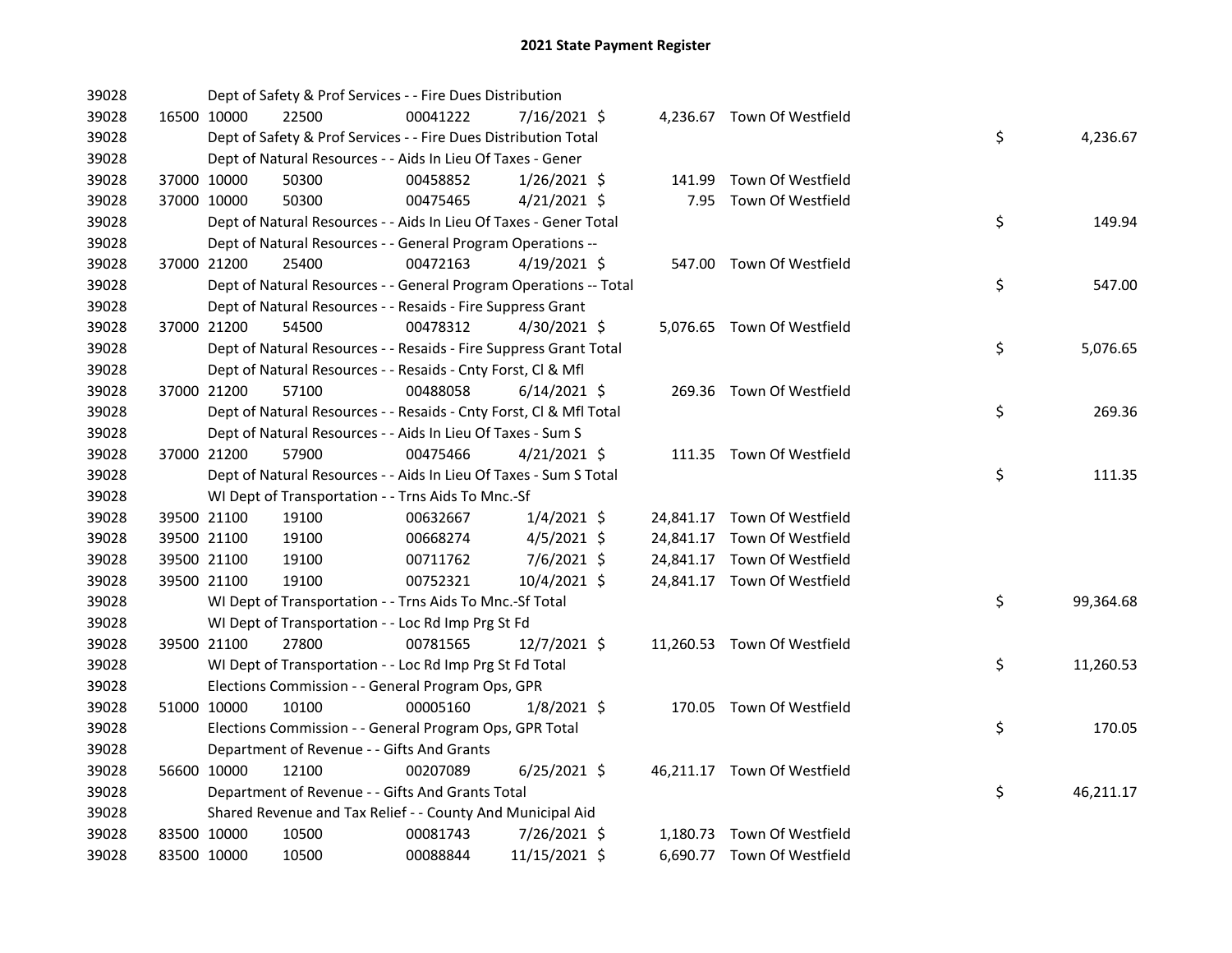| 39028       | Shared Revenue and Tax Relief - - County And Municipal Aid Total | 7,871.50                                      |                                                               |               |        |                            |            |
|-------------|------------------------------------------------------------------|-----------------------------------------------|---------------------------------------------------------------|---------------|--------|----------------------------|------------|
| 39028       |                                                                  |                                               | Shared Revenue and Tax Relief - - Exempt Computer Aid         |               |        |                            |            |
| 39028       | 83500 10000                                                      | 10900                                         | 00084334                                                      | 7/26/2021 \$  | 6.24   | Town Of Westfield          |            |
| 39028       |                                                                  |                                               | Shared Revenue and Tax Relief - - Exempt Computer Aid Total   |               |        |                            | 6.24       |
| 39028       |                                                                  | Shared Revenue and Tax Relief - - Utility Aid |                                                               |               |        |                            |            |
| 39028       | 83500 10000                                                      | 11000                                         | 00081743                                                      | 7/26/2021 \$  | 169.75 | Town Of Westfield          |            |
| 39028       | 83500 10000                                                      | 11000                                         | 00088844                                                      | 11/15/2021 \$ |        | 1,658.58 Town Of Westfield |            |
| 39028       |                                                                  |                                               | Shared Revenue and Tax Relief - - Utility Aid Total           |               |        |                            | 1,828.33   |
| 39028       |                                                                  |                                               | Shared Revenue and Tax Relief - - Personal Property Aid       |               |        |                            |            |
| 39028       | 83500 10000                                                      | 11100                                         | 00077511                                                      | $5/3/2021$ \$ | 125.85 | Town Of Westfield          |            |
| 39028       |                                                                  |                                               | Shared Revenue and Tax Relief - - Personal Property Aid Total |               |        |                            | 125.85     |
| 39028 Total |                                                                  |                                               |                                                               |               |        |                            | 177.229.32 |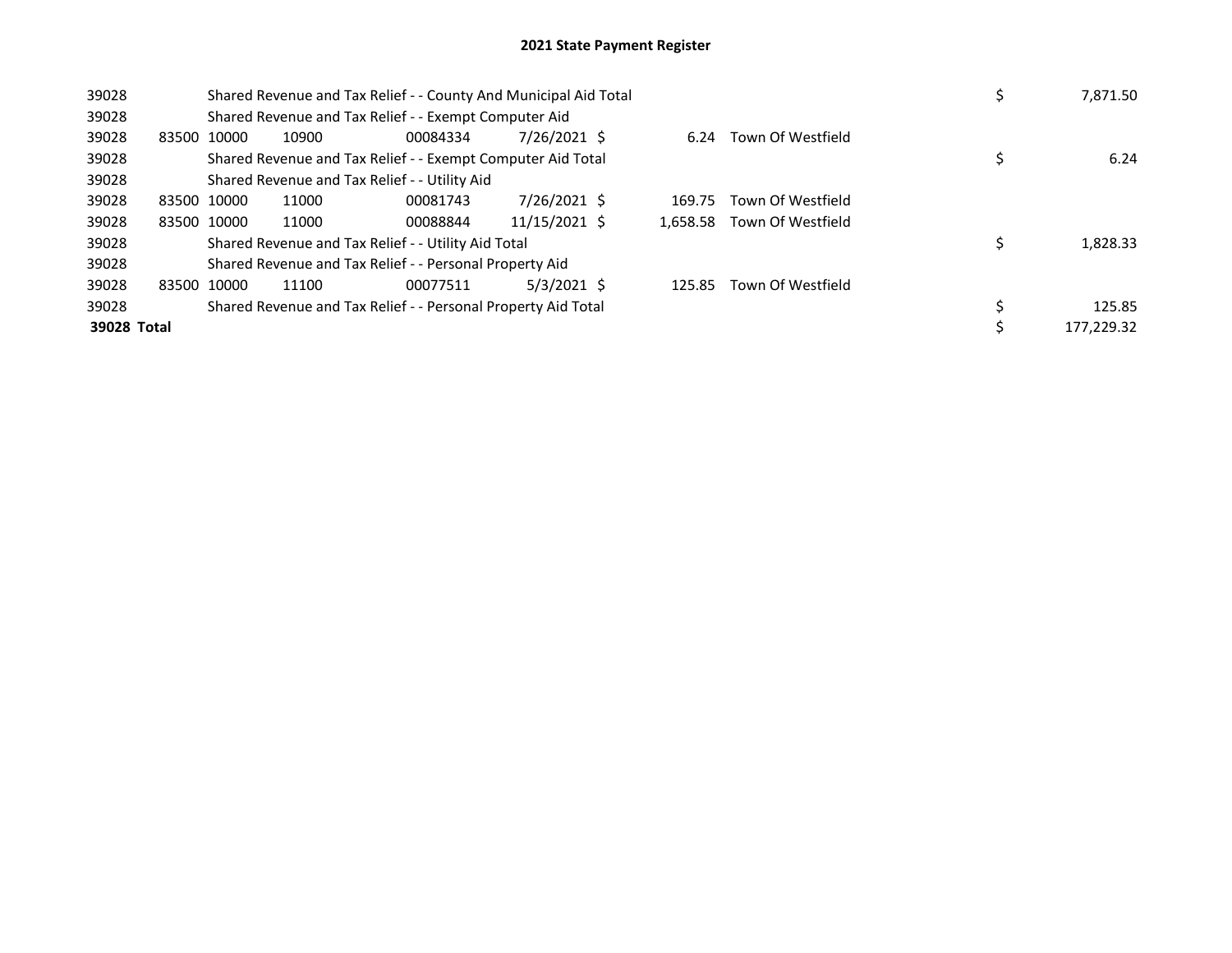| 39121 |             |             | Dept of Safety & Prof Services - - Fire Dues Distribution             |          |                |  |                               |    |            |
|-------|-------------|-------------|-----------------------------------------------------------------------|----------|----------------|--|-------------------------------|----|------------|
| 39121 |             | 16500 10000 | 22500                                                                 | 00041210 | 7/16/2021 \$   |  | 957.14 Village Of Endeavor    |    |            |
| 39121 |             |             | Dept of Safety & Prof Services - - Fire Dues Distribution Total       |          |                |  |                               | \$ | 957.14     |
| 39121 |             |             | Dept of Natural Resources - - Resaids - Urban Forestry Grant          |          |                |  |                               |    |            |
| 39121 |             | 37000 21200 | 58700                                                                 | 00459437 | $1/27/2021$ \$ |  | 4,324.10 Village Of Endeavor  |    |            |
| 39121 |             |             | Dept of Natural Resources - - Resaids - Urban Forestry Grant Total    |          |                |  |                               | \$ | 4,324.10   |
| 39121 |             |             | Dept of Natural Resources - - Fin Asst For Responsible Units          |          |                |  |                               |    |            |
| 39121 |             | 37000 27400 | 67000                                                                 | 00483850 | $5/21/2021$ \$ |  | 1,088.11 Village Of Endeavor  |    |            |
| 39121 |             |             | Dept of Natural Resources - - Fin Asst For Responsible Units Total    |          |                |  |                               | \$ | 1,088.11   |
| 39121 |             |             | WI Dept of Transportation - - Trns Aids To Mnc.-Sf                    |          |                |  |                               |    |            |
| 39121 |             | 39500 21100 | 19100                                                                 | 00632668 | $1/4/2021$ \$  |  | 3,239.01 Village Of Endeavor  |    |            |
| 39121 |             | 39500 21100 | 19100                                                                 | 00668275 | $4/5/2021$ \$  |  | 3,239.01 Village Of Endeavor  |    |            |
| 39121 |             | 39500 21100 | 19100                                                                 | 00711763 | 7/6/2021 \$    |  | 3,239.01 Village Of Endeavor  |    |            |
| 39121 |             | 39500 21100 | 19100                                                                 | 00752322 | 10/4/2021 \$   |  | 3,239.01 Village Of Endeavor  |    |            |
| 39121 |             |             | WI Dept of Transportation - - Trns Aids To Mnc.-Sf Total              |          |                |  |                               | \$ | 12,956.04  |
| 39121 |             |             | Department of Justice - - Officer training reimbursement              |          |                |  |                               |    |            |
| 39121 |             | 45500 10000 | 21400                                                                 | 00105027 | 11/15/2021 \$  |  | 320.00 Village Of Endeavor    |    |            |
| 39121 |             |             | Department of Justice - - Officer training reimbursement Total        |          |                |  |                               | \$ | 320.00     |
| 39121 |             |             | Department of Revenue - - Gifts And Grants                            |          |                |  |                               |    |            |
| 39121 |             | 56600 10000 | 12100                                                                 | 00207090 | $6/25/2021$ \$ |  | 24,335.44 Village Of Endeavor |    |            |
| 39121 |             |             | Department of Revenue - - Gifts And Grants Total                      |          |                |  |                               | \$ | 24,335.44  |
| 39121 |             |             | Shared Revenue and Tax Relief - - Expenditure Restraint Program       |          |                |  |                               |    |            |
| 39121 |             | 83500 10000 | 10100                                                                 | 00081744 | 7/26/2021 \$   |  | 2,378.55 Village Of Endeavor  |    |            |
| 39121 |             |             | Shared Revenue and Tax Relief - - Expenditure Restraint Program Total |          |                |  |                               | \$ | 2,378.55   |
| 39121 |             |             | Shared Revenue and Tax Relief - - County And Municipal Aid            |          |                |  |                               |    |            |
| 39121 |             | 83500 10000 | 10500                                                                 | 00081744 | 7/26/2021 \$   |  | 13,722.41 Village Of Endeavor |    |            |
| 39121 |             | 83500 10000 | 10500                                                                 | 00088845 | 11/15/2021 \$  |  | 78,219.79 Village Of Endeavor |    |            |
| 39121 |             |             | Shared Revenue and Tax Relief - - County And Municipal Aid Total      |          |                |  |                               | \$ | 91,942.20  |
| 39121 |             |             | Shared Revenue and Tax Relief - - Exempt Computer Aid                 |          |                |  |                               |    |            |
| 39121 |             | 83500 10000 | 10900                                                                 | 00084335 | 7/26/2021 \$   |  | 35.33 Village Of Endeavor     |    |            |
| 39121 |             | 83500 10000 | 10900                                                                 | 00085837 | 7/26/2021 \$   |  | 84.76 Village Of Endeavor     |    |            |
| 39121 |             |             | Shared Revenue and Tax Relief - - Exempt Computer Aid Total           |          |                |  |                               | \$ | 120.09     |
| 39121 |             |             | Shared Revenue and Tax Relief - - Personal Property Aid               |          |                |  |                               |    |            |
| 39121 |             | 83500 10000 | 11100                                                                 | 00078924 | $5/3/2021$ \$  |  | 5,889.01 Village Of Endeavor  |    |            |
| 39121 |             |             | Shared Revenue and Tax Relief - - Personal Property Aid Total         |          |                |  |                               | \$ | 5,889.01   |
|       | 39121 Total |             |                                                                       |          |                |  |                               | \$ | 144,310.68 |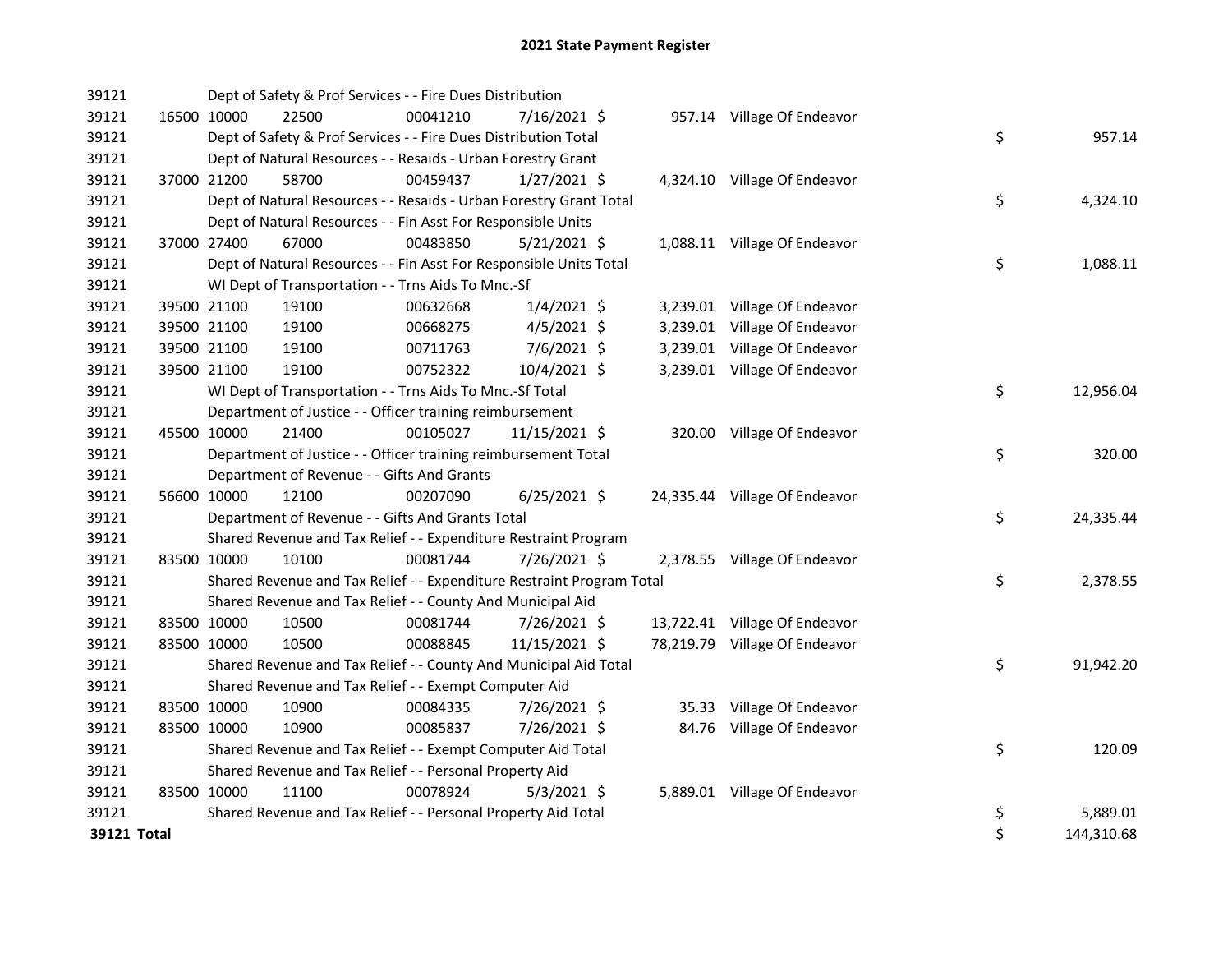| 39161       |             |       | Dept of Safety & Prof Services - - Fire Dues Distribution                     |                |  |                               |    |            |
|-------------|-------------|-------|-------------------------------------------------------------------------------|----------------|--|-------------------------------|----|------------|
| 39161       | 16500 10000 | 22500 | 00041216                                                                      | $7/16/2021$ \$ |  | 949.88 Village of Neshkoro    |    |            |
| 39161       |             |       | Dept of Safety & Prof Services - - Fire Dues Distribution Total               |                |  |                               | \$ | 949.88     |
| 39161       |             |       | Dept of Natural Resources - - Resaids - Cnty Forst, CI & Mfl                  |                |  |                               |    |            |
| 39161       | 37000 21200 | 57100 | 00488059                                                                      | $6/14/2021$ \$ |  | 22.20 Village of Neshkoro     |    |            |
| 39161       |             |       | Dept of Natural Resources - - Resaids - Cnty Forst, Cl & Mfl Total            |                |  |                               | \$ | 22.20      |
| 39161       |             |       | WI Dept of Transportation - - Trns Aids To Mnc.-Sf                            |                |  |                               |    |            |
| 39161       | 39500 21100 | 19100 | 00632669                                                                      | $1/4/2021$ \$  |  | 4,677.84 Village of Neshkoro  |    |            |
| 39161       | 39500 21100 | 19100 | 00668276                                                                      | $4/5/2021$ \$  |  | 4,677.84 Village of Neshkoro  |    |            |
| 39161       | 39500 21100 | 19100 | 00711764                                                                      | 7/6/2021 \$    |  | 4,677.84 Village of Neshkoro  |    |            |
| 39161       | 39500 21100 | 19100 | 00752323                                                                      | 10/4/2021 \$   |  | 4,677.84 Village of Neshkoro  |    |            |
| 39161       |             |       | WI Dept of Transportation - - Trns Aids To Mnc.-Sf Total                      |                |  |                               | \$ | 18,711.36  |
| 39161       |             |       | Department of Justice - - Officer training reimbursement                      |                |  |                               |    |            |
| 39161       | 45500 10000 | 21400 | 00105667                                                                      | 11/22/2021 \$  |  | 160.00 Village of Neshkoro    |    |            |
| 39161       |             |       | Department of Justice - - Officer training reimbursement Total                |                |  |                               | \$ | 160.00     |
| 39161       |             |       | Department of Revenue - - Gifts And Grants                                    |                |  |                               |    |            |
| 39161       | 56600 10000 | 12100 | 00207091                                                                      | $6/25/2021$ \$ |  | 22,451.40 Village of Neshkoro |    |            |
| 39161       |             |       | Department of Revenue - - Gifts And Grants Total                              |                |  |                               | \$ | 22,451.40  |
| 39161       |             |       | Shared Revenue and Tax Relief - - County And Municipal Aid                    |                |  |                               |    |            |
| 39161       | 83500 10000 | 10500 | 00081745                                                                      | 7/26/2021 \$   |  | 13,292.97 Village of Neshkoro |    |            |
| 39161       | 83500 10000 | 10500 | 00088846                                                                      | 11/15/2021 \$  |  | 75,326.84 Village of Neshkoro |    |            |
| 39161       |             |       | Shared Revenue and Tax Relief - - County And Municipal Aid Total              |                |  |                               | \$ | 88,619.81  |
| 39161       |             |       | Shared Revenue and Tax Relief - - Exempt Computer Aid                         |                |  |                               |    |            |
| 39161       | 83500 10000 | 10900 | 00084336                                                                      | 7/26/2021 \$   |  | 271.25 Village of Neshkoro    |    |            |
| 39161       |             |       | Shared Revenue and Tax Relief - - Exempt Computer Aid Total                   |                |  |                               | \$ | 271.25     |
| 39161       |             |       | Shared Revenue and Tax Relief - - Personal Property Aid                       |                |  |                               |    |            |
| 39161       | 83500 10000 | 11100 | 00077512                                                                      | $5/3/2021$ \$  |  | 861.55 Village of Neshkoro    |    |            |
| 39161       |             |       | Shared Revenue and Tax Relief - - Personal Property Aid Total                 |                |  |                               | \$ | 861.55     |
| 39161       |             |       | Shared Revenue and Tax Relief - - State Aid; Video Service Provider Fee       |                |  |                               |    |            |
| 39161       | 83500 10000 | 11200 | 00083038                                                                      | 7/26/2021 \$   |  | 2,378.46 Village of Neshkoro  |    |            |
| 39161       |             |       | Shared Revenue and Tax Relief - - State Aid; Video Service Provider Fee Total |                |  |                               | \$ | 2,378.46   |
| 39161 Total |             |       |                                                                               |                |  |                               | \$ | 134,425.91 |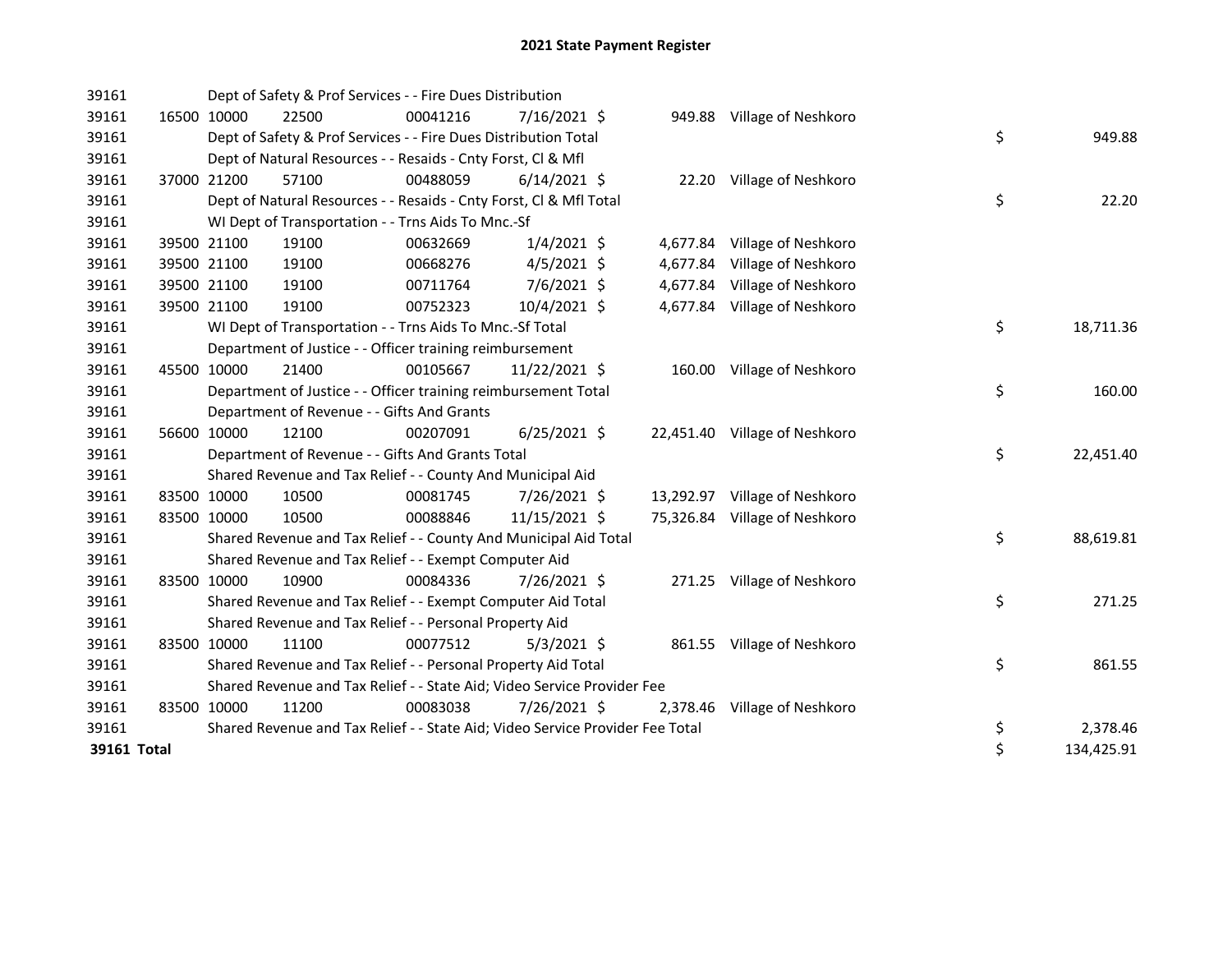| 39165       |             |             | Dept of Safety & Prof Services - - Fire Dues Distribution          |          |                |          |                              |    |            |
|-------------|-------------|-------------|--------------------------------------------------------------------|----------|----------------|----------|------------------------------|----|------------|
| 39165       |             | 16500 10000 | 22500                                                              | 00041225 | $7/16/2021$ \$ |          | 1,258.06 Village Of Oxford   |    |            |
| 39165       |             |             | Dept of Safety & Prof Services - - Fire Dues Distribution Total    |          |                |          |                              | \$ | 1,258.06   |
| 39165       |             |             | Dept of Natural Resources - - Fin Asst For Responsible Units       |          |                |          |                              |    |            |
| 39165       | 37000 27400 |             | 67000                                                              | 00483154 | $5/21/2021$ \$ |          | 1,879.03 Village Of Oxford   |    |            |
| 39165       |             |             | Dept of Natural Resources - - Fin Asst For Responsible Units Total |          |                |          |                              | \$ | 1,879.03   |
| 39165       |             |             | WI Dept of Transportation - - Trns Aids To Mnc.-Sf                 |          |                |          |                              |    |            |
| 39165       |             | 39500 21100 | 19100                                                              | 00632670 | $1/4/2021$ \$  |          | 5,327.38 Village Of Oxford   |    |            |
| 39165       |             | 39500 21100 | 19100                                                              | 00668277 | $4/5/2021$ \$  | 5,327.38 | Village Of Oxford            |    |            |
| 39165       |             | 39500 21100 | 19100                                                              | 00711765 | 7/6/2021 \$    | 5,327.38 | Village Of Oxford            |    |            |
| 39165       |             | 39500 21100 | 19100                                                              | 00752324 | 10/4/2021 \$   | 5,327.39 | Village Of Oxford            |    |            |
| 39165       |             |             | WI Dept of Transportation - - Trns Aids To Mnc.-Sf Total           |          |                |          |                              | \$ | 21,309.53  |
| 39165       |             |             | Department of Revenue - - Gifts And Grants                         |          |                |          |                              |    |            |
| 39165       |             | 56600 10000 | 12100                                                              | 00207092 | $6/25/2021$ \$ |          | 31,505.23 Village Of Oxford  |    |            |
| 39165       |             |             | Department of Revenue - - Gifts And Grants Total                   |          |                |          |                              | \$ | 31,505.23  |
| 39165       |             |             | Shared Revenue and Tax Relief - - County And Municipal Aid         |          |                |          |                              |    |            |
| 39165       |             | 83500 10000 | 10500                                                              | 00081746 | 7/26/2021 \$   |          | 19,562.29 Village Of Oxford  |    |            |
| 39165       |             | 83500 10000 | 10500                                                              | 00088847 | 11/15/2021 \$  |          | 110,852.98 Village Of Oxford |    |            |
| 39165       |             |             | Shared Revenue and Tax Relief - - County And Municipal Aid Total   |          |                |          |                              | \$ | 130,415.27 |
| 39165       |             |             | Shared Revenue and Tax Relief - - Exempt Computer Aid              |          |                |          |                              |    |            |
| 39165       |             | 83500 10000 | 10900                                                              | 00084337 | 7/26/2021 \$   |          | 202.66 Village Of Oxford     |    |            |
| 39165       |             |             | Shared Revenue and Tax Relief - - Exempt Computer Aid Total        |          |                |          |                              | \$ | 202.66     |
| 39165       |             |             | Shared Revenue and Tax Relief - - Utility Aid                      |          |                |          |                              |    |            |
| 39165       |             | 83500 10000 | 11000                                                              | 00081746 | 7/26/2021 \$   |          | 2,336.92 Village Of Oxford   |    |            |
| 39165       |             | 83500 10000 | 11000                                                              | 00088847 | 11/15/2021 \$  |          | 13,397.14 Village Of Oxford  |    |            |
| 39165       |             |             | Shared Revenue and Tax Relief - - Utility Aid Total                |          |                |          |                              | \$ | 15,734.06  |
| 39165       |             |             | Shared Revenue and Tax Relief - - Personal Property Aid            |          |                |          |                              |    |            |
| 39165       |             | 83500 10000 | 11100                                                              | 00077513 | $5/3/2021$ \$  |          | 698.55 Village Of Oxford     |    |            |
| 39165       |             |             | Shared Revenue and Tax Relief - - Personal Property Aid Total      |          |                |          |                              | \$ | 698.55     |
| 39165 Total |             |             |                                                                    |          |                |          |                              | \$ | 203,002.39 |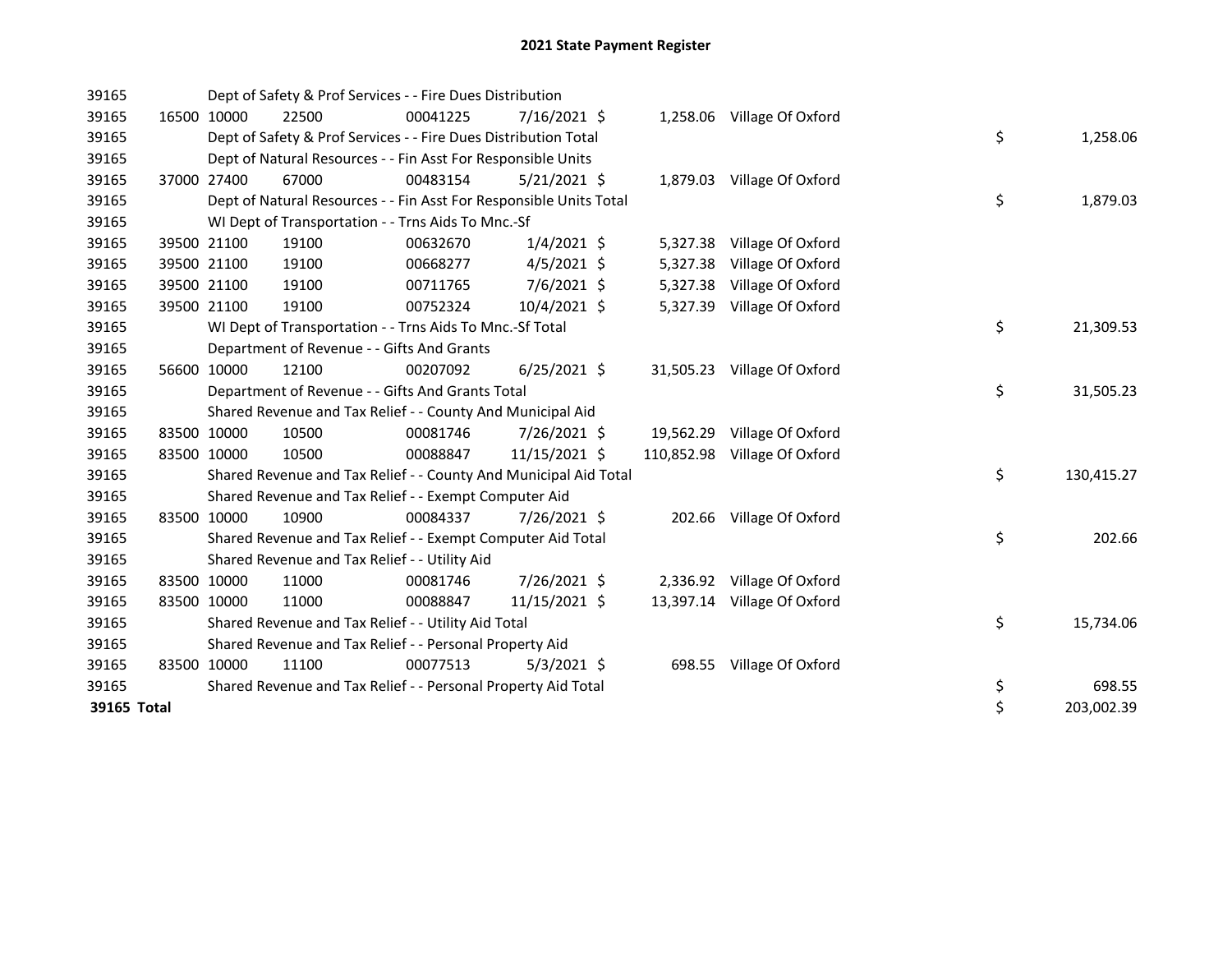| 39191 |             | Dept of Safety & Prof Services - - Fire Dues Distribution         |          |                |        |                                 |    |           |
|-------|-------------|-------------------------------------------------------------------|----------|----------------|--------|---------------------------------|----|-----------|
| 39191 | 16500 10000 | 22500                                                             | 00041226 | 7/15/2021 \$   |        | 3,011.05 Village Of Westfield   |    |           |
| 39191 |             | Dept of Safety & Prof Services - - Fire Dues Distribution Total   |          |                |        |                                 | \$ | 3,011.05  |
| 39191 |             | Dept of Natural Resources - - Aids In Lieu Of Taxes - Gener       |          |                |        |                                 |    |           |
| 39191 | 37000 10000 | 50300                                                             | 00476608 | $4/21/2021$ \$ |        | 2.78 Village Of Westfield       |    |           |
| 39191 |             | Dept of Natural Resources - - Aids In Lieu Of Taxes - Gener Total |          |                |        |                                 | \$ | 2.78      |
| 39191 |             | Dept of Natural Resources - - Gen Program Ops-State Funds         |          |                |        |                                 |    |           |
| 39191 | 37000 21200 | 16100                                                             | 00455191 | $1/7/2021$ \$  | 118.00 | Village Of Westfield            |    |           |
| 39191 | 37000 21200 | 16100                                                             | 00455194 | $1/12/2021$ \$ | 118.00 | Village Of Westfield            |    |           |
| 39191 | 37000 21200 | 16100                                                             | 00471643 | $4/5/2021$ \$  | 118.00 | Village Of Westfield            |    |           |
| 39191 | 37000 21200 | 16100                                                             | 00471644 | $4/5/2021$ \$  | 118.00 | Village Of Westfield            |    |           |
| 39191 |             | Dept of Natural Resources - - Gen Program Ops-State Funds Total   |          |                |        |                                 | \$ | 472.00    |
| 39191 |             | Dept of Natural Resources - - General Program Operations --       |          |                |        |                                 |    |           |
| 39191 | 37000 21200 | 25400                                                             | 00472007 | $4/21/2021$ \$ | 173.50 | Village Of Westfield            |    |           |
| 39191 | 37000 21200 | 25400                                                             | 00472105 | $4/19/2021$ \$ | 820.50 | Village Of Westfield            |    |           |
| 39191 | 37000 21200 | 25400                                                             | 00472154 | $4/21/2021$ \$ | 615.38 | Village Of Westfield            |    |           |
| 39191 | 37000 21200 | 25400                                                             | 00478272 | 4/29/2021 \$   | 161.25 | Village Of Westfield            |    |           |
| 39191 | 37000 21200 | 25400                                                             | 00478691 | $5/14/2021$ \$ | 185.75 | Village Of Westfield            |    |           |
| 39191 | 37000 21200 | 25400                                                             | 00522566 | 12/3/2021 \$   | 173.00 | Village Of Westfield            |    |           |
| 39191 |             | Dept of Natural Resources - - General Program Operations -- Total |          |                |        |                                 | \$ | 2,129.38  |
| 39191 |             | Dept of Natural Resources - - Aids In Lieu Of Taxes - Sum S       |          |                |        |                                 |    |           |
| 39191 | 37000 21200 | 57900                                                             | 00476607 | $4/21/2021$ \$ |        | 7.69 Village Of Westfield       |    |           |
| 39191 |             | Dept of Natural Resources - - Aids In Lieu Of Taxes - Sum S Total |          |                |        |                                 | \$ | 7.69      |
| 39191 |             | Dept of Natural Resources - - Land Acquisition                    |          |                |        |                                 |    |           |
| 39191 | 37000 36300 | <b>TA100</b>                                                      | 00473147 | $4/13/2021$ \$ |        | 2,000.00 Village Of Westfield   |    |           |
| 39191 |             | Dept of Natural Resources - - Land Acquisition Total              |          |                |        |                                 | \$ | 2,000.00  |
| 39191 |             | WI Dept of Transportation - - Trns Aids To Mnc.-Sf                |          |                |        |                                 |    |           |
| 39191 | 39500 21100 | 19100                                                             | 00632671 | $1/4/2021$ \$  |        | 18,606.37 Village Of Westfield  |    |           |
| 39191 | 39500 21100 | 19100                                                             | 00668278 | $4/5/2021$ \$  |        | 18,606.37 Village Of Westfield  |    |           |
| 39191 | 39500 21100 | 19100                                                             | 00711766 | 7/6/2021 \$    |        | 18,606.37 Village Of Westfield  |    |           |
| 39191 | 39500 21100 | 19100                                                             | 00752325 | 10/4/2021 \$   |        | 18,606.39 Village Of Westfield  |    |           |
| 39191 |             | WI Dept of Transportation - - Trns Aids To Mnc.-Sf Total          |          |                |        |                                 | \$ | 74,425.50 |
| 39191 |             | Department of Justice - - Law Enforcement Train, Local            |          |                |        |                                 |    |           |
| 39191 | 45500 10000 | 23100                                                             | 00105971 | 11/24/2021 \$  |        | 320.00 Village Of Westfield     |    |           |
| 39191 |             | Department of Justice - - Law Enforcement Train, Local Total      |          |                |        |                                 | \$ | 320.00    |
| 39191 |             | Commissioners of Public Lands - - Balsht Common School Fund       |          |                |        |                                 |    |           |
| 39191 | 50700 37400 | 57700                                                             | 00003800 | 8/30/2021 \$   |        | 175,000.00 Village Of Westfield |    |           |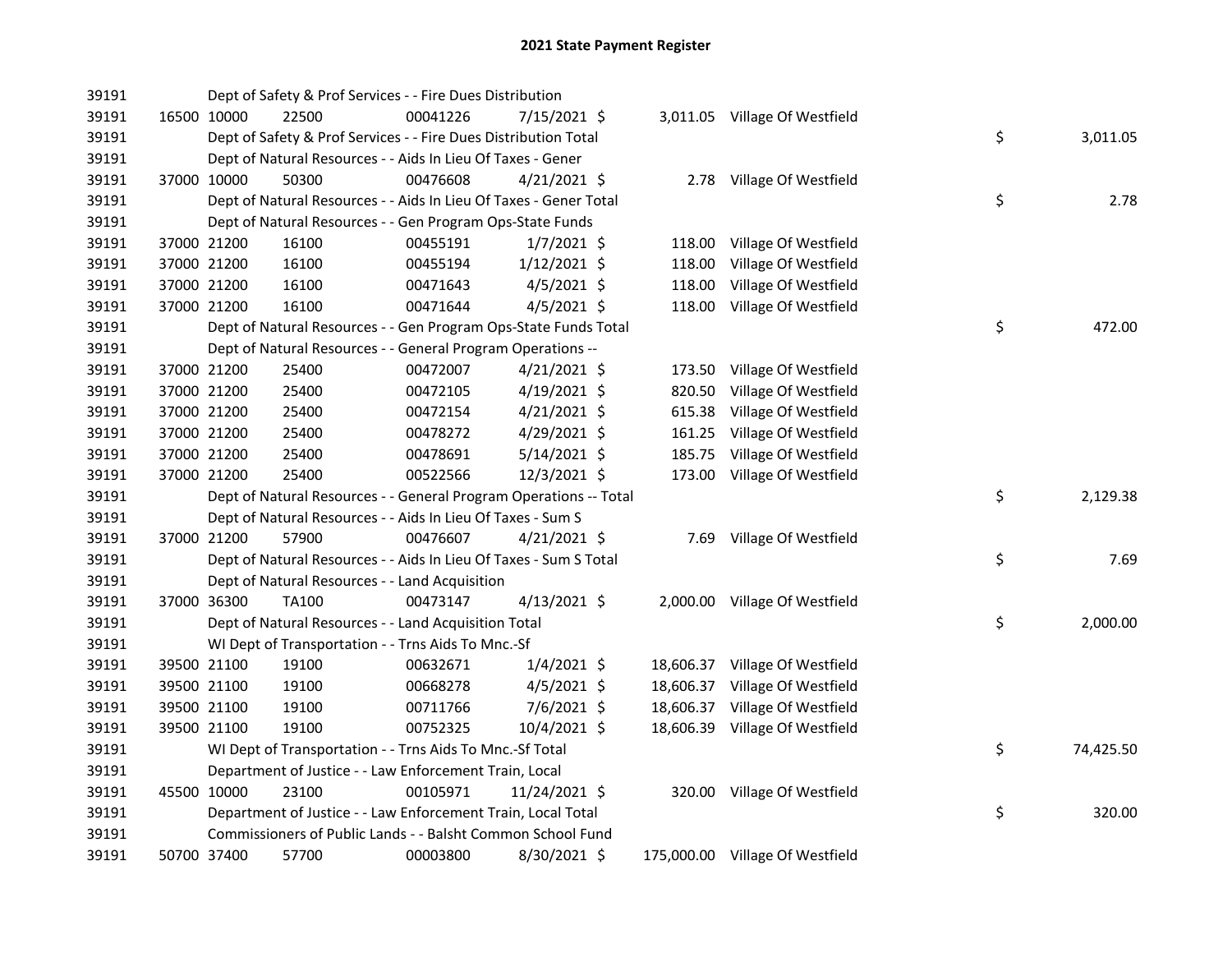| 39191       |             |             | Commissioners of Public Lands - - Balsht Common School Fund Total             | \$       | 175,000.00     |           |                                 |    |            |
|-------------|-------------|-------------|-------------------------------------------------------------------------------|----------|----------------|-----------|---------------------------------|----|------------|
| 39191       |             |             | Department of Revenue - - Gifts And Grants                                    |          |                |           |                                 |    |            |
| 39191       |             | 56600 10000 | 12100                                                                         | 00207093 | $6/25/2021$ \$ |           | 66,255.20 Village Of Westfield  |    |            |
| 39191       |             |             | Department of Revenue - - Gifts And Grants Total                              |          |                |           |                                 | \$ | 66,255.20  |
| 39191       |             |             | Shared Revenue and Tax Relief - - Expenditure Restraint Program               |          |                |           |                                 |    |            |
| 39191       |             | 83500 10000 | 10100                                                                         | 00081747 | 7/26/2021 \$   | 15,331.27 | Village Of Westfield            |    |            |
| 39191       |             |             | Shared Revenue and Tax Relief - - Expenditure Restraint Program Total         |          |                |           |                                 | \$ | 15,331.27  |
| 39191       |             |             | Shared Revenue and Tax Relief - - County And Municipal Aid                    |          |                |           |                                 |    |            |
| 39191       | 83500 10000 |             | 10500                                                                         | 00081747 | 7/26/2021 \$   | 37,164.39 | Village Of Westfield            |    |            |
| 39191       | 83500 10000 |             | 10500                                                                         | 00088848 | 11/15/2021 \$  |           | 210,598.23 Village Of Westfield |    |            |
| 39191       |             |             | Shared Revenue and Tax Relief - - County And Municipal Aid Total              |          |                | \$        | 247,762.62                      |    |            |
| 39191       |             |             | Shared Revenue and Tax Relief - - Exempt Computer Aid                         |          |                |           |                                 |    |            |
| 39191       | 83500 10000 |             | 10900                                                                         | 00084338 | 7/26/2021 \$   | 2,102.42  | Village Of Westfield            |    |            |
| 39191       | 83500 10000 |             | 10900                                                                         | 00085838 | 7/26/2021 \$   | 844.34    | Village Of Westfield            |    |            |
| 39191       |             |             | Shared Revenue and Tax Relief - - Exempt Computer Aid Total                   |          |                | \$        | 2,946.76                        |    |            |
| 39191       |             |             | Shared Revenue and Tax Relief - - Personal Property Aid                       |          |                |           |                                 |    |            |
| 39191       |             | 83500 10000 | 11100                                                                         | 00077514 | $5/3/2021$ \$  | 3.559.43  | Village Of Westfield            |    |            |
| 39191       | 83500 10000 |             | 11100                                                                         | 00078925 | $5/3/2021$ \$  | 719.39    | Village Of Westfield            |    |            |
| 39191       |             |             | Shared Revenue and Tax Relief - - Personal Property Aid Total                 |          |                |           |                                 | \$ | 4,278.82   |
| 39191       |             |             | Shared Revenue and Tax Relief - - State Aid; Video Service Provider Fee       |          |                |           |                                 |    |            |
| 39191       | 83500 10000 |             | 11200                                                                         | 00083039 | 7/26/2021 \$   | 2,997.64  | Village Of Westfield            |    |            |
| 39191       |             |             | Shared Revenue and Tax Relief - - State Aid; Video Service Provider Fee Total |          |                |           |                                 | \$ | 2,997.64   |
| 39191       |             |             | Shared Revenue and Tax Relief - - Payments For Municipal Svcs                 |          |                |           |                                 |    |            |
| 39191       |             | 83500 10000 | 50100                                                                         | 00073696 | $2/1/2021$ \$  |           | 289.24 Village Of Westfield     |    |            |
| 39191       |             |             | Shared Revenue and Tax Relief - - Payments For Municipal Svcs Total           |          |                |           |                                 | \$ | 289.24     |
| 39191       |             |             | Shared Revenue and Tax Relief - - Lottery & Gaming Credit                     |          |                |           |                                 |    |            |
| 39191       | 83500 52100 |             | 36300                                                                         | 00074299 | $3/22/2021$ \$ | 446.69    | Village Of Westfield            |    |            |
| 39191       |             |             | Shared Revenue and Tax Relief - - Lottery & Gaming Credit Total               |          |                | \$        | 446.69                          |    |            |
| 39191 Total |             |             |                                                                               |          |                |           |                                 | \$ | 597,676.64 |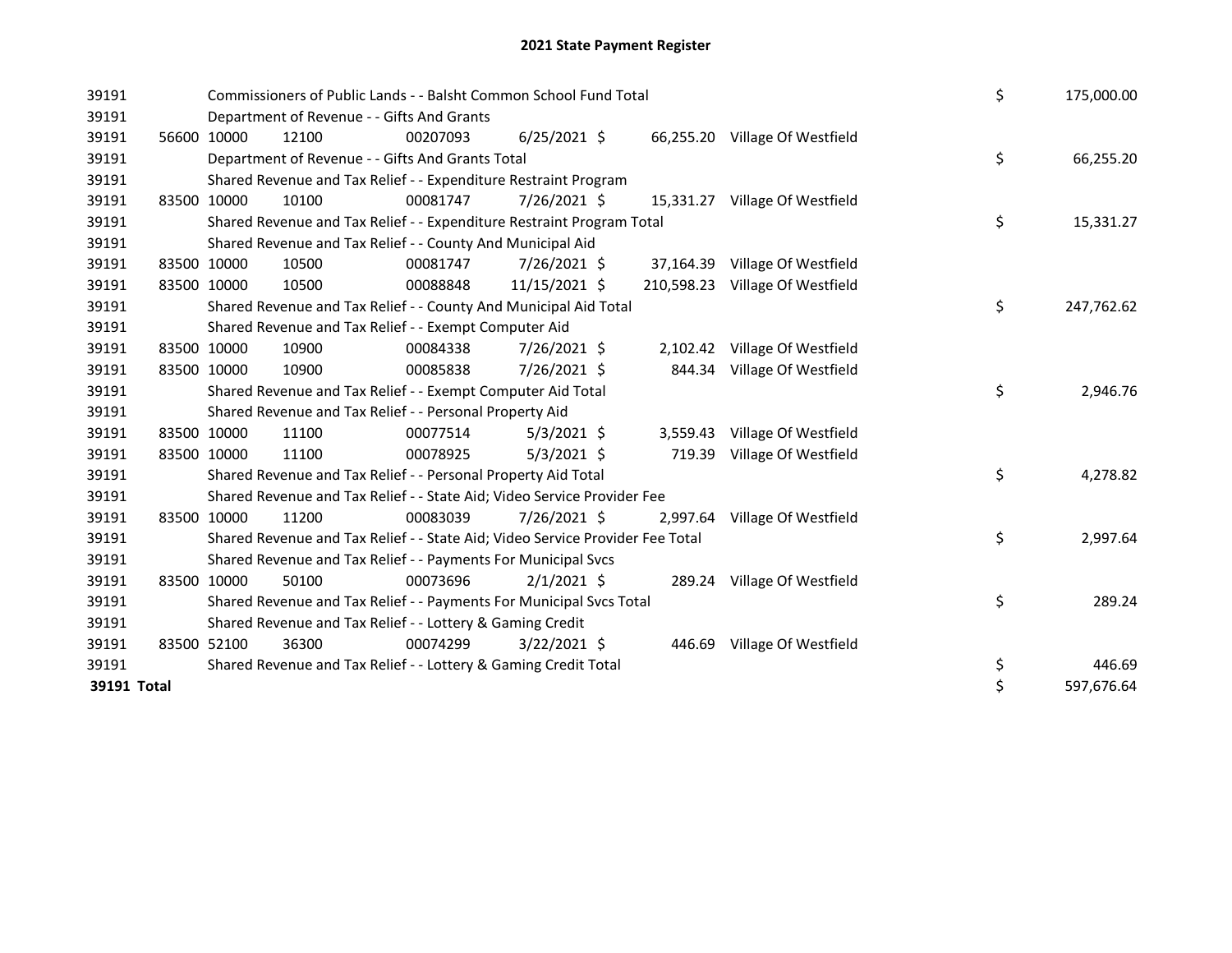| 39251 |             |             | Dept of Safety & Prof Services - - Fire Dues Distribution         |          |                |          |                           |    |          |
|-------|-------------|-------------|-------------------------------------------------------------------|----------|----------------|----------|---------------------------|----|----------|
| 39251 | 16500 10000 |             | 22500                                                             | 00041224 | 7/16/2021 \$   |          | 3,983.67 City Of Montello |    |          |
| 39251 |             |             | Dept of Safety & Prof Services - - Fire Dues Distribution Total   |          |                |          |                           | \$ | 3,983.67 |
| 39251 |             |             | Dept of Natural Resources - - Aids In Lieu Of Taxes - Gener       |          |                |          |                           |    |          |
| 39251 |             | 37000 10000 | 50300                                                             | 00458919 | $1/26/2021$ \$ | 2,924.20 | City Of Montello          |    |          |
| 39251 | 37000 10000 |             | 50300                                                             | 00476060 | $4/21/2021$ \$ | 306.34   | City Of Montello          |    |          |
| 39251 |             |             | Dept of Natural Resources - - Aids In Lieu Of Taxes - Gener Total |          |                |          |                           | \$ | 3,230.54 |
| 39251 |             |             | Dept of Natural Resources - - General Program Operations --       |          |                |          |                           |    |          |
| 39251 | 37000 21200 |             | 25400                                                             | 00455968 | $1/13/2021$ \$ | 25.56    | City Of Montello          |    |          |
| 39251 | 37000 21200 |             | 25400                                                             | 00455969 | $1/13/2021$ \$ | 16.81    | City Of Montello          |    |          |
| 39251 | 37000 21200 |             | 25400                                                             | 00463750 | $2/16/2021$ \$ | 21.60    | City Of Montello          |    |          |
| 39251 | 37000 21200 |             | 25400                                                             | 00463751 | 2/16/2021 \$   | 16.51    | City Of Montello          |    |          |
| 39251 | 37000 21200 |             | 25400                                                             | 00467314 | 3/12/2021 \$   | 22.04    | City Of Montello          |    |          |
| 39251 | 37000 21200 |             | 25400                                                             | 00467315 | 3/12/2021 \$   | 16.78    | City Of Montello          |    |          |
| 39251 | 37000 21200 |             | 25400                                                             | 00470146 | 4/9/2021 \$    | 161.25   | City Of Montello          |    |          |
| 39251 | 37000 21200 |             | 25400                                                             | 00470158 | 4/12/2021 \$   | 249.00   | City Of Montello          |    |          |
| 39251 | 37000 21200 |             | 25400                                                             | 00472005 | $4/22/2021$ \$ | 124.50   | City Of Montello          |    |          |
| 39251 | 37000 21200 |             | 25400                                                             | 00472148 | 4/20/2021 \$   | 285.75   | City Of Montello          |    |          |
| 39251 | 37000 21200 |             | 25400                                                             | 00473239 | $4/13/2021$ \$ | 27.32    | City Of Montello          |    |          |
| 39251 | 37000 21200 |             | 25400                                                             | 00473240 | $4/13/2021$ \$ | 17.96    | City Of Montello          |    |          |
| 39251 | 37000 21200 |             | 25400                                                             | 00478269 | 4/30/2021 \$   | 136.75   | City Of Montello          |    |          |
| 39251 | 37000 21200 |             | 25400                                                             | 00480925 | $5/13/2021$ \$ | 25.56    | City Of Montello          |    |          |
| 39251 | 37000 21200 |             | 25400                                                             | 00480926 | $5/13/2021$ \$ | 18.31    | City Of Montello          |    |          |
| 39251 | 37000 21200 |             | 25400                                                             | 00485938 | $6/16/2021$ \$ | 1,002.63 | City Of Montello          |    |          |
| 39251 | 37000 21200 |             | 25400                                                             | 00485952 | $6/14/2021$ \$ | 124.50   | City Of Montello          |    |          |
| 39251 | 37000 21200 |             | 25400                                                             | 00489892 | $6/14/2021$ \$ | 25.56    | City Of Montello          |    |          |
| 39251 | 37000 21200 |             | 25400                                                             | 00489893 | $6/14/2021$ \$ | 19.23    | City Of Montello          |    |          |
| 39251 | 37000 21200 |             | 25400                                                             | 00496622 | 7/12/2021 \$   | 22.48    | City Of Montello          |    |          |
| 39251 | 37000 21200 |             | 25400                                                             | 00496623 | 7/12/2021 \$   | 17.04    | City Of Montello          |    |          |
| 39251 | 37000 21200 |             | 25400                                                             | 00501103 | 8/19/2021 \$   | 273.50   | City Of Montello          |    |          |
| 39251 | 37000 21200 |             | 25400                                                             | 00502703 | $8/13/2021$ \$ | 18.28    | City Of Montello          |    |          |
| 39251 | 37000 21200 |             | 25400                                                             | 00502704 | 8/13/2021 \$   | 17.04    | City Of Montello          |    |          |
| 39251 | 37000 21200 |             | 25400                                                             | 00508943 | $9/14/2021$ \$ | 16.33    | City Of Montello          |    |          |
| 39251 | 37000 21200 |             | 25400                                                             | 00508944 | $9/14/2021$ \$ | 12.55    | City Of Montello          |    |          |
| 39251 | 37000 21200 |             | 25400                                                             | 00514841 | 10/14/2021 \$  | 21.87    | City Of Montello          |    |          |
| 39251 | 37000 21200 |             | 25400                                                             | 00514842 | 10/14/2021 \$  | 12.98    | City Of Montello          |    |          |
| 39251 | 37000 21200 |             | 25400                                                             | 00519383 | 11/30/2021 \$  |          | 1,214.50 City Of Montello |    |          |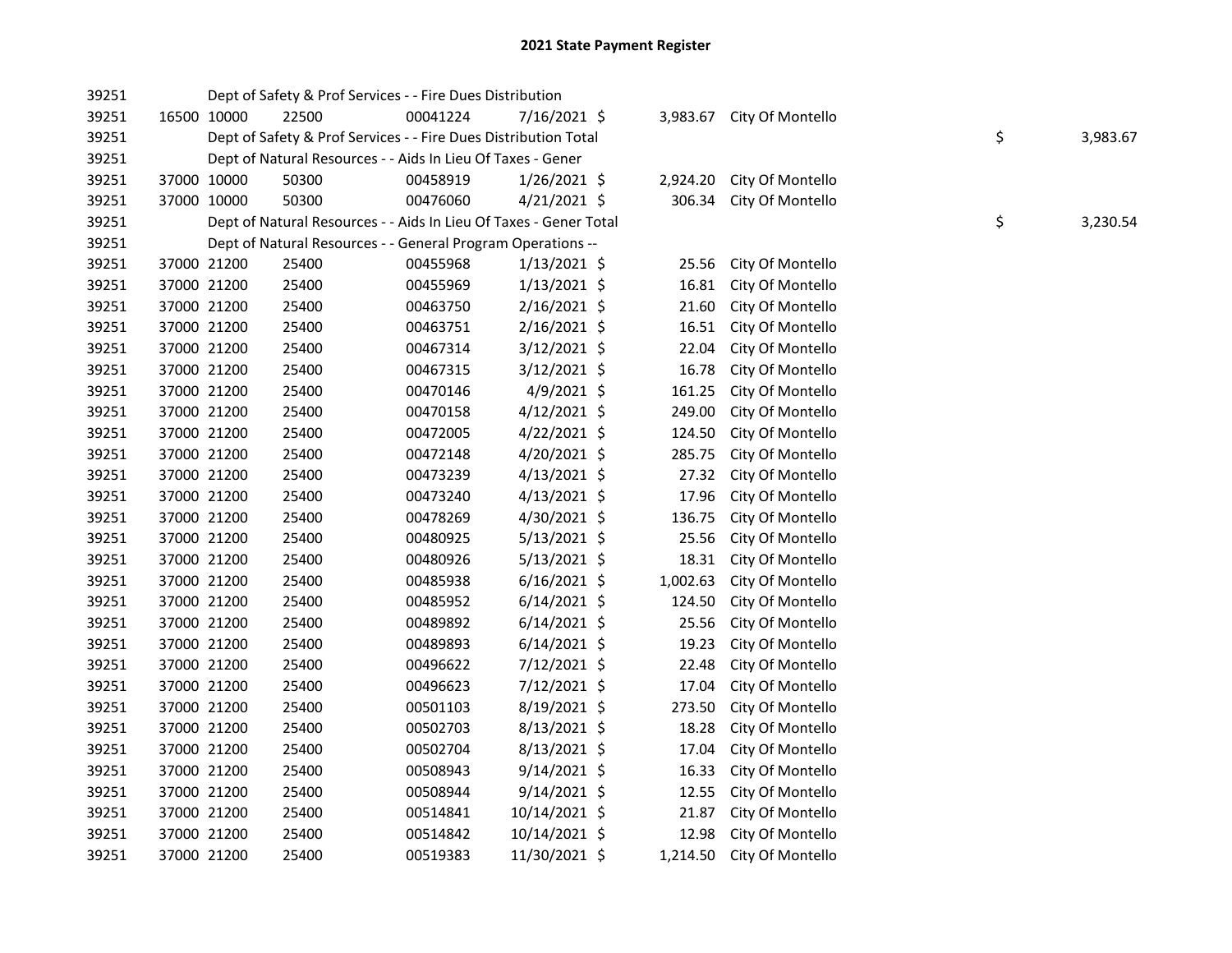| 39251 | 37000 21200 | 25400                                                             | 00519440 | 11/12/2021 \$  | 19.59 | City Of Montello           |    |          |
|-------|-------------|-------------------------------------------------------------------|----------|----------------|-------|----------------------------|----|----------|
| 39251 | 37000 21200 | 25400                                                             | 00519441 | 11/12/2021 \$  | 15.98 | City Of Montello           |    |          |
| 39251 | 37000 21200 | 25400                                                             | 00523992 | 12/9/2021 \$   | 24.47 | City Of Montello           |    |          |
| 39251 | 37000 21200 | 25400                                                             | 00523993 | 12/9/2021 \$   | 13.60 | City Of Montello           |    |          |
| 39251 |             | Dept of Natural Resources - - General Program Operations -- Total |          |                |       |                            | \$ | 4,037.83 |
| 39251 |             | Dept of Natural Resources - - GPO--State Funds                    |          |                |       |                            |    |          |
| 39251 | 37000 21200 | 36100                                                             | 00455968 | 1/13/2021 \$   | 2.84  | City Of Montello           |    |          |
| 39251 | 37000 21200 | 36100                                                             | 00455969 | $1/13/2021$ \$ | 1.87  | City Of Montello           |    |          |
| 39251 | 37000 21200 | 36100                                                             | 00463750 | $2/16/2021$ \$ | 2.40  | City Of Montello           |    |          |
| 39251 | 37000 21200 | 36100                                                             | 00463751 | $2/16/2021$ \$ | 1.83  | City Of Montello           |    |          |
| 39251 | 37000 21200 | 36100                                                             | 00467314 | 3/12/2021 \$   | 2.45  | City Of Montello           |    |          |
| 39251 | 37000 21200 | 36100                                                             | 00467315 | $3/12/2021$ \$ | 1.86  | City Of Montello           |    |          |
| 39251 | 37000 21200 | 36100                                                             | 00473239 | $4/13/2021$ \$ | 3.04  | City Of Montello           |    |          |
| 39251 | 37000 21200 | 36100                                                             | 00473240 | $4/13/2021$ \$ | 2.00  | City Of Montello           |    |          |
| 39251 | 37000 21200 | 36100                                                             | 00480925 | $5/13/2021$ \$ | 2.84  | City Of Montello           |    |          |
| 39251 | 37000 21200 | 36100                                                             | 00480926 | $5/13/2021$ \$ | 2.04  | City Of Montello           |    |          |
| 39251 | 37000 21200 | 36100                                                             | 00489892 | $6/14/2021$ \$ | 2.84  | City Of Montello           |    |          |
| 39251 | 37000 21200 | 36100                                                             | 00489893 | $6/14/2021$ \$ | 2.14  | City Of Montello           |    |          |
| 39251 | 37000 21200 | 36100                                                             | 00496622 | 7/12/2021 \$   | 2.50  | City Of Montello           |    |          |
| 39251 | 37000 21200 | 36100                                                             | 00496623 | 7/12/2021 \$   | 1.89  | City Of Montello           |    |          |
| 39251 | 37000 21200 | 36100                                                             | 00502703 | 8/13/2021 \$   | 9.14  | City Of Montello           |    |          |
| 39251 | 37000 21200 | 36100                                                             | 00502704 | 8/13/2021 \$   | 1.89  | City Of Montello           |    |          |
| 39251 | 37000 21200 | 36100                                                             | 00508943 | $9/14/2021$ \$ | 8.16  | City Of Montello           |    |          |
| 39251 | 37000 21200 | 36100                                                             | 00508944 | $9/14/2021$ \$ | 6.28  | City Of Montello           |    |          |
| 39251 | 37000 21200 | 36100                                                             | 00514841 | 10/14/2021 \$  | 10.93 | City Of Montello           |    |          |
| 39251 | 37000 21200 | 36100                                                             | 00514842 | 10/14/2021 \$  | 6.49  | City Of Montello           |    |          |
| 39251 | 37000 21200 | 36100                                                             | 00519440 | 11/12/2021 \$  | 9.79  | City Of Montello           |    |          |
| 39251 | 37000 21200 | 36100                                                             | 00519441 | 11/12/2021 \$  | 7.99  | City Of Montello           |    |          |
| 39251 | 37000 21200 | 36100                                                             | 00523992 | 12/9/2021 \$   | 12.24 | City Of Montello           |    |          |
| 39251 | 37000 21200 | 36100                                                             | 00523993 | 12/9/2021 \$   | 6.80  | City Of Montello           |    |          |
| 39251 |             | Dept of Natural Resources - - GPO--State Funds Total              |          |                |       |                            | \$ | 112.25   |
| 39251 |             | Dept of Natural Resources - - Aids In Lieu Of Taxes - Sum S       |          |                |       |                            |    |          |
| 39251 | 37000 21200 | 57900                                                             | 00476059 | $4/21/2021$ \$ | 5.34  | City Of Montello           |    |          |
| 39251 | 37000 21200 | 57900                                                             | 00476061 | $4/21/2021$ \$ | 2.57  | City Of Montello           |    |          |
| 39251 |             | Dept of Natural Resources - - Aids In Lieu Of Taxes - Sum S Total |          |                |       |                            | \$ | 7.91     |
| 39251 |             | WI Dept of Transportation - - Trns Aids To Mnc.-Sf                |          |                |       |                            |    |          |
| 39251 | 39500 21100 | 19100                                                             | 00632672 | $1/4/2021$ \$  |       | 16,819.75 City Of Montello |    |          |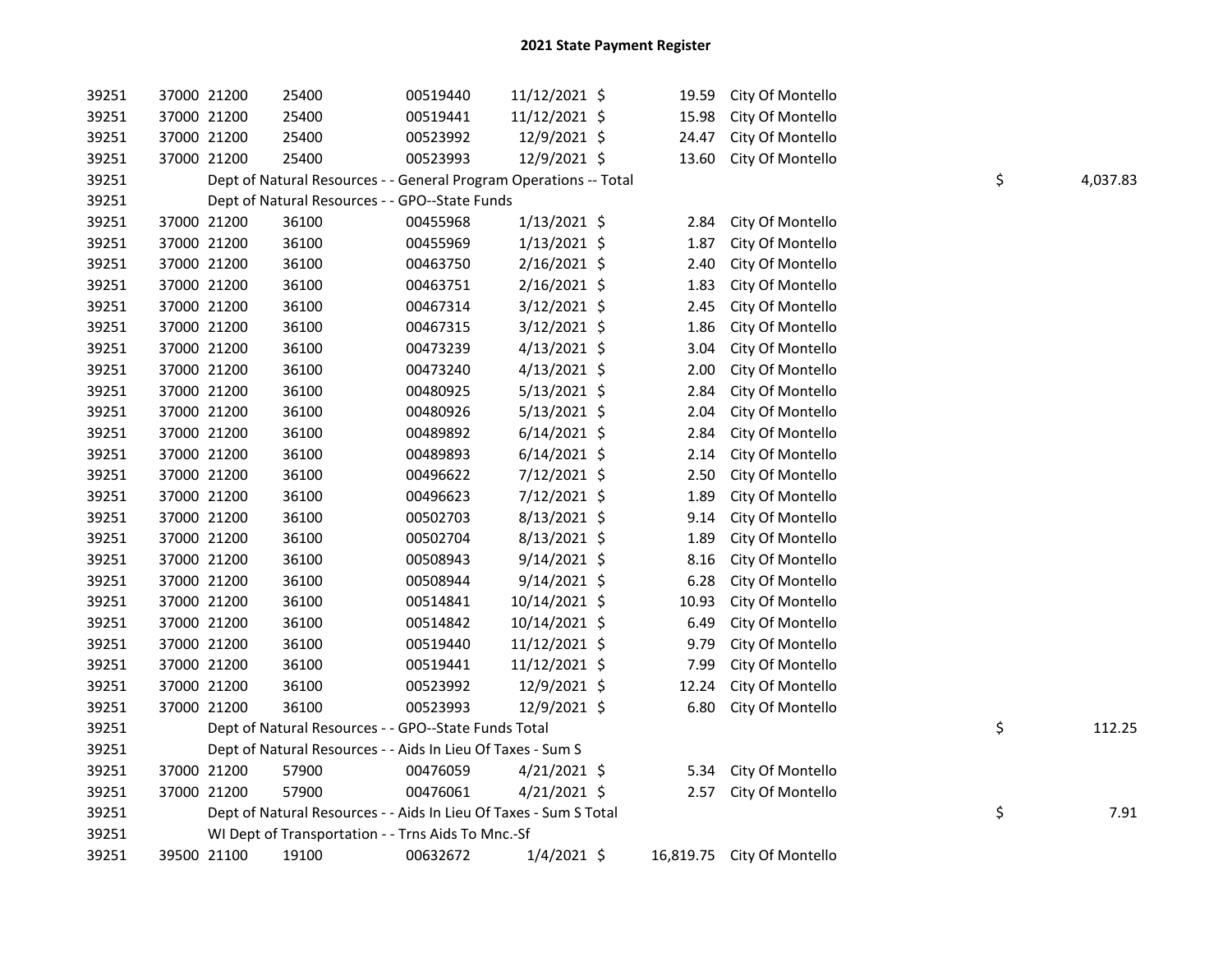| 39251 | 39500 21100 |                                                            | 19100                                                                         | 00668279 | $4/5/2021$ \$  |  |          | 16,819.75 City Of Montello  |  |    |            |
|-------|-------------|------------------------------------------------------------|-------------------------------------------------------------------------------|----------|----------------|--|----------|-----------------------------|--|----|------------|
| 39251 | 39500 21100 |                                                            | 19100                                                                         | 00711767 | 7/6/2021 \$    |  |          | 16,819.75 City Of Montello  |  |    |            |
| 39251 | 39500 21100 |                                                            | 19100                                                                         | 00752326 | 10/4/2021 \$   |  |          | 16,819.78 City Of Montello  |  |    |            |
| 39251 |             |                                                            | WI Dept of Transportation - - Trns Aids To Mnc.-Sf Total                      |          |                |  |          |                             |  | \$ | 67,279.03  |
| 39251 |             | Department of Military Affairs - - Disaster Recovery Aid   |                                                                               |          |                |  |          |                             |  |    |            |
| 39251 | 46500 10000 |                                                            | 30500                                                                         | 00096120 | $6/24/2021$ \$ |  |          | 410.30 City Of Montello     |  |    |            |
| 39251 |             |                                                            | Department of Military Affairs - - Disaster Recovery Aid Total                |          |                |  |          |                             |  | \$ | 410.30     |
| 39251 |             |                                                            | Department of Military Affairs - - Federal Aid, Local Assistance              |          |                |  |          |                             |  |    |            |
| 39251 |             | 46500 10000                                                | 34200                                                                         | 00096120 | $6/24/2021$ \$ |  |          | 2,461.80 City Of Montello   |  |    |            |
| 39251 | 46500 10000 |                                                            | 34200                                                                         | 00103740 | 12/10/2021 \$  |  |          | 1,091.37 City Of Montello   |  |    |            |
| 39251 |             |                                                            | Department of Military Affairs - - Federal Aid, Local Assistance Total        |          |                |  |          |                             |  | \$ | 3,553.17   |
| 39251 |             |                                                            | Department of Revenue - - Gifts And Grants                                    |          |                |  |          |                             |  |    |            |
| 39251 |             | 56600 10000                                                | 12100                                                                         | 00207094 | $6/25/2021$ \$ |  |          | 76,722.05 City Of Montello  |  |    |            |
| 39251 |             |                                                            | Department of Revenue - - Gifts And Grants Total                              |          |                |  |          |                             |  | \$ | 76,722.05  |
| 39251 |             |                                                            | Shared Revenue and Tax Relief - - Expenditure Restraint Program               |          |                |  |          |                             |  |    |            |
| 39251 | 83500 10000 |                                                            | 10100                                                                         | 00081748 | 7/26/2021 \$   |  |          | 26,763.23 City Of Montello  |  |    |            |
| 39251 |             |                                                            | Shared Revenue and Tax Relief - - Expenditure Restraint Program Total         |          |                |  |          |                             |  | \$ | 26,763.23  |
| 39251 |             | Shared Revenue and Tax Relief - - County And Municipal Aid |                                                                               |          |                |  |          |                             |  |    |            |
| 39251 | 83500 10000 |                                                            | 10500                                                                         | 00081748 | 7/26/2021 \$   |  |          | 23,269.41 City Of Montello  |  |    |            |
| 39251 | 83500 10000 |                                                            | 10500                                                                         | 00088849 | 11/15/2021 \$  |  |          | 131,859.97 City Of Montello |  |    |            |
| 39251 |             |                                                            | Shared Revenue and Tax Relief - - County And Municipal Aid Total              |          |                |  |          |                             |  | \$ | 155,129.38 |
| 39251 |             |                                                            | Shared Revenue and Tax Relief - - Exempt Computer Aid                         |          |                |  |          |                             |  |    |            |
| 39251 |             | 83500 10000                                                | 10900                                                                         | 00084339 | 7/26/2021 \$   |  |          | 9,856.30 City Of Montello   |  |    |            |
| 39251 |             |                                                            | Shared Revenue and Tax Relief - - Exempt Computer Aid Total                   |          |                |  |          |                             |  | \$ | 9,856.30   |
| 39251 |             |                                                            | Shared Revenue and Tax Relief - - Utility Aid                                 |          |                |  |          |                             |  |    |            |
| 39251 | 83500 10000 |                                                            | 11000                                                                         | 00081748 | 7/26/2021 \$   |  |          | 1,534.88 City Of Montello   |  |    |            |
| 39251 | 83500 10000 |                                                            | 11000                                                                         | 00088849 | 11/15/2021 \$  |  | 8,988.84 | City Of Montello            |  |    |            |
| 39251 |             |                                                            | Shared Revenue and Tax Relief - - Utility Aid Total                           |          |                |  |          |                             |  | \$ | 10,523.72  |
| 39251 |             |                                                            | Shared Revenue and Tax Relief - - Personal Property Aid                       |          |                |  |          |                             |  |    |            |
| 39251 |             | 83500 10000                                                | 11100                                                                         | 00077515 | $5/3/2021$ \$  |  |          | 5,530.91 City Of Montello   |  |    |            |
| 39251 |             |                                                            | Shared Revenue and Tax Relief - - Personal Property Aid Total                 |          |                |  |          |                             |  | \$ | 5,530.91   |
| 39251 |             |                                                            | Shared Revenue and Tax Relief - - State Aid; Video Service Provider Fee       |          |                |  |          |                             |  |    |            |
| 39251 | 83500 10000 |                                                            | 11200                                                                         | 00083040 | 7/26/2021 \$   |  |          | 3,872.23 City Of Montello   |  |    |            |
| 39251 |             |                                                            | Shared Revenue and Tax Relief - - State Aid; Video Service Provider Fee Total |          |                |  |          |                             |  | \$ | 3,872.23   |
| 39251 |             |                                                            | Shared Revenue and Tax Relief - - Payments For Municipal Svcs                 |          |                |  |          |                             |  |    |            |
| 39251 | 83500 10000 |                                                            | 50100                                                                         | 00073697 | $2/1/2021$ \$  |  |          | 1,152.11 City Of Montello   |  |    |            |
| 39251 |             |                                                            | Shared Revenue and Tax Relief - - Payments For Municipal Svcs Total           |          |                |  |          |                             |  | \$ | 1,152.11   |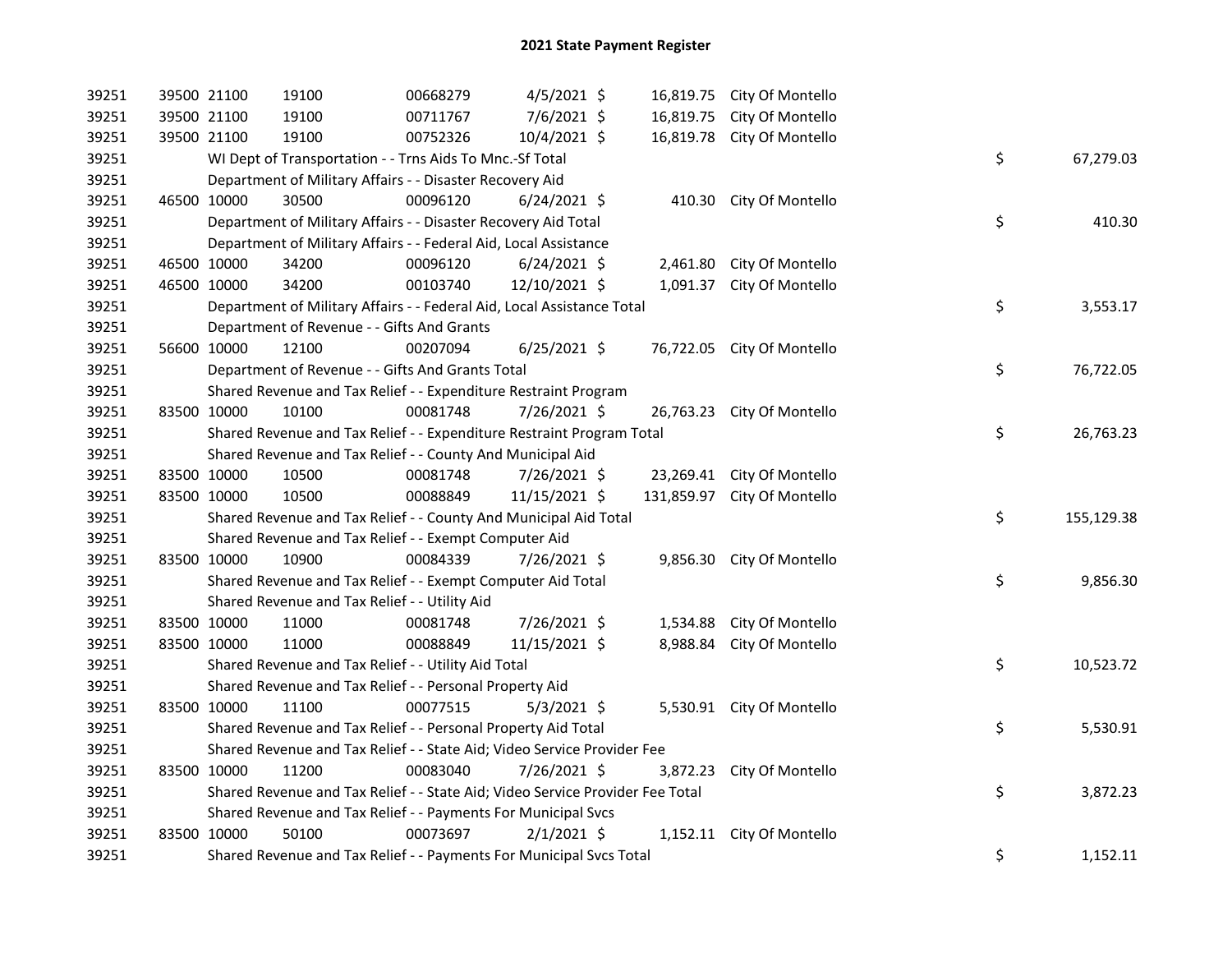| 39251       |             | Shared Revenue and Tax Relief - - Lottery & Gaming Credit       |       |          |             |  |  |                           |  |            |
|-------------|-------------|-----------------------------------------------------------------|-------|----------|-------------|--|--|---------------------------|--|------------|
| 39251       | 83500 52100 |                                                                 | 36300 | 00074300 | 3/22/2021 S |  |  | 1,512.72 City Of Montello |  |            |
| 39251       |             | Shared Revenue and Tax Relief - - Lottery & Gaming Credit Total |       |          |             |  |  |                           |  | 1.512.72   |
| 39251 Total |             |                                                                 |       |          |             |  |  |                           |  | 373.677.35 |
|             |             |                                                                 |       |          |             |  |  |                           |  |            |